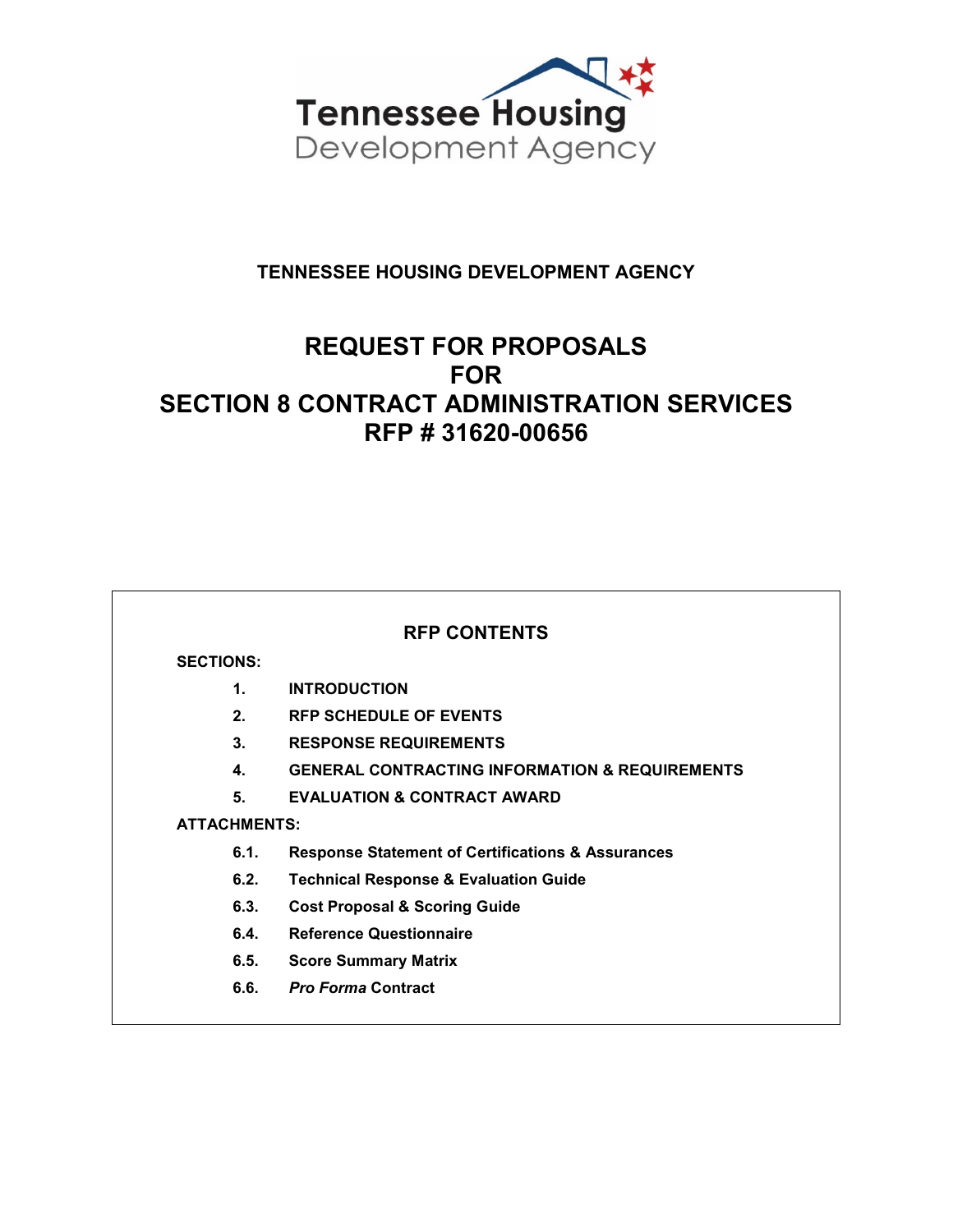#### 1. **INTRODUCTION**

The Tennessee Housing Development Agency, hereinafter referred to as "THDA," issues this Request for Proposals (RFP) to define minimum contract requirements; solicit responses; detail response requirements; and, outline THDA's process for evaluating responses and selecting a contractor to provide the needed goods or services.

Through this RFP, THDA seeks to procure necessary goods or services at the most favorable, competitive prices and to give ALL qualified respondents, including those that are owned by minorities, women, service-disabled veterans, persons with disabilities and small business enterprises, an opportunity to do business with THDA as contractors, subcontractors or suppliers.

#### 1.1 **Statement of Procurement Purpose and Scope of Contract**

### 1.1.1 **Statement of Procurement Purpose**

The purpose of this RFP is to solicit bids to provide Performance-Based Contract Administration (PBCA)\_services under THDA's Annual Contributions Contract (ACC) between the U. S. Department of Housing and Urban Development (HUD) and THDA. The ACC includes Incentive Based Performance Standards (IBPS) and other contract requirements that include various forms of processing, monitoring, performing, and/or reporting.

THDA is the state's housing finance agency. A major responsibility of THDA is the provision of PBCA services to HUD. In May 1999, HUD issued a RFP for Administration of Project-Based Section 8 Housing Assistance Payments Contracts. Eligible respondents to the HUD RFP were Public Housing Agencies (PHA) that had a minimum geographic jurisdiction of one entire state area. HUD awarded the ACC to THDA in August 2000, with effective date of December 1, 2000. Currently, HUD has assigned to THDA 376 Section 8 Housing Assistance Payments (HAP) contracts on properties located throughout the State of Tennessee. The number of assigned properties fluctuates at HUD's discretion. The ACC is currently operating in the Ninth Amendment of the term. This program is 100% federally funded.

The ACC is a performance-based contract and the first of its kind ever issued by HUD. Under the ACC, THDA provides contract administration services for dwelling units in the service area receiving projectbased assistance under Section 8. The primary objectives of THDA's responsibilities under the ACC are to: 1) Calculate and pay Section 8 rental subsidies correctly; 2) Administer project-based Section 8 HAP contracts consistently; and, 3) Enforce owner obligations to provide decent housing for eligible families. Section 8 HAP contracts are between HUD and property owners and contain requirements that owners must meet in order to receive rental subsidy for low-income residents of the properties. To address the three primary objectives and to earn administrative fees, THDA must perform eight (8) core tasks for HUD, which include: 1) conducting management and occupancy reviews; 2) processing rental adjustments; 3) reviewing, verifying, and authorizing monthly section 8 vouchers; 4.) responding to lifethreatening health and safety issues; 5) responding to non-life threatening health and safety issues; 6) submitting audits of the PHA's financial condition; 7) renewing expiring HAP contracts; and 8) fulfilling the general reporting requirements. To carry out these eight (8) core tasks HUD established the Incentive Based Performance Standards (IBPS) that have minimum Acceptable Quality Levels (AQL) that must be met in order to earn the administrative fees.

There are two additional performance requirements that are not associated with the earning of administrative fees, but must be performed, tracked, and reported to HUD. These requirements are processing of special claims and addressing general resident issues.

The ACC may only be amended by HUD and is amended for the purpose of adding or withdrawing Section 8 HAP contracts and/or increasing or decreasing the level of federal budget authority for each Section 8 HAP contract.

THDA notified HUD on July 29, 2021, of its intent not to continue to provide Section 8 Contact Administration services beyond the expiration of the current contract with HUD on January 31, 2022. Following THDA's notification of this intent to HUD, THDA has agreed to continue to provide these contract administration services using a third-party subcontractor until such time as HUD is able to secure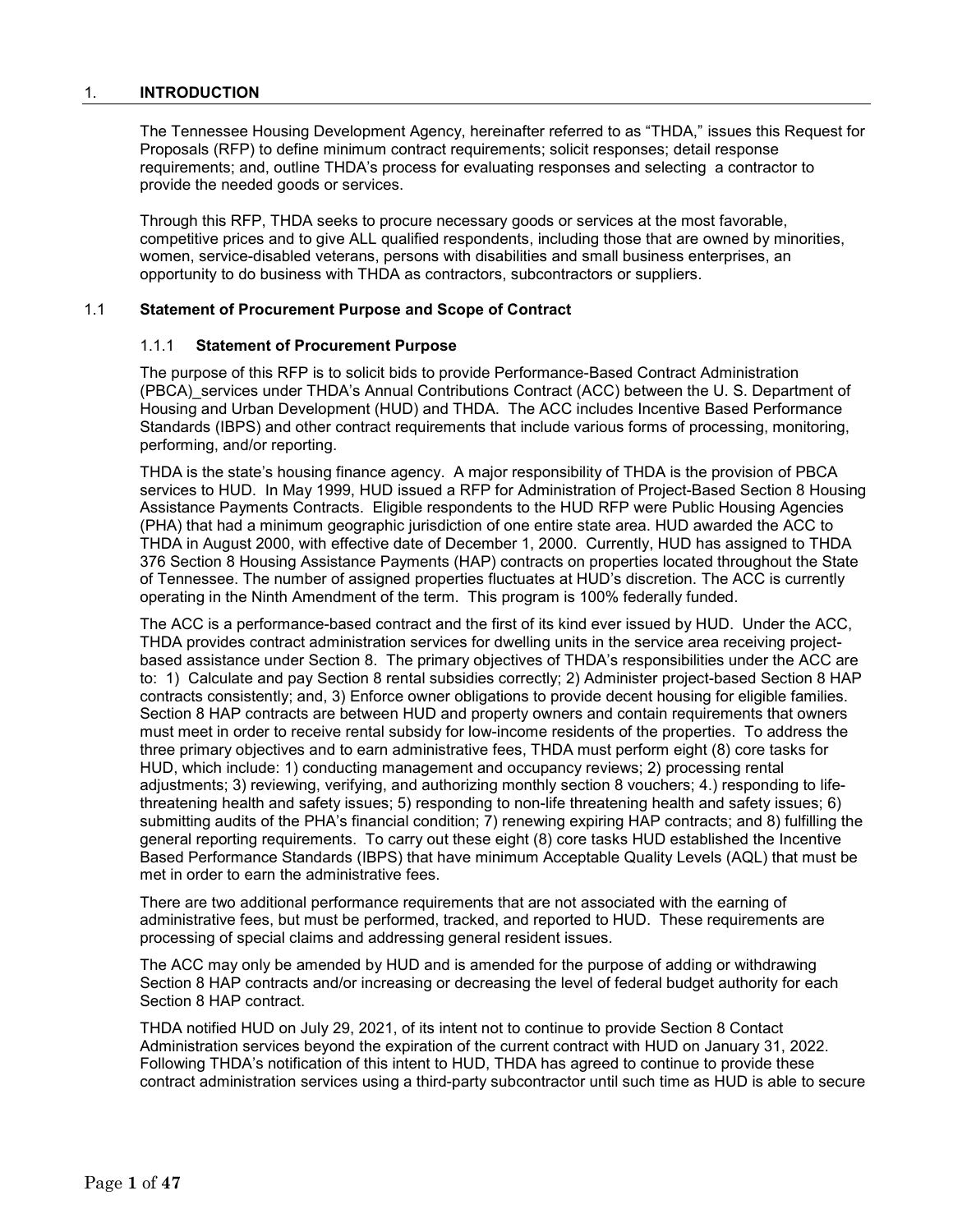a new vendor to provide these services in Tennessee directly with HUD. This Request for Proposals will secure a subcontractor to fulfill identified duties under THDA's ACC with HUD.

The successful bidder will work directly with THDA staff to establish milestones to transition these contract administration services to the successful Respondent by January 31, 2022.

#### 1.1.2 **Scope of Services and Deliverables** (to be included in the official *Pro Forma* Contract)

By responding to this RFP, the Respondent agrees to the below Management Requirements and acknowledges that the Management Requirements will be included in the final contract between THDA and Respondent.

#### **A. Management Requirements**

1. The Successful Respondent shall perform Section 8 Performance-Based Contract Administration (PBCA) Services in compliance with all HUD regulations and other requirements in effect during the term of the current ACC between HUD and THDA, as amended by HUD, to include without limitation:

#### **a) Incentive-Based Performance Standards (IBPS) Task #3 – Processing Rental Adjustments**

Contract rent under each Section 8 HAP contract must be adjusted during the HAP contract term in accordance with the HAP contract and HUD requirements. If applicable, the Successful Respondent must analyze adjustments of the owner utility allowance schedule.

The Successful Respondent shall complete processing of owner's request for rent adjustment, and all approved rent adjustments are executed and finalized within 30 days of receipt of owner's request for a budget-based rent adjustment or on the anniversary date of the HAP contract for an Annual Adjustment Factor ("AAF")-based adjustment to include:

#### 1) Budget-based Adjustments

Budget-based rent adjustment method requires a Section 8 owner to submit an operating budget and supporting documentation for PHA review. The rent adjustment is subject to HUD approval.

The Successful Respondent shall determine budget-based adjustments of contract rent by performing the following tasks:

- i. Analyze the project's operating budget and supporting documentation for a rent adjustment to determine reasonableness according to guidance in HUD Handbook 4350.1;
- ii. Document contract rent increases on a rent schedule (Form HUD-92458);
- iii. Analyze adjustments of the owner utility allowance schedule, if applicable;
- iv. If the HAP contract requires the owner to maintain a reserve for replacement, analyze adjustment to the monthly reserve for replacement deposit as required and recommend action to HUD;
- v. Approve or disapprove the amount of rent adjustment and provide written notification to the owner;
- vi. Submit proposed rent increases greater than ten-percent (10%) to HUD for approval or disapproval. Copy should be sent to THDA;
- vii. Verify accurate, timely completion and submission of the adjusted rent schedule by the owner; and,
- viii. Enter data into the appropriate HUD data system within five (5) business days from completion of action.

#### 2) The Annual Adjustment Factor (AAF)

- i. Determine the amount of annual adjustments in accordance with HUD requirements;<br>ii. Analyze adjustment of the owner utility allowance schedule, if applicable:
- ii. Analyze adjustment of the owner utility allowance schedule, if applicable;
- If the HAP Contract requires the owner to maintain a reserve for replacement, analyze adjustment to the reserve for replacement;
- iv. Approve or disapprove the amount of the rental adjustment and provide written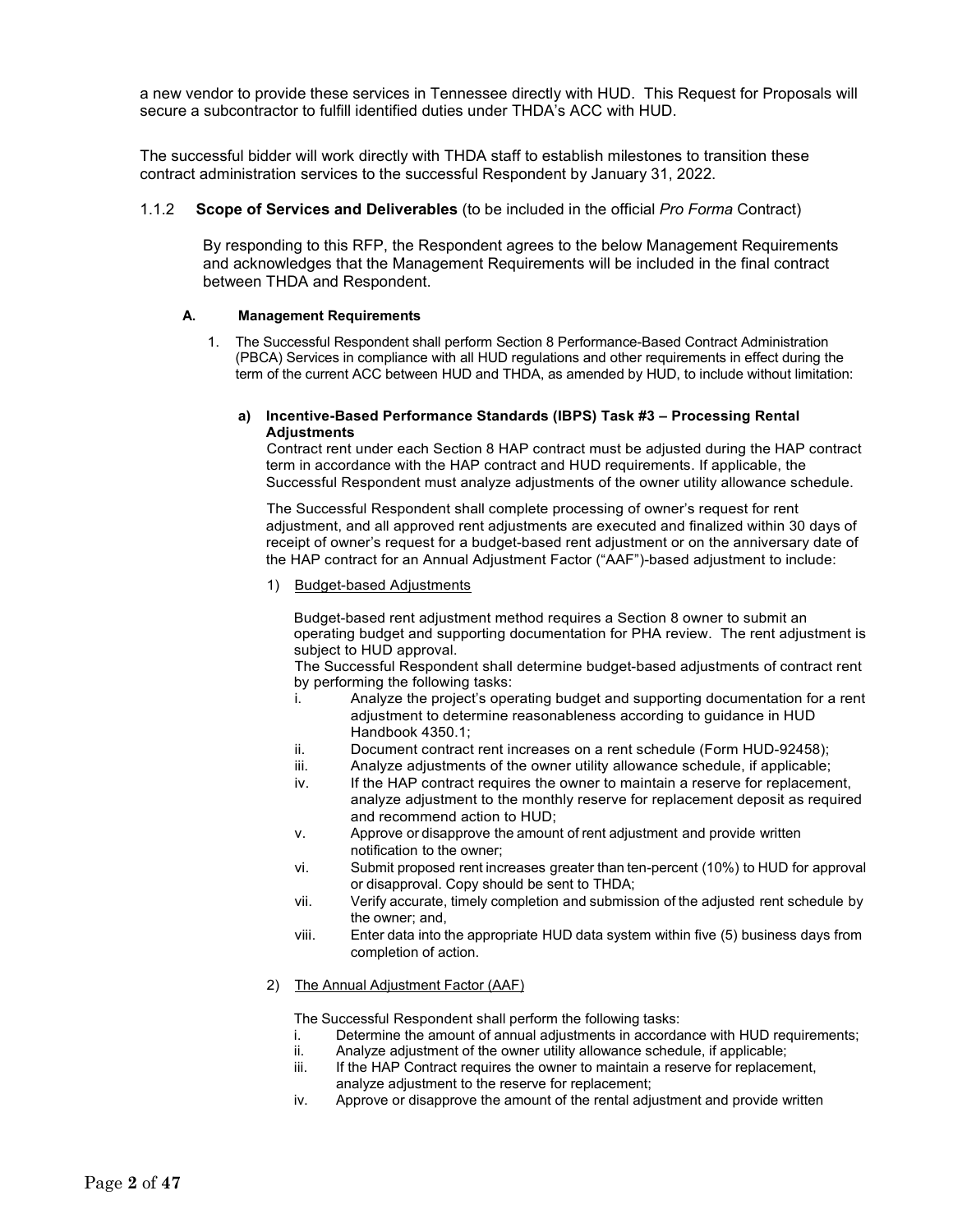notification to the owner, with copy to THDA;

- v. Validated comparability study if submitted by the owner to support a rent adjustment request;
- vi. Verify accurate, timely completion and submission of adjusted rent schedule by the owner; and,
- vii. Enter data into the appropriate HUD system within five (5) business days from completion of action.
- 3) Operating Cost Adjustment Factors (OCAF) rent adjustment method

Operating Cost Adjustment Factor (OCAF) rent increases are based on the Operating Cost Adjustment Factors released by HUD annually in the Federal Register.

The Successful Respondent shall perform the following tasks:

- i. Determine the amount of OCAF in accordance with HUD requirements;<br>ii. Analyze adjustments of the owner utility allowance schedule, if applicab
- Analyze adjustments of the owner utility allowance schedule, if applicable;
- iii. Calculate the amount of the rent adjustment and provide written notification to the owner;
- iv. Validate comparability study if submitted by the owner to support a contract renewal request;
- v. Verify accurate, timely completion and submission of adjusted rent schedule by the owner; and,
- vi. Enter date in the appropriate HUD system within five (5) business days of completion of action.
- 4) Special Adjustments

For HAP contracts which provide for AAF-adjusted rents, the Section 8 owner may request a special adjustment for cost increases generally applicable to housing in the locality, such as increases in cost items such as insurance, taxes, or utility rates.

The Successful Respondent shall process the owner's request for a special rent adjustment to determine if the special adjustment should be approved by HUD. To accomplish this, the Successful Respondent must perform the following tasks:

- i. Analyze a special adjustment request from the owner;<br>ii. Make action determination and notify owner of rent adj
- Make action determination and notify owner of rent adjustment approval or disapproval;
- iii. Verify accurate, timely completion and submission of an adjusted rent schedule by the owner; and,
- iv. Enter data into the appropriate HUD data system within five (5) business days from completion of an action.
- 5) Rent Appeals, if applicable

A Section 8 owner may appeal the Successful Respondent's rent adjustment decision. The first level of appeal is to the Successful Respondent; the second level of appeal is to THDA. THDA will consult with the appropriate jurisdictional HUD office as necessary.

- i. First level appeal.
	- a. Analyze the owner's rent appeal request;
	- b. Provide the owner with written notice of the Successful Respondent's decision and justification within thirty (30) business days of receipt of the owner's written request;
	- c. If the appeal is approved, verify accurate, timely completion and submission by the owner of the adjusted rent schedule and enter data into the appropriate HUD data system within five (5) business days after completion of action; and,
	- d. If the appeal is denied, notify the owner of opportunity forsecond level appeal to THDA with notice of Successful Respondent's decision and justification.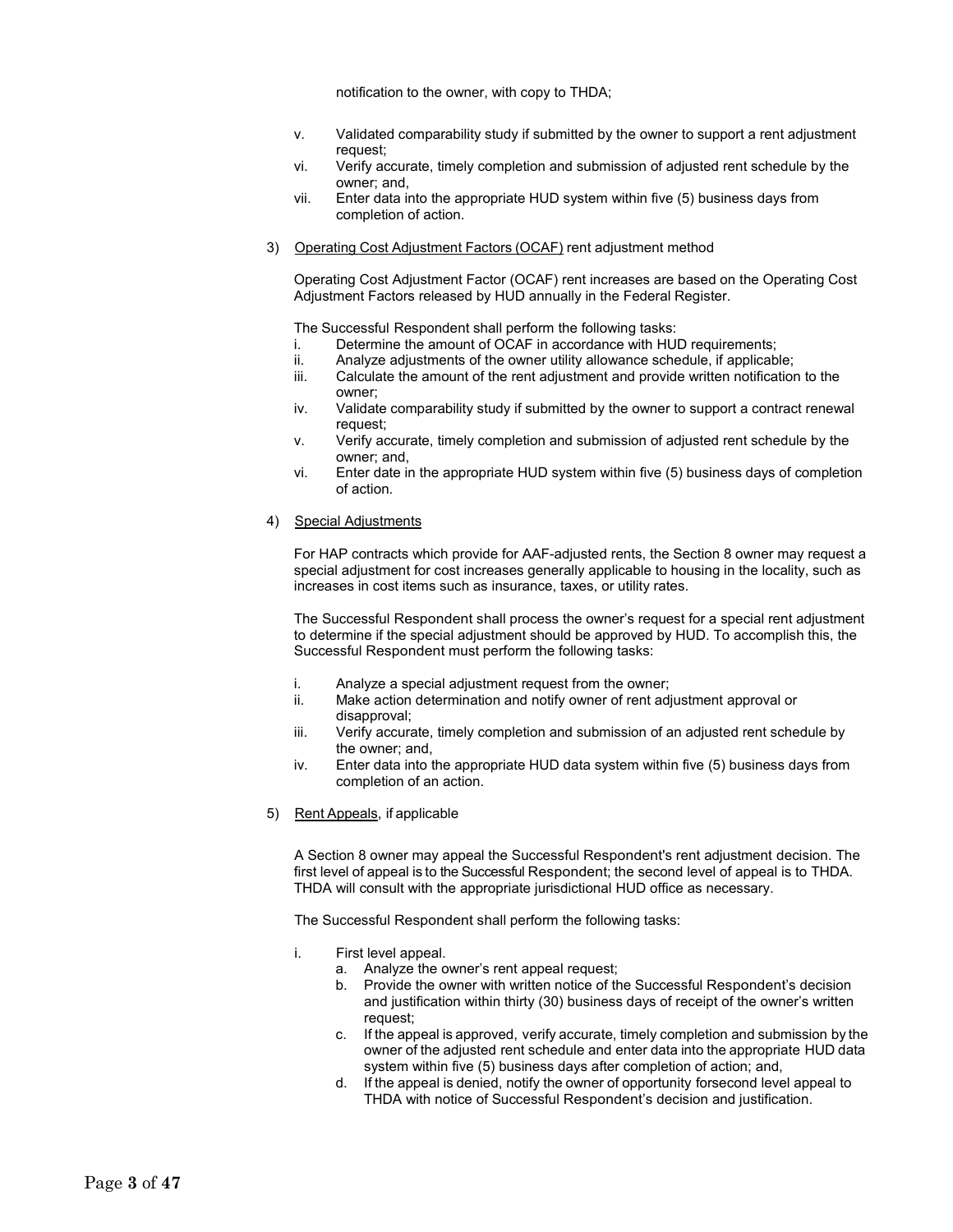- ii. For second level appeal.
	- (a) If the appeal is approved by THDA following consultation with HUD, verify accurate, timely completion and submission of adjusted rent schedule by the owner; and,
	- (b) Enter data into the appropriate HUD data system.
- iii. If the appeal is denied by THDA through consultation with HUD, any decision rendered by THDA will be final and will not be subject to further appeal above that level.

#### **b) IBPS Task #6 – Review, Verify and Authorize Monthly Section 8 Vouchers.**

The "Automation Rule" (24 CFR Section 108, Part 208 – Electronic Transmission of Required Data for Certification and Recertification and Subsidy Billing Procedures for Multifamily Subsidized projects) requires Section 8 project owners to request housing assistance payments by vouchers submitted monthly through the Tenant Rental Assistance Certification System (TRACS). Vouchers are due the  $10<sup>th</sup>$  day of the month preceding the month for which the owner is requesting payment.

The Successful Respondent shall promptly review and verify each month payment voucher submitted by an owner, and either approve or modify the voucher, so the monthly payment to the owner is sent no earlier than the first of the calendar month for which payment is due to owner, and no later than the first business day of the calendar month.

- 1) Verify and certify accuracy of monthly Section 8 vouchers (Form HUD-52670 and HUD-52670-A) to include:
	- a. Monitor owner follow-up efforts on discrepancies identified as a result of any income matching initiatives such as the Enterprise Income Verification (EIV) System;
	- b. Monitor compliance by owners with requirements for entry of all resident certification and recertification data in TRACS;
	- c. Verify voucher submissions by owner through TRACS by the tenth  $(10^{th})$  day of the month preceding the month for which the owner is requesting payment;
	- d. Verify through TRACS that the amount of the housing assistance payment paid on behalf of each resident family is accurate;
	- e. Verify that all re-certifications are completed by the owner in a timely manner and entered into TRACS;
	- f. Verify that the owner's payment request does not include any covered units for Section 8 assistance has been abated;
	- g. Analyze required adjustments from prior month's vouchers to determine accuracy and validity;
	- h. Determine if authorized rent or utility allowance adjustments have been implemented timely and accurately;
	- i. Verify pre-approval of Section 8 Special Claims (see paragraph 2 of this section);
	- j. Notify the owner, in writing, of any corrections required and track corrections; and,
	- k. Verify that owners are complying with current HUD rules and other requirements.
- 2) Verify and authorize payment only on valid Section 8 Special Claims for unpaid rent, resident damages, or vacancy loss to include:
	- a. Analyze, verify, and approve or disapprove owner claims in accordance with HUD regulations and requirements (including program requirements in HUD directives such as handbooks, notices or forms); and using TRACS and information provided by the owner;
	- b. Enter data into an electronic tracking tool (i.e. a spreadsheet or database program) for monitoring payments. The tool/program must comply with HUD standards and requirements; and,
	- c. Return the approved claim to the owner for owner submission with the next owner voucher.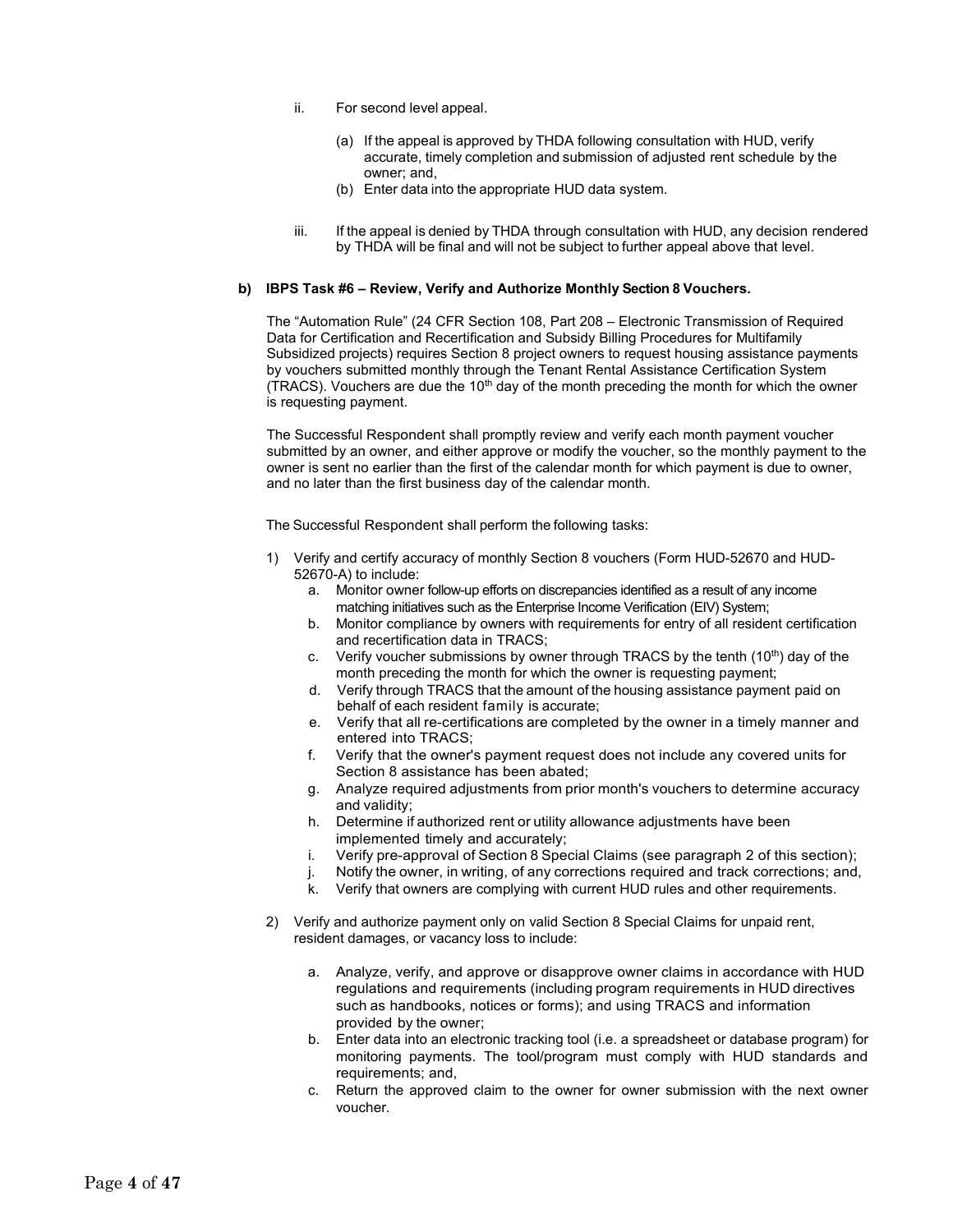3) Disburse Section 8 payments to owners to include:

After the Successful Respondent has approved the owner's Section 8 voucher, the Successful Respondent shall create and submit a payment file to the Edison system operated by the State's Department of Finance and Administration. Edison shall disburse housing assistance payments to the owner by an electronic fund transfer after receipt of HAP funds from HUD. A payment file from Edison will be transmitted back to the Successful Respondent.

#### **c) IBPS Task #9 – Life Threatening Tenant Health and Safety Issues**

The Successful Respondent shall respond, document and notify owner of life-threatening health and safety issues within an hour of receipt of complaint or inquiry or other knowledge of the issue, or before close of business day (whichever is sooner).

The Successful Respondent shall perform the following tasks:

- 1) Respond immediately to all life-threatening health and safety issues;
- 2) Maintain tracking system for inquiries, responses, and corrective actions and submit log to THDA with monthly invoice;
- 3) Notify owner of all concerns and determine appropriate corrective actions; and,
- 4) Monitor owner response to concerns and implementation of corrective actions.

#### **d) IBPS Task #10 – Non-Life Threatening Tenant Health and Safety Issues**

The Successful Respondent shall document initiatives and actions taken to notify the owner of non-life threatening health and safety issues, inquiries or complaints, and respond to residents within two (2) business days after notification to the owner. Until final resolution of issue, the Successful Respondent shall continue to provide follow-up information to residents every two (2) weeks. Documentation of all action shall be recorded.

The Successful Respondent shall perform the following tasks:

- 1) Respond to all non-life threatening health and safety and community/resident concerns;
- 2) Respond to all non-life threatening health and safety issues within two (2) business days of notification during normal business hours.
- 3) Maintain tracking system for community and resident inquiries and complaints, Successful Respondent responses, and corrective actions by owner. Submit log to THDA with monthly invoices.
- 4) Notify owner of all concerns and determine appropriate corrective action; and,
- 5) Monitor owner response to concerns and owner implementation of corrective actions.

#### **e) IBPS #14 – Renewal of Expiring HAP Contracts**

The Successful Respondent shall perform the following:

As HAP contracts come to an end, owners must apply for HAP contract renewals to have units remain with Section 8 project-based assistance. The Successful Respondent must ensure that owners fulfill their obligations to residents and HUD that are consistent with owner renewal decisions.

- 1) Ensure that owners fulfill their obligations to residents and HUD that are consistent with owner renewal decisions;
- 2) Verify that owners of projects with expiring Section 8 HAP Contracts provide required notice to the Successful Respondent, with copy to THDA, and project residents;
- 3) If the owner opts not to renew, the Successful Respondent shall take action to notify HUD and must work with the appropriate PHA to obtain tenant-based voucher assistance for eligible residents. The Successful Respondent shall: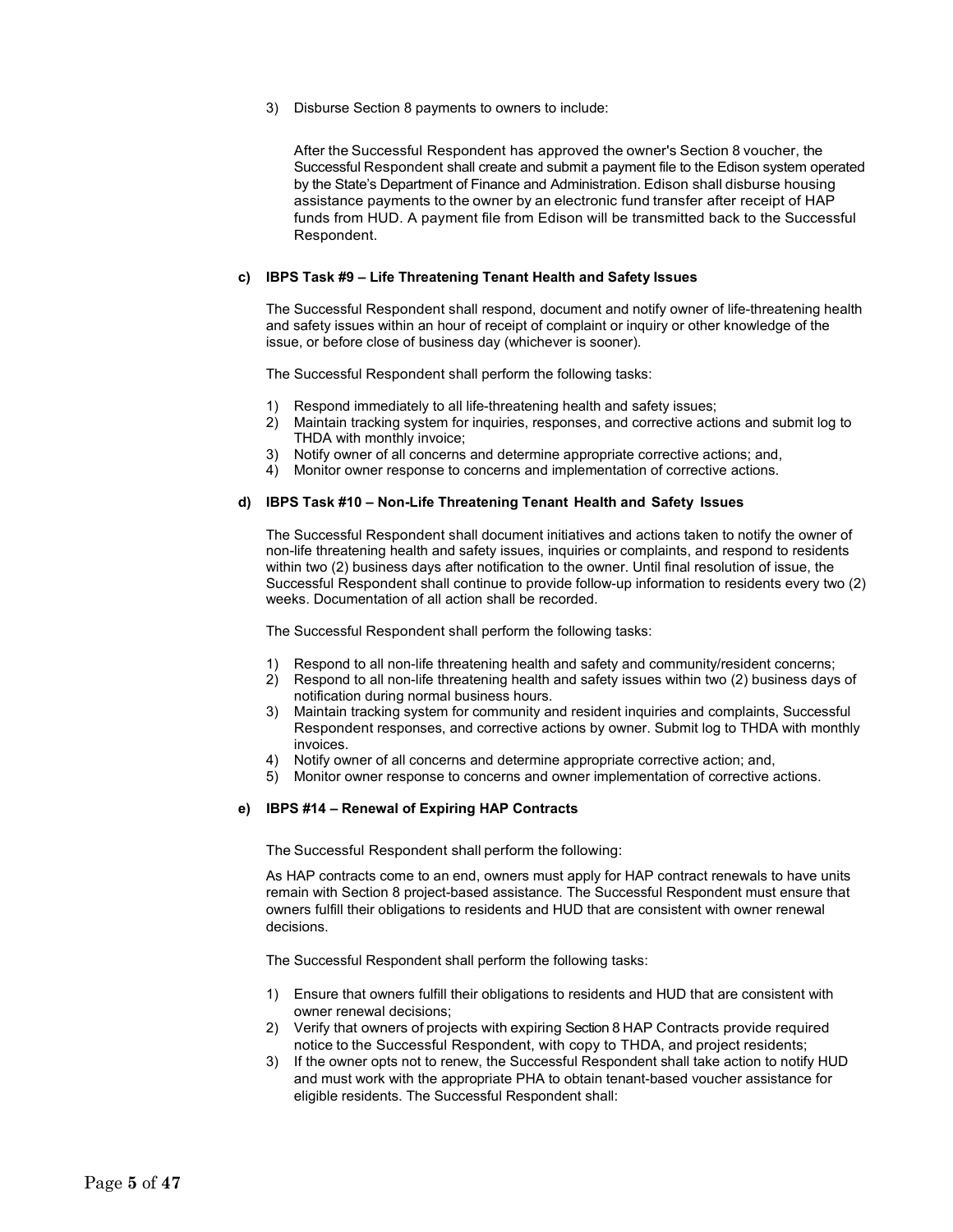- i. Inform the jurisdictional HUD office, with copy to THDA, by close of next business day after notice to the Successful Respondent that the owner has elected to opt-out of the HAP contract.
- ii. Inform the jurisdictional HUD office, with copy to THDA, of the Successful Respondent's recommendation to terminate a HAP contract because of owner default.
- iii. Verify that the owner has complied with the HAP contract and current law on opt-outs.
- iv. Obtain resident payment and family unit size data from the owner.
- v. Provide resident payment (family income and total tenant payment) and family unit size data (family size and composition, and size of Section 8 unit currently occupied by family) to jurisdictional HUD office within three (3) business days after receipt of such information from the owner, and at least 90 days before HAP contract termination, for purpose of obtaining Section 8 vouchers for residents.
- vi. Help residents, who must move from the project, arrange to receive tenant-based voucher assistance from the PHA that will administer such assistance.
- 4) Maintain copies of owner's notice to Successful Respondent and project residents;
- 5) If the owner chooses to renew, determine which available option (form of renewal authorized by HUD) the owner wishes to use and notify the jurisdictional HUD office, with copy to THDA;
- 6) Prepare renewal HAP contact in the form required by HUD;
- 7) After receipt of confirmation of funding for renewal from HUD, ensure the HAP contract is executed (signed) by the owner and the Successful Respondent; and,
- 8) Execute and distribute copies of the HAP contract to the owner, jurisdictional HUD office, and THDA within one (1) business week.

#### **f) IBPS Task #15 – General Reporting Requirements**

The Successful Respondent shall perform the following tasks:

- 1) Submit monthly reports and an invoice to THDA by the  $7<sup>th</sup>$  business day after the end of the each month, or as agreed upon by THDA, for the previous month's activities to include Work Plan Status Report detailing the following:
	- i. Areas reviewed and services performed, including date of review and services; names of the Successful Respondent's staff performing the review and performing the services;
	- ii. Any significant administrative actions that could affect administration of the contract;
	- iii. Quality control activities and results;
	- iv. Major accomplishments, success stories, etc.;
	- v. Noteworthy meetings; and,<br>vi. Pending issues.
	- Pending issues.
- 2) Submit annual reports by the 10<sup>th</sup> business day after the end of THDA's fiscal year (June 30<sup>th</sup>), or as agreed upon by THDA, to include a report detailing all of the actions and services (includes dates, locations, and employee names) for that fiscal year; and,
- 3) Submit an annual Work Plan by the  $10<sup>th</sup>$  business day after the end of THDA's fiscal year (June  $30<sup>th</sup>$ ) that details the Successful Respondent's plan to satisfy the ACC contract administration requirements for the coming fiscal year.

#### **g) IBPS Task #1 - Management and Occupancy Reviews**

The Successful Respondent shall conduct an on-site Management and Occupancy Review (MOR) of each Section 8 project in accordance with the ACC. Some projects may have multiple HAP contracts. The review must be comprehensive assessment of the owner's procedures for directing and overseeing project operations, and the adequacy of the procedures for carrying out daily front line activities. Some examples of the areas that the Successful Respondent shall audit are: maintenance, security, leasing, occupancy, certification and re-certification of family income, and determination of the family payments, financial management, Management Improvement and Operating Plans, and general maintenance practices. The results of the on-site review must provide adequate documentation to support any enforcement actions proposed against the owner by the Successful Respondent.

The Successful Respondent shall: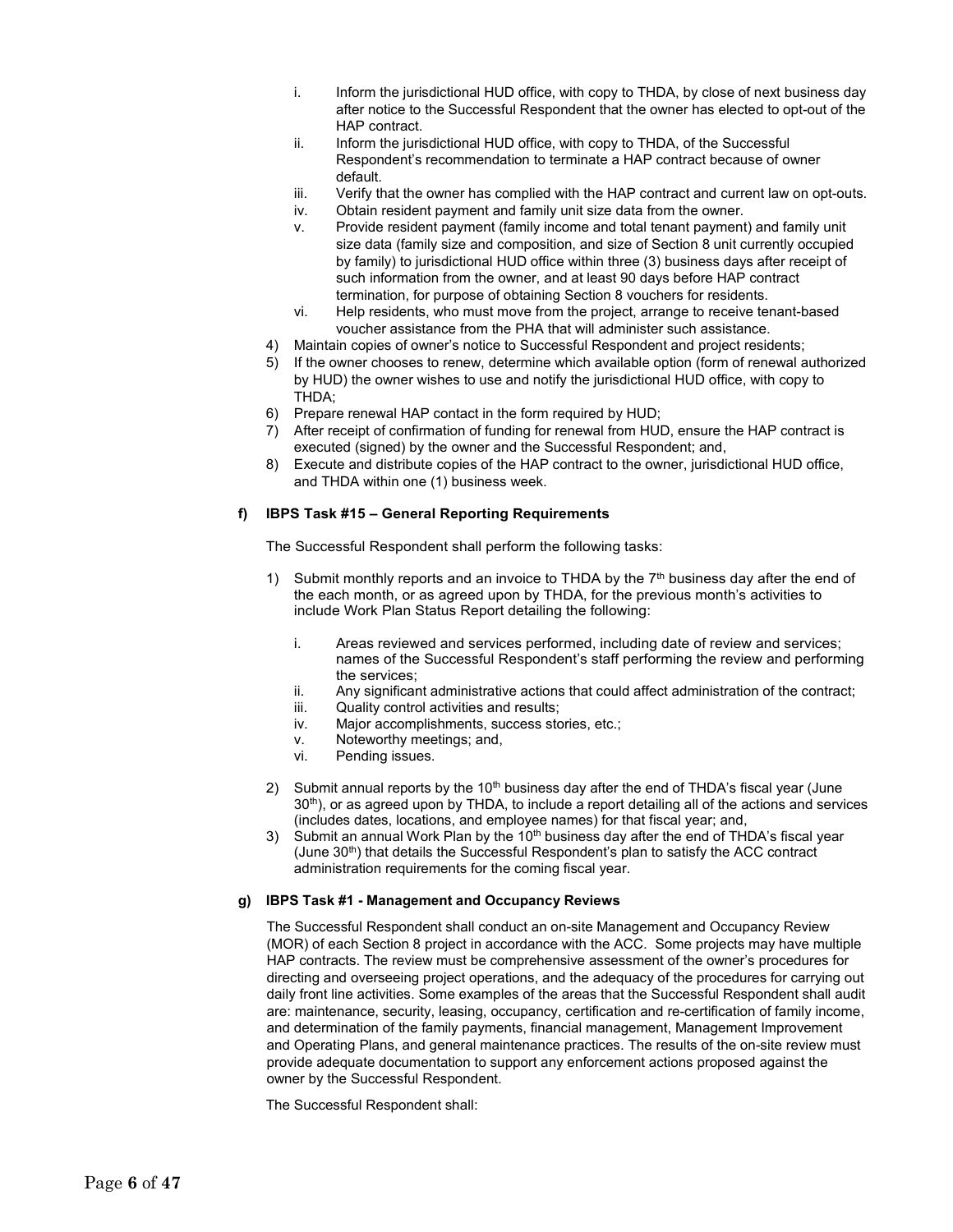1)Prepare quarterly work plan for submission to THDA. THDA will submit final quarterly work plan to HUD for approval;

2) Schedule and conduct annual reviews of each project using Form HUD 9834. Evaluate the owner's operating policies and procedures following guidance in the appropriate HUD directives;

3)Verify compliance with HUD regulations and requirements, as amended or revised from time to time, regarding occupancy issues (e.g., resident eligibility and selection, examination and reexamination of family income and assets, household characteristics), and verify that correct documentation is contained in each resident file to support claims for payment under the HAP Contract. Use the following resident file random sampling:

| Number of Units | Minimum File Sample                                             |
|-----------------|-----------------------------------------------------------------|
| 100 or fewer    | 5 files plus 1 file for each 10 units over 50                   |
| 101 - 600       | 10 files plus 1 file for each 50 units or partof 50 over 100    |
| $ 601 - 2,000 $ | 20 files plus 1 file for each 100 units or part of 100 over 600 |
| Over 2,000      | 34 files plus 1 for each 200 units or part of 200 over 2200     |

If the Successful Respondent's review of the sample indicates a problem, the Successful Respondent must inform the owner to conduct a 100% review of the files and report the results of the review to the Successful Respondent. The Successful Respondent must test the review done by the owner to determine its reliability and accuracy;

- 4) Verify owner compliance with civil rights regulations, including Title VI, Title VIII, the Americans with Disabilities Act, and Section 504 of the Rehabilitation Act of 1973;
- 5) Notify the jurisdictional HUD office, with copy to THDA, by close of next business day of any potential fraud or potential violations of law identified during the Successful Respondent's review;
- 6) Prepare and submit to the owner, THDA, and jurisdictional HUD office a written report on Form HUD-9834 within thirty (30) days of the Successful Respondent's review, outlining any findings and recommendations or corrective actions;
- 7) Monitor implementation of corrective action. Notify jurisdictional HUD office and THDA within one (1) business day when enforcement action is required; and,
- 8) Enter required information into the appropriate HUD data system.

#### **h) COVID-19 Supplemental Payments**

Congress has authorized the provision of COVID-19 Supplemental Payments (CSP)

To offset additional operational costs owners incurred to maintain their properties in decent, safe, and sanitary condition when owners have reason to believe that COVID-19 is or may be present in the community.

If additional funds are authorized by HUD to implement future CSP, the Successful Respondent shall undertake the following tasks:

- 1) Collect, analyze, and verify CSP requests from owners of Section 8 projects in accordance with the ACC with THDA, HUD regulations and other requirements, including requirements as stated in HUD directives, handbooks, notices, forms, memoranda, or postings on HUD's website, as such requirements may be revised from time to time;
- 2) Require the owner to provide all information that HUD determines to be necessary on one or more forms that HUD may prescribe or approve for the purpose allowing owners to request a CSP;
- 3) Review and either approve or deny CSP requests for amounts within standard payment thresholds, as defined by HUD guidance, CSP requests for amounts exceeding the standard threshold will be reviewed by the Successful Respondent before submission to HUD for approval or denial;
- 4) Enter data for all CSP requests into a spreadsheet prescribed or approved by HUD for the purpose of monitoring CSPs and facilitating funding actions by HUD as needed to obligate and disburse approved CSP amounts. All CSP approvals are contingent on the availability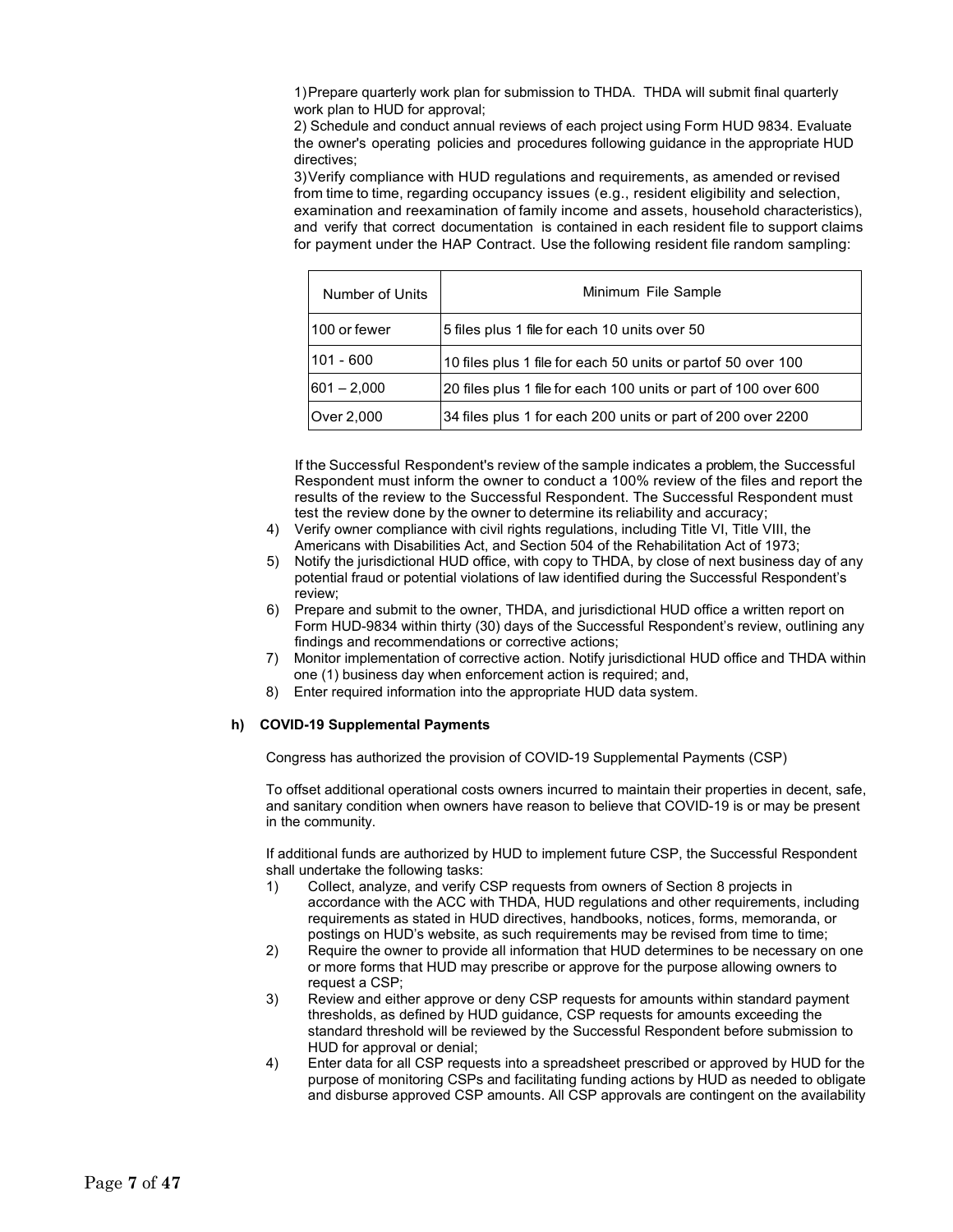of sufficient appropriations as determined solely by HUD upon receipt of CSP request data from the Successful Respondent.

- 5) Submit the spreadsheet and owner request forms to HUD, with copy to THDA, for evaluation by HUD. All CSPs shall be separate and distinct from the process by which HUD transmits housing assistance payments to THDA through the monthly vouchering system under HUD's TRACS.
	- a. HUD shall provide all CSP amounts to THDA via electronic funds transfer (EFT). Before authorizing any EFT, however, HUD shall notify the Successful Respondent of any modifications that it makes to the CSP amounts submitted by the PHA.
	- b. THDA shall disburse CSPs by EFT to the owner in accordance with the ACC.

#### 1.2. **Scope of Service, Contract Period, & Required Terms and Conditions**

The RFP Attachment 6.6., *Pro Forma* Contract details THDA's requirements:

- Scope of Services and Deliverables (Section A);
- Contract Period (Section B);
- Payment Terms (Section C);
- Standard Terms and Conditions (Section D); and,
- Special Terms and Conditions (Section E).

The *pro forma* contract substantially represents the contract document that the successful Respondent must sign.

#### 1.3. **Nondiscrimination**

No person shall be excluded from participation in, be denied benefits of, or be otherwise subjected to discrimination in the performance of a Contract pursuant to this RFP or in the employment practices of the Contractor on the grounds of handicap or disability, age, race, creed, color, religion, sex, national origin, or any other classification protected by federal, Tennessee state constitutional, or statutory law. The Contractor pursuant to this RFP shall, upon request, show proof of such nondiscrimination and shall post in conspicuous places, available to all employees and applicants, notices of nondiscrimination.

#### 1.4. **RFP Communications**

1.4.1. THDA has assigned the following RFP identification number that must be referenced in all communications regarding this RFP:

#### **RFP #31620-00656**

- 1.4.2. **Unauthorized contact about this RFP with employees or officials of THDA of Tennessee except as detailed below may result in disqualification from consideration under this procurement process.**
	- 1.4.2.1. Prospective Respondents must direct communications concerning this RFP to the following person designated as the Solicitation Coordinator:

**Emily Kelley Professional Contracts Coordinator III** Tennessee Housing Development Agency Andrew Jackson Building 502 Deaderick Street, Third Floor Nashville, TN 37243-0900 Phone: 615-815-2063 [EKelley@thda.org](mailto:EKelley@thda.org)

#### 1.4.2.2. Notwithstanding the foregoing, Prospective Respondents may alternatively contact: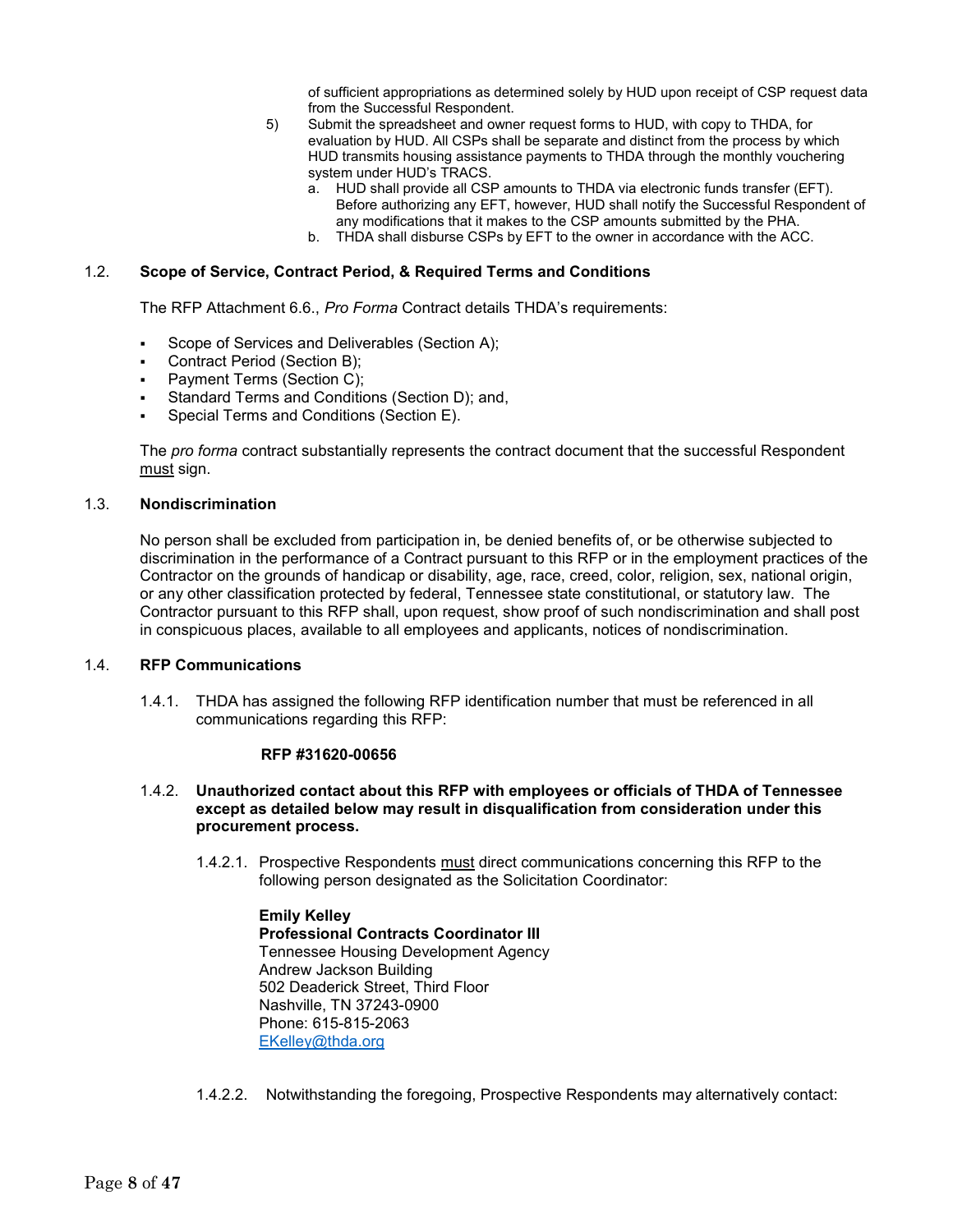- a. staff of the Governor's Office of Diversity Business Enterprise for assistance available to minority-owned, woman-owned, service-disabled veteran-owned, businesses owned by persons with disabilities, and small businesses as well as general, public information relating to this RFP (visit [https://www.tn.gov/generalservices/procurement/central-procurement-office--cpo-](https://www.tn.gov/generalservices/procurement/central-procurement-office--cpo-/governor-s-office-of-diversity-business-enterprise--godbe--/godbe-general-contacts.html) [/governor-s-office-of-diversity-business-enterprise--godbe--/godbe-general](https://www.tn.gov/generalservices/procurement/central-procurement-office--cpo-/governor-s-office-of-diversity-business-enterprise--godbe--/godbe-general-contacts.html)[contacts.html](https://www.tn.gov/generalservices/procurement/central-procurement-office--cpo-/governor-s-office-of-diversity-business-enterprise--godbe--/godbe-general-contacts.html) for contact information); and
- b. the following individual designated by THDA to coordinate compliance with the nondiscrimination requirements of the State of Tennessee, Title VI of the Civil Rights Act of 1964, the Americans with Disabilities Act of 1990, and associated federal regulations:

Laura Swanson Tennessee Housing Development Agency 502 Deaderick Street, Third Floor 615-815-2127 lswanson@thda.org

- 1.4.3. Only THDA's official, written responses and communications with Respondents are binding with regard to this RFP. Oral communications between a State official and one or more Respondents are unofficial and non-binding.
- 1.4.4. Potential Respondents must ensure that THDA receives all written questions and comments, including questions and requests for clarification, no later than the Written Questions & Comments Deadline detailed in the RFP Section 2, Schedule of Events.
- 1.4.5. Respondents must assume the risk of the method of dispatching any communication or response to THDA. THDA assumes no responsibility for delays or delivery failures resulting from the Respondent's method of dispatch. Actual or digital "postmarking" of a communication or response to THDA by a specified deadline is not a substitute for THDA's actual receipt of a communication or response.
- 1.4.6. THDA will convey all official responses and communications related to this RFP to the prospective Respondents from whom THDA has received a Notice of Intent to Respond (refer to RFP Section 1.7).
- 1.4.7. THDA reserves the right to determine, at its sole discretion, the method of conveying official, written responses and communications related to this RFP. Such written communications may be transmitted by mail, hand-delivery, facsimile, electronic mail, Internet posting, or any other means deemed reasonable by THDA. For internet posting, please refer to the following website: [https://www.tn.gov/generalservices/procurement/central-procurement-office--cpo-/supplier](https://www.tn.gov/generalservices/procurement/central-procurement-office--cpo-/supplier-information/request-for-proposals--rfp--opportunities1.html)[information/request-for-proposals--rfp--opportunities1.html](https://www.tn.gov/generalservices/procurement/central-procurement-office--cpo-/supplier-information/request-for-proposals--rfp--opportunities1.html).
- 1.4.8. THDA reserves the right to determine, at its sole discretion, the appropriateness and adequacy of responses to written comments, questions, and requests related to this RFP. THDA's official, written responses will constitute an amendment of this RFP.
- 1.4.9. Any data or factual information provided by THDA (in this RFP, an RFP amendment or any other communication relating to this RFP) is for informational purposes only. THDA will make reasonable efforts to ensure the accuracy of such data or information, however it is the Respondent's obligation to independently verify any data or information provided by THDA. THDA expressly disclaims the accuracy or adequacy of any information or data that it provides to prospective Respondents.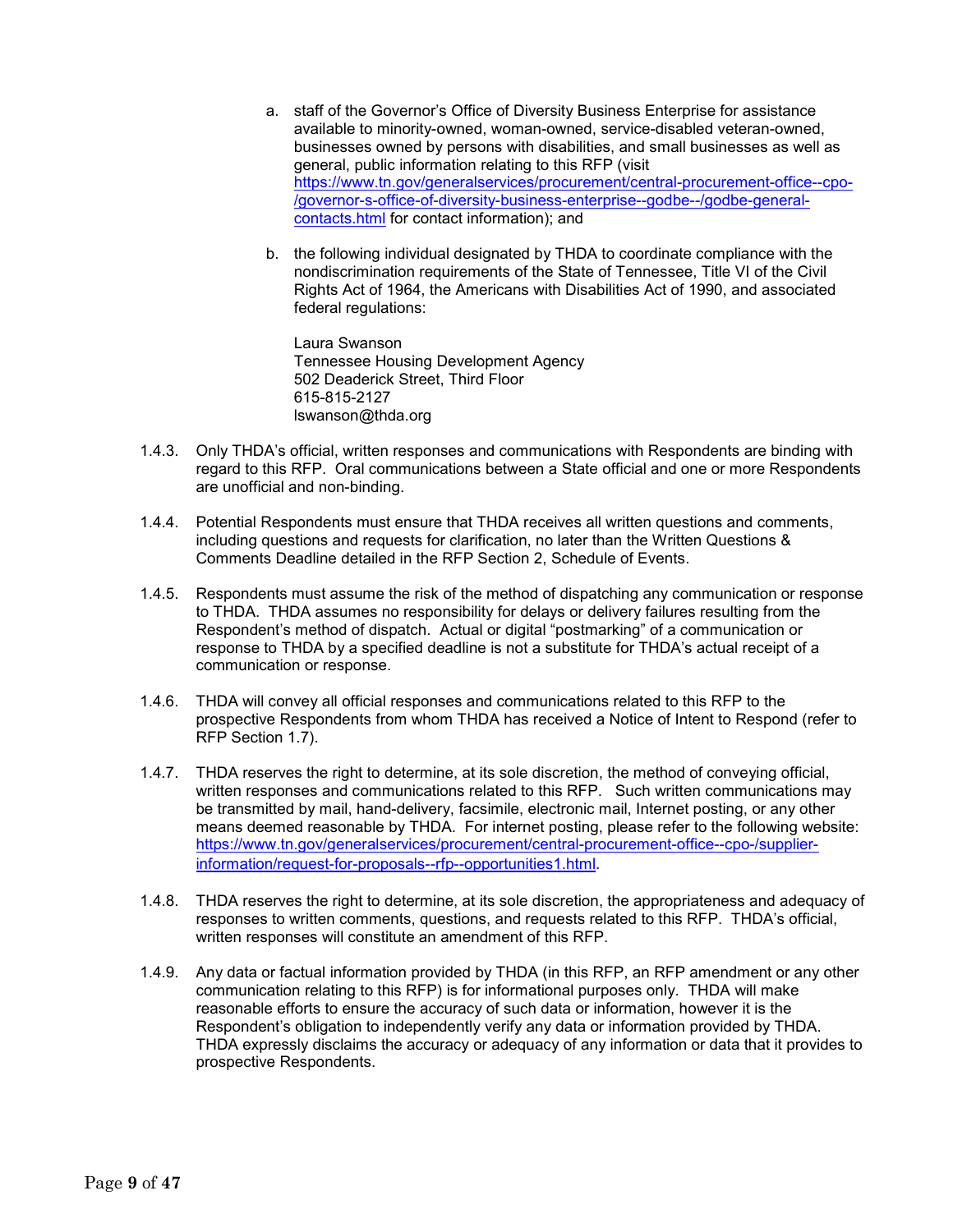### 1.5. **Assistance to Respondents With a Handicap or Disability**

Prospective Respondents with a handicap or disability may receive accommodation relating to the communication of this RFP and participating in the RFP process. Prospective Respondents may contact the Solicitation Coordinator to request such reasonable accommodation no later than the Disability Accommodation Request Deadline detailed in the RFP Section 2, Schedule of Events.

### 1.6. **Respondent Required Review & Waiver of Objections**

- 1.6.1. Each prospective Respondent must carefully review this RFP, including but not limited to, attachments, the RFP Attachment 6.6., *Pro Forma* Contract, and any amendments, for questions, comments, defects, objections, or any other matter requiring clarification or correction (collectively called "questions and comments").
- 1.6.2. Any prospective Respondent having questions and comments concerning this RFP must provide them in writing to THDA no later than the Written Questions & Comments Deadline detailed in the RFP Section 2, Schedule of Events.
- 1.6.3. Protests based on any objection to the RFP shall be considered waived and invalid if the objection has not been brought to the attention of THDA, in writing, by the Written Questions & Comments Deadline.

### 1.7. **Notice of Intent to Respond**

Before the Notice of Intent to Respond Deadline detailed in the RFP Section 2, Schedule of Events, prospective Respondents should submit to the Solicitation Coordinator a Notice of Intent to Respond (in the form of a simple e-mail or other written communication). Such notice should include the following information:

- the business or individual's name (as appropriate);
- a contact person's name and title; and
- the contact person's mailing address, telephone number, facsimile number, and e-mail address.

#### **A Notice of Intent to Respond creates no obligation and is not a prerequisite for submitting a response, however, it is necessary to ensure receipt of any RFP amendments or other notices and communications relating to this RFP.**

#### 1.8. **Response Deadline**

A Respondent must ensure that THDA receives a response no later than the Response Deadline time and date detailed in the RFP Section 2, Schedule of Events. THDA will not accept late responses, and a Respondent's failure to submit a response before the deadline will result in disqualification of the response. It is the responsibility of the Respondent to ascertain any additional security requirements with respect to packaging and delivery to THDA. Respondents should be mindful of any potential delays due to security screening procedures, weather, or other filing delays whether foreseeable or unforeseeable.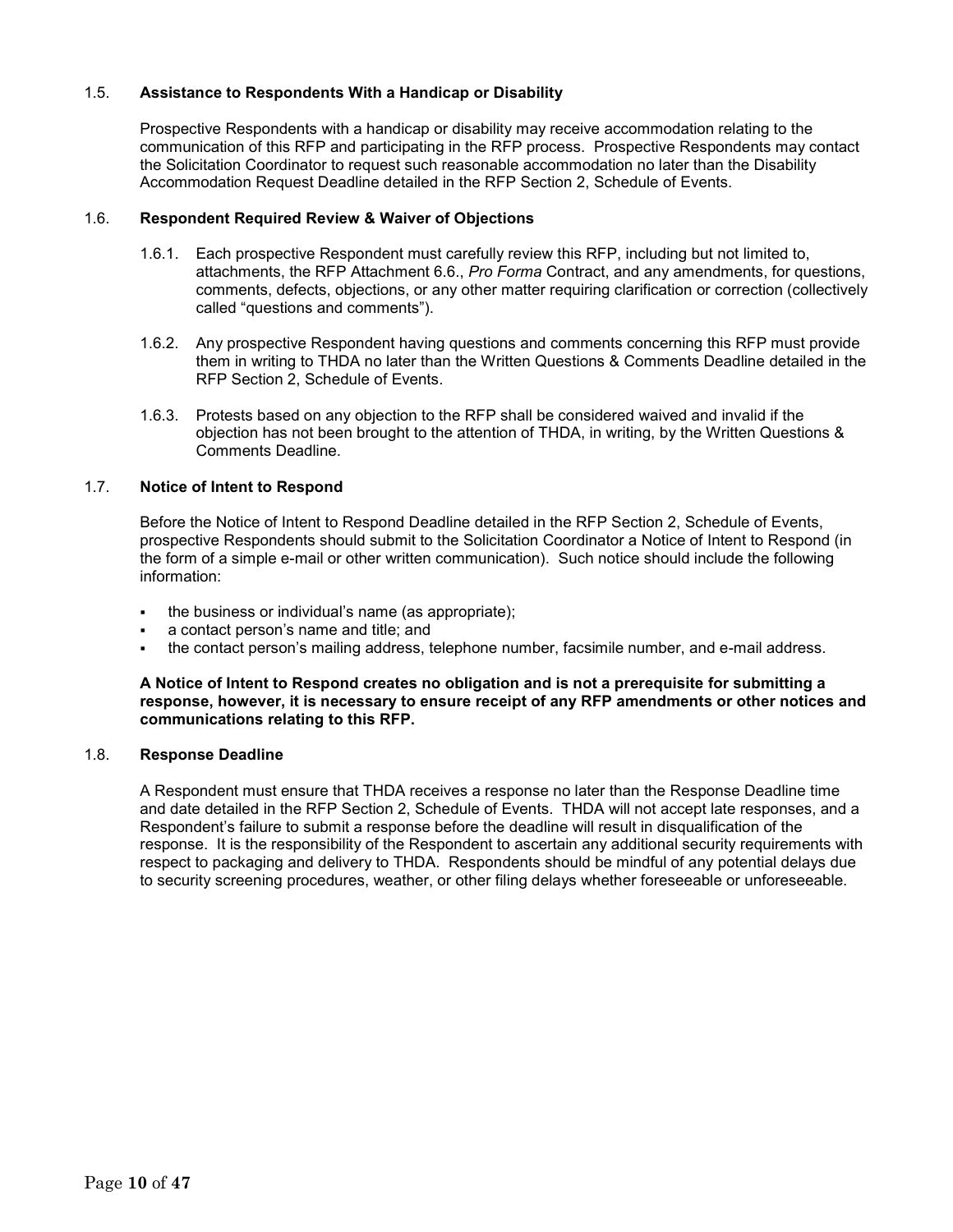### 2. **RFP SCHEDULE OF EVENTS**

| 2.1. |  |  |  |  | The following RFP Schedule of Events represents THDA's best estimate for this RFP. |  |
|------|--|--|--|--|------------------------------------------------------------------------------------|--|
|------|--|--|--|--|------------------------------------------------------------------------------------|--|

|                                | <b>EVENT</b>                                                                               | <b>TIME</b><br>(central time zone) | <b>DATE</b>          |
|--------------------------------|--------------------------------------------------------------------------------------------|------------------------------------|----------------------|
| $1_{-}$                        | <b>RFP</b> Issued                                                                          |                                    | October 4, 2021      |
| 2.                             | Notice of Intent to Respond Deadline                                                       | 2:00 p.m.                          | October 6, 2021      |
| 3.                             | <b>Disability Accommodation Request Deadline</b>                                           | 2:00 p.m.                          | October 7, 2021      |
| 4.                             | Written "Questions & Comments" Deadline                                                    | 2:00 p.m.                          | October 15, 2021     |
| 5.                             | State Response to Written "Questions & Comments"                                           |                                    | October 22, 2021     |
| 6.                             | <b>Response Deadline</b>                                                                   | 2:00 p.m.                          | October 29, 2021     |
| $7_{\scriptscriptstyle{\sim}}$ | Scheduling of Respondent Oral Presentation (if<br>applicable)                              |                                    | November 1, 2021     |
| 8.                             | Respondent Oral Presentation (if applicable)                                               |                                    | November 4 & 5, 2021 |
| 9.                             | State Completion of Technical Response Evaluations                                         |                                    | November 9, 2021     |
|                                | 10. State Opening & Scoring of Cost Proposals                                              |                                    | November 9, 2021     |
|                                | 11. State Notice of Intent to Award Released and<br>RFP Files Opened for Public Inspection | 2:00 p.m.                          | November 10, 2021    |
|                                | 12. Contractor Signature Deadline                                                          | 2:00 p.m.                          | November 19, 2021    |

2.2. **THDA reserves the right, at its sole discretion, to adjust the RFP Schedule of Events as it deems necessary.** Any adjustment of the Schedule of Events shall constitute an RFP amendment, and THDA will communicate such to prospective Respondents from whom THDA has received a Notice of Intent to Respond (refer to section 1.7).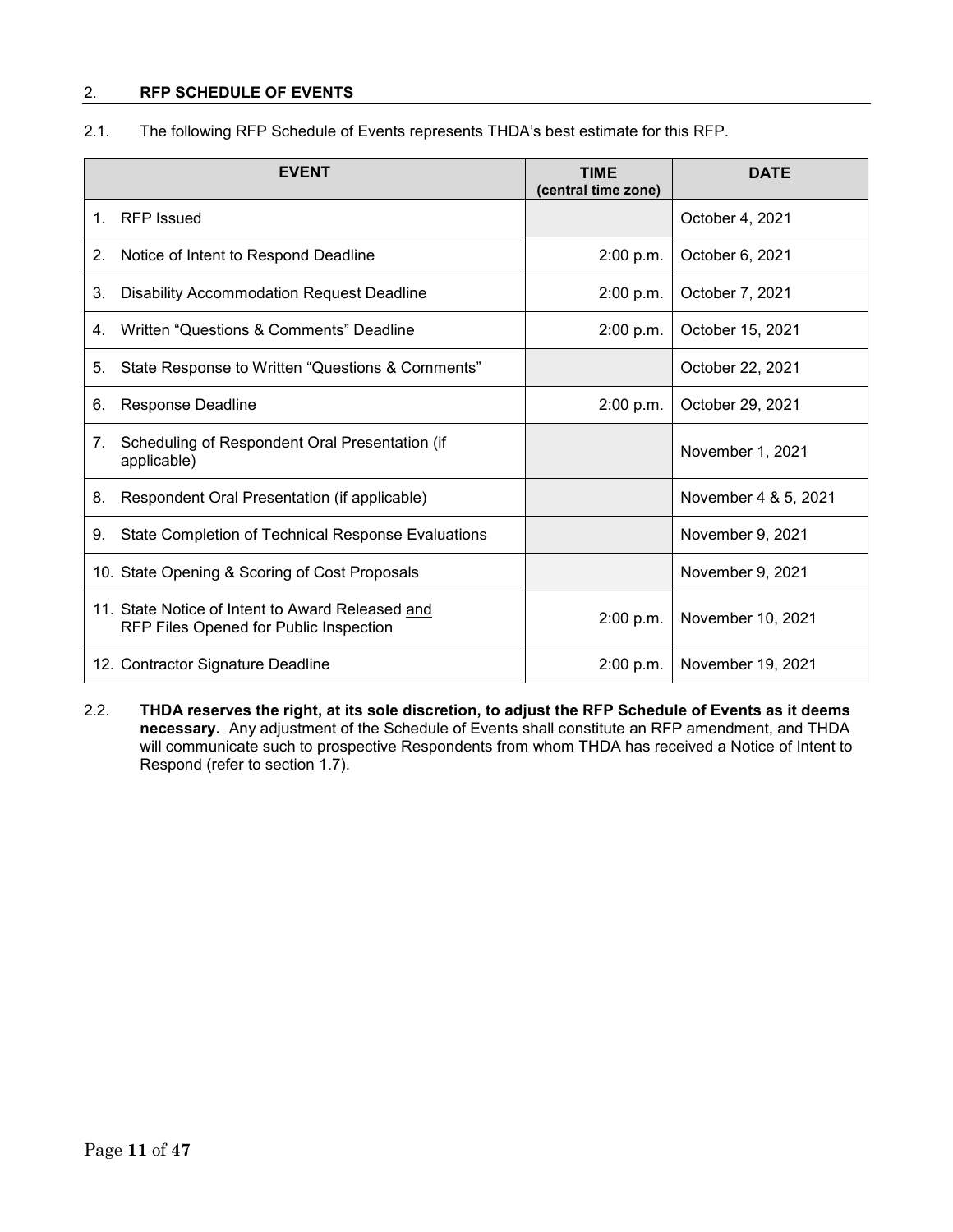#### 3. **RESPONSE REQUIREMENTS**

### 3.1. **Response Form**

A response to this RFP must consist of two parts, a Technical Response and a Cost Proposal.

3.1.1. **Technical Response**. RFP Attachment 6.2., Technical Response & Evaluation Guide provides the specific requirements for submitting a response. This guide includes mandatory requirement items, general qualifications and experience items, and technical qualifications, experience, and approach items all of which must be addressed with a written response and, in some instances, additional documentation.

### **NOTICE: A technical response must not include any pricing or cost information. If any pricing or cost information amounts of any type (even pricing relating to other projects) is included in any part of the technical response, THDA may deem the response to be non-responsive and reject it.**

- 3.1.1.1. A Respondent must use the RFP Attachment 6.2., Technical Response & Evaluation Guide to organize, reference, and draft the Technical Response by duplicating the attachment, adding appropriate page numbers as required, and using the guide as a table of contents covering the Technical Response.
- 3.1.1.2. A response should be economically prepared, with emphasis on completeness and clarity. A response, as well as any reference material presented, must be written in English and must be written on standard  $8\frac{1}{2}$ " x 11" pages (although oversize exhibits are permissible) and use a 12 point font for text. All response pages must be numbered.
- 3.1.1.3. All information and documentation included in a Technical Response should correspond to or address a specific requirement detailed in the RFP Attachment 6.2., Technical Response & Evaluation Guide. All information must be incorporated into a response to a specific requirement and clearly referenced. Any information not meeting these criteria will be deemed extraneous and will not contribute to evaluations.
- 3.1.1.4. THDA may determine a response to be non-responsive and reject it if:
	- a. the Respondent fails to organize and properly reference the Technical Response as required by this RFP and the RFP Attachment 6.2., Technical Response & Evaluation Guide; or
	- b. the Technical Response document does not appropriately respond to, address, or meet all of the requirements and response items detailed in the RFP Attachment 6.2., Technical Response & Evaluation Guide.
- 3.1.2. **Cost Proposal**. A Cost Proposal must be recorded on an exact duplicate of the RFP Attachment 6.3., Cost Proposal & Scoring Guide.

### **NOTICE: If a Respondent fails to submit a cost proposal exactly as required, THDA may deem the response to be non-responsive and reject it.**

3.1.2.1. A Respondent must only record the proposed cost exactly as required by the RFP Attachment 6.3., Cost Proposal & Scoring Guide and must NOT record any other rates, amounts, or information.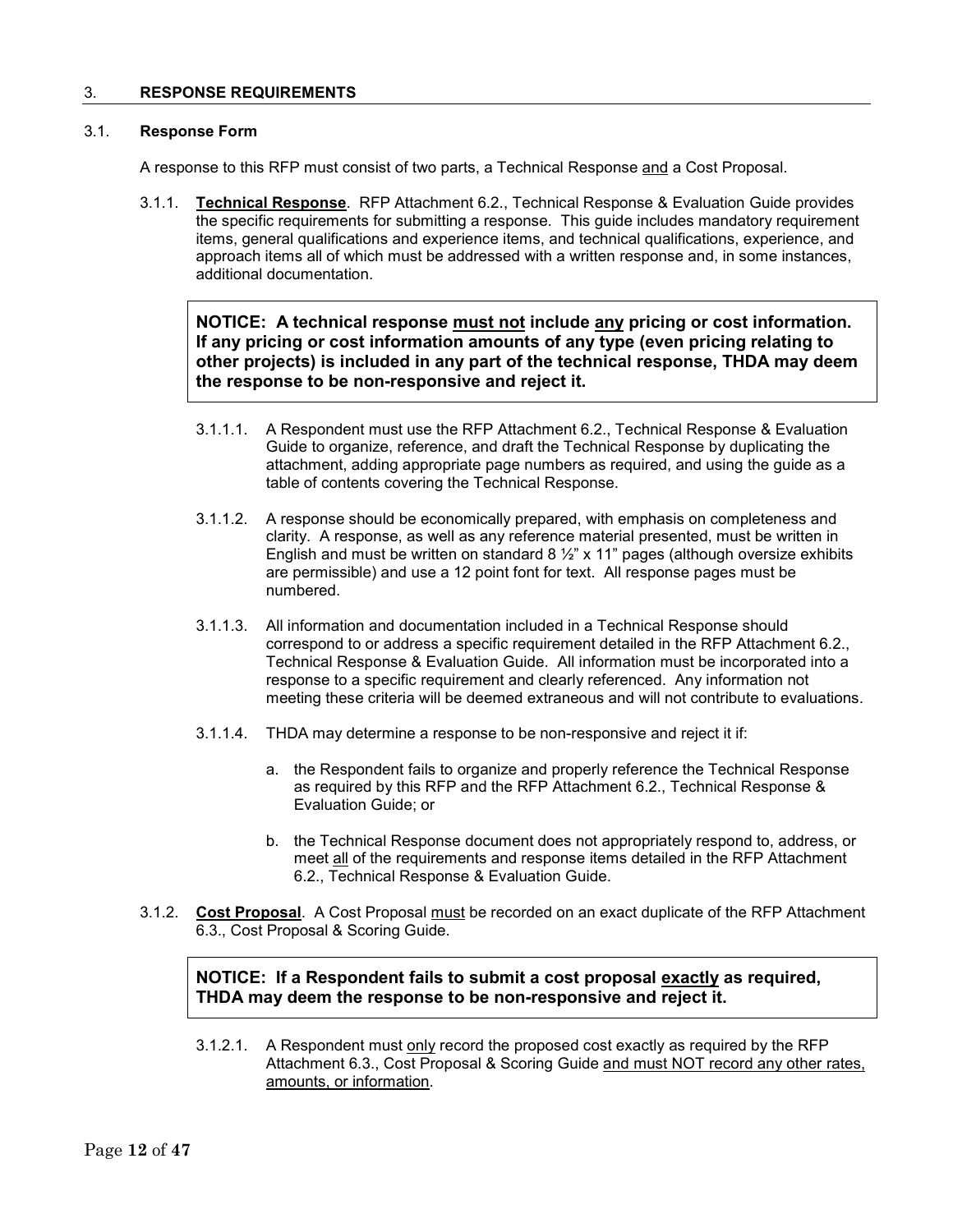- 3.1.2.2. The proposed cost shall incorporate ALL costs for services under the contract for the total contract period, including any renewals or extensions.
- 3.1.2.3. A Respondent must sign and date the Cost Proposal. An electronic signature is acceptable.
- 3.1.2.4. A Respondent must submit the Cost Proposal to THDA on a separate USB flash drive separate from the Technical Response (as detailed in RFP Sections 3.2.3., *et seq.*).

### 3.2. **Response Delivery**

A Respondent must ensure that both the Technical Response and Cost Proposal files meet all form and content requirements, including all required signatures, as detailed within this RFP. An electronic signature is acceptable.

- 3.2.1. A Respondent must submit their response as specified below.
	- 3.2.1.1. Technical Response

The Technical Response document should be in the form of one (1) digital document in "PDF" format and should be clearly identified as the:

#### **"RFP #31620-00656 TECHNICAL RESPONSE"**

A Respondent must label and email the Technical Response directly to the Solicitation Coordinator. Adding or copying any other THDA contacts on the email will result in immediate disqualification of the Respondent

3.2.1.2. Cost Proposal

The Cost Proposal should be in the form of one (1) digital document in "PDF" or "XLS" format and clearly labeled:

### **"RFP #31620-00656 COST PROPOSAL"**

A Respondent must label and email the Cost Proposal directly to the Solicitation Coordinator. Adding or copying any other THDA contacts on the email will result in immediate disqualification of the Respondent

#### 3.2.1.3. Customer Reference Questionnaire

Customer Reference Questionnaires should be mailed or emailed DIRECTLY from the Reference themselves to the Solicitation Coordinator. If emailed, the Reference should not add or copy any Respondents on the email transmission. Any Customer Reference Questionnaire received directly from the Respondent will be disqualified.

An electronic signature on the Customer Reference Questionnaire is acceptable.

- 3.2.3. Any Respondent wishing to submit a Response in a format other than digital and/or email may do so by contacting the RFP Solicitation Coordinator.
- 3.2.4. A Respondent must ensure that THDA receives a response no later than the Response Deadline time and date detailed in the RFP Section 2, Schedule of Events. THDA is not responsible for any potential mail delays.

#### 3.3. **Response & Respondent Prohibitions**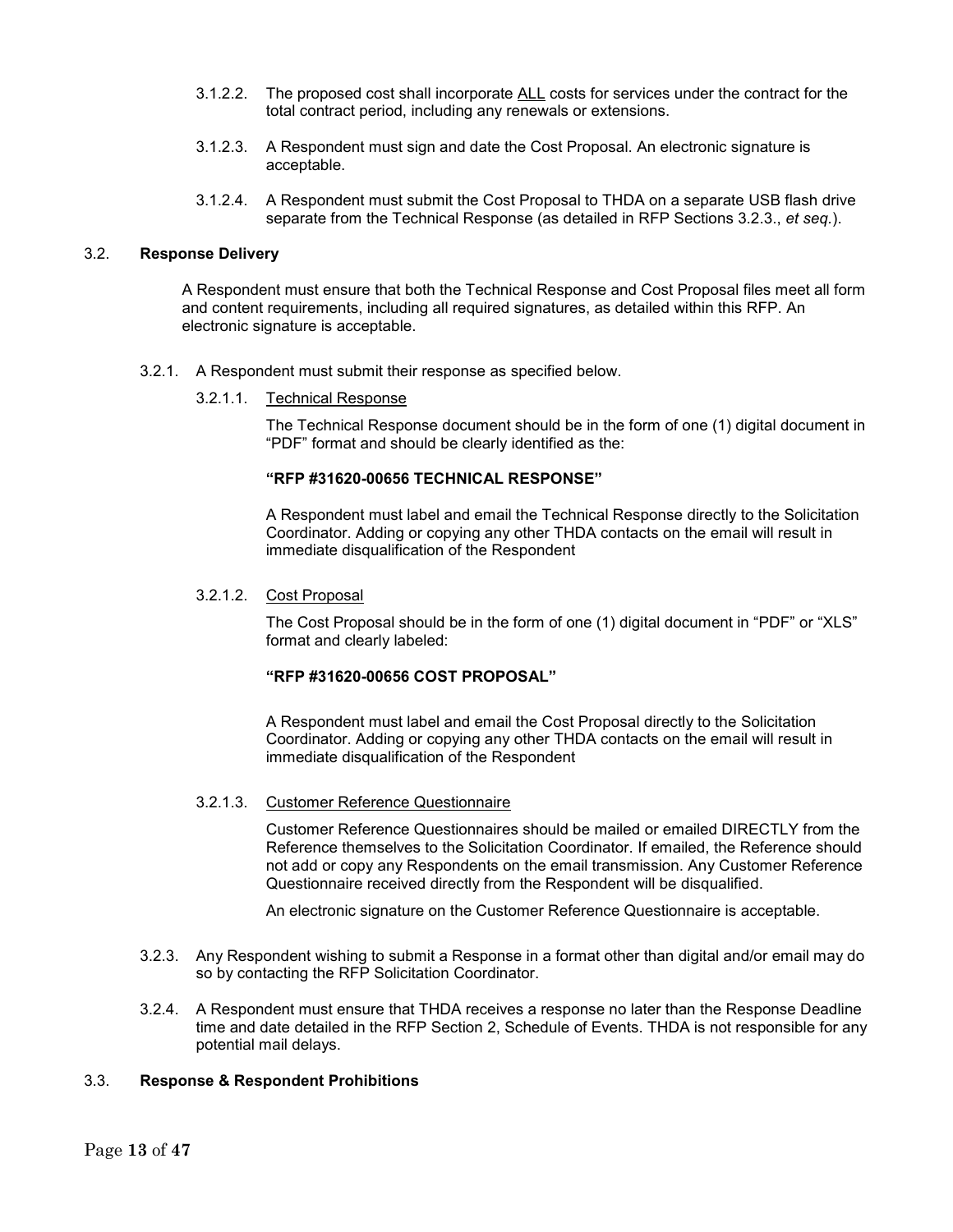- 3.3.1. A response must not include alternate contract terms and conditions. If a response contains such terms and conditions, THDA, at its sole discretion, may determine the response to be a nonresponsive counteroffer and reject it.
- 3.3.2. A response must not restrict the rights of THDA or otherwise qualify either the offer to deliver goods or provide services as required by this RFP or the Cost Proposal. If a response restricts the rights of THDA or otherwise qualifies either the offer to deliver goods or provide services as required by this RFP or the Cost Proposal, THDA, at its sole discretion, may determine the response to be a non-responsive counteroffer and reject it.
- 3.3.3. A response must not propose alternative goods or services (*i.e*., offer services different from those requested and required by this RFP) unless expressly requested in this RFP. THDA may consider a response of alternative goods or services to be non-responsive and reject it.
- 3.3.4. A Cost Proposal must be prepared and arrived at independently and must not involve any collusion between Respondents. THDA will reject any Cost Proposal that involves collusion, consultation, communication, or agreement between Respondents. Regardless of the time of detection, THDA will consider any such actions to be grounds for response rejection or contract termination.
- 3.3.5. A Respondent must not provide, for consideration in this RFP process or subsequent contract negotiations, any information that the Respondent knew or should have known was materially incorrect. If THDA determines that a Respondent has provided such incorrect information, THDA will deem the Response non-responsive and reject it.
- 3.3.6. A Respondent must not submit more than one Technical Response and one Cost Proposal in response to this RFP, except as expressly requested by THDA in this RFP. If a Respondent submits more than one Technical Response or more than one Cost Proposal, THDA will deem all of the responses non-responsive and reject them.
- 3.3.7. A Respondent must not submit a response as a prime contractor while also permitting one or more other Respondents to offer the Respondent as a subcontractor in their own responses. Such may result in the disqualification of all Respondents knowingly involved. This restriction does not, however, prohibit different Respondents from offering the same subcontractor as a part of their responses (provided that the subcontractor does not also submit a response as a prime contractor).
- 3.3.8. THDA shall not consider a response from an individual who is, or within the past six (6) months has been, a State employee. For purposes of this RFP:
	- 3.3.8.1. An individual shall be deemed a State employee until such time as all compensation for salary, termination pay, and annual leave has been paid;
	- 3.3.8.2. A contract with or a response from a company, corporation, or any other contracting entity in which a controlling interest is held by any State employee shall be considered to be a contract with or proposal from the employee; and
	- 3.3.8.3. A contract with or a response from a company, corporation, or any other contracting entity that employs an individual who is, or within the past six (6) months has been, a State employee shall not be considered a contract with or a proposal from the employee and shall not constitute a prohibited conflict of interest.
- 3.3.9. This RFP is also subject to Tenn. Code Ann. § 12-4-101—105.

### 3.4. **Response Errors & Revisions**

A Respondent is responsible for any and all response errors or omissions. A Respondent will not be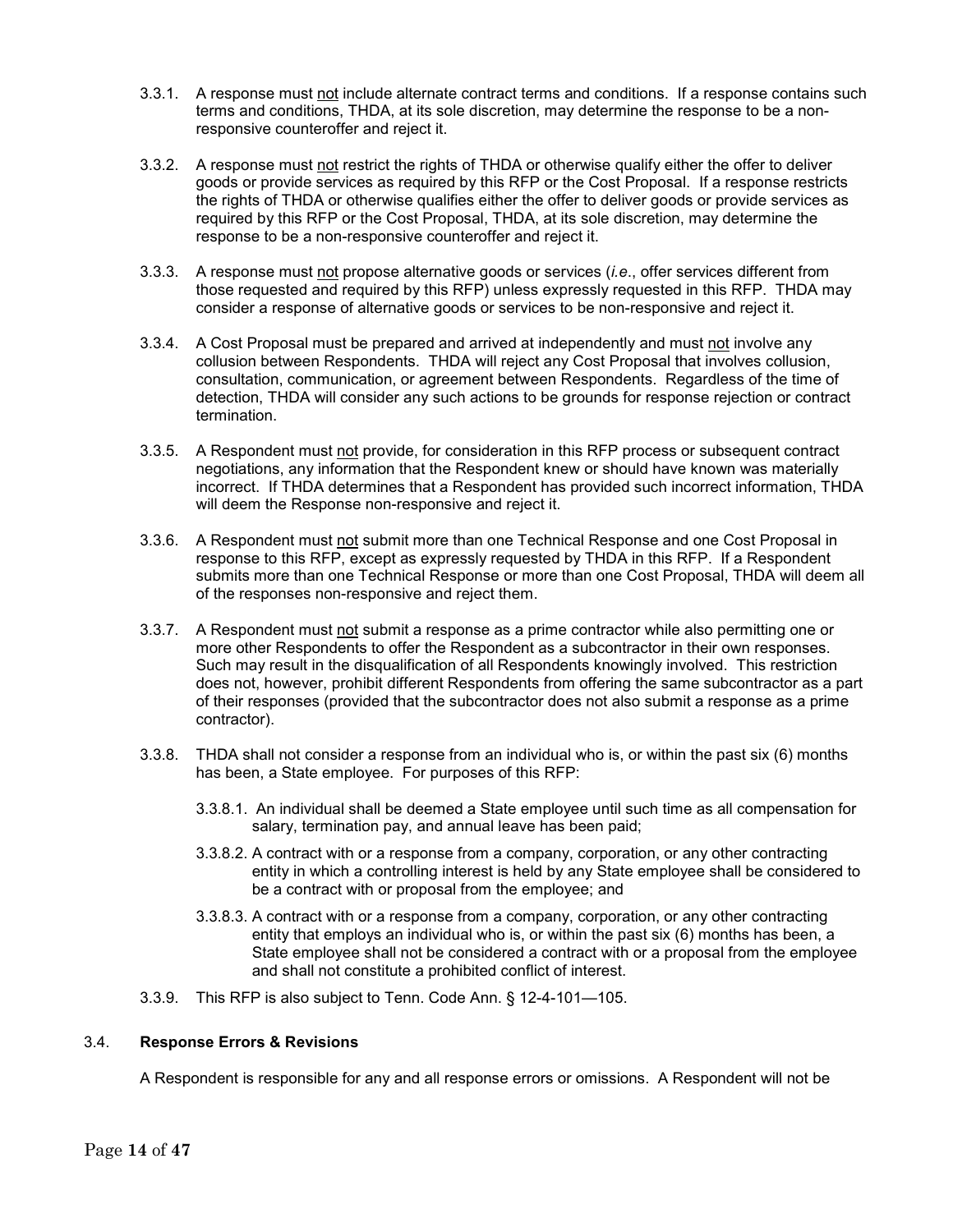allowed to alter or revise response documents after the Response Deadline time and date detailed in the RFP Section 2, Schedule of Events unless such is formally requested, in writing, by THDA.

### 3.5. **Response Withdrawal**

A Respondent may withdraw a submitted response at any time before the Response Deadline time and date detailed in the RFP Section 2, Schedule of Events by submitting a written request signed by an authorized Respondent representative. After withdrawing a response, a Respondent may submit another response at any time before the Response Deadline. After the Response Deadline, a Respondent may only withdraw all or a portion of a response where the enforcement of the response would impose an unconscionable hardship on the Respondent.

#### 3.6. **Additional Services**

If a response offers goods or services in addition to those required by and described in this RFP, THDA, at its sole discretion, may add such services to the contract awarded as a result of this RFP. Notwithstanding the foregoing, a Respondent must not propose any additional cost amounts or rates for additional goods or services. Regardless of any additional services offered in a response, the Respondent's Cost Proposal must only record the proposed cost as required in this RFP and must not record any other rates, amounts, or information.

#### **NOTICE: If a Respondent fails to submit a Cost Proposal exactly as required, THDA may deem the response non-responsive and reject it.**

### 3.7. **Response Preparation Costs**

THDA will not pay any costs associated with the preparation, submittal, or presentation of any response.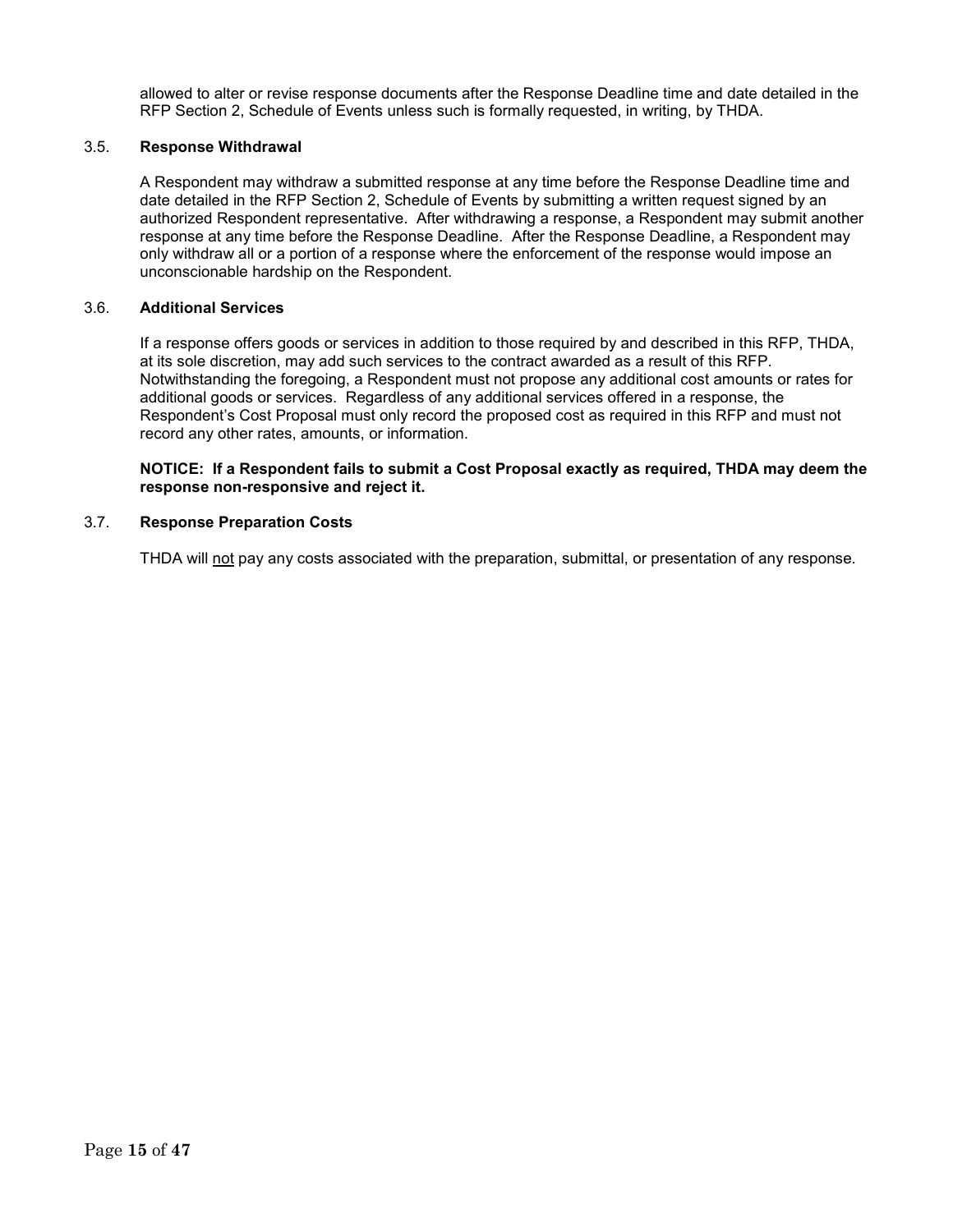#### 4. **GENERAL CONTRACTING INFORMATION & REQUIREMENTS**

### 4.1. **RFP Amendment**

THDA at its sole discretion may amend this RFP, in writing, at any time prior to contract award. However, prior to any such amendment, THDA will consider whether it would negatively impact the ability of potential Respondents to meet the response deadline and revise the RFP Schedule of Events if deemed appropriate. If an RFP amendment is issued, THDA will convey it to potential Respondents who submitted a Notice of Intent to Respond (refer to RFP Section 1.7). A response must address the final RFP (including its attachments) as amended.

### 4.2. **RFP Cancellation**

THDA reserves the right, at its sole discretion, to cancel the RFP or to cancel and reissue this RFP in accordance with applicable laws and regulations.

#### 4.3. **State Right of Rejection**

- 4.3.1. Subject to applicable laws and regulations, THDA reserves the right to reject, at its sole discretion, any and all responses.
- 4.3.2. THDA may deem as non-responsive and reject any response that does not comply with all terms, conditions, and performance requirements of this RFP. Notwithstanding the foregoing, THDA reserves the right to waive, at its sole discretion, minor variances from full compliance with this RFP. If THDA waives variances in a response, such waiver shall not modify the RFP requirements or excuse the Respondent from full compliance, and THDA may hold any resulting Contractor to strict compliance with this RFP.

#### 4.4. **Assignment & Subcontracting**

- 4.4.1. The Contractor may not subcontract, transfer, or assign any portion of the Contract awarded as a result of this RFP without prior approval of THDA. THDA reserves the right to refuse approval, at its sole discretion, of any subcontract, transfer, or assignment.
- 4.4.2. If a Respondent intends to use subcontractors, the response to this RFP must specifically identify the scope and portions of the work each subcontractor will perform (refer to RFP Attachment 6.2., Section B, General Qualifications & Experience Item B.14.).
- 4.4.3. Subcontractors identified within a response to this RFP will be deemed as approved by THDA unless THDA expressly disapproves one or more of the proposed subcontractors prior to signing the Contract.
- 4.4.4. After contract award, a Contractor may only substitute an approved subcontractor at the discretion of THDA and with THDA's prior, written approval.
- 4.4.5. Notwithstanding any State approval relating to subcontracts, the Respondent who is awarded a contract pursuant to this RFP will be the prime contractor and will be responsible for all work under the Contract.

#### 4.5. **Right to Refuse Personnel or Subcontractors**

THDA reserves the right to refuse, at its sole discretion and notwithstanding any prior approval, any personnel of the prime contractor or a subcontractor providing goods or services in the performance of a contract resulting from this RFP. THDA will document in writing the reason(s) for any rejection of personnel.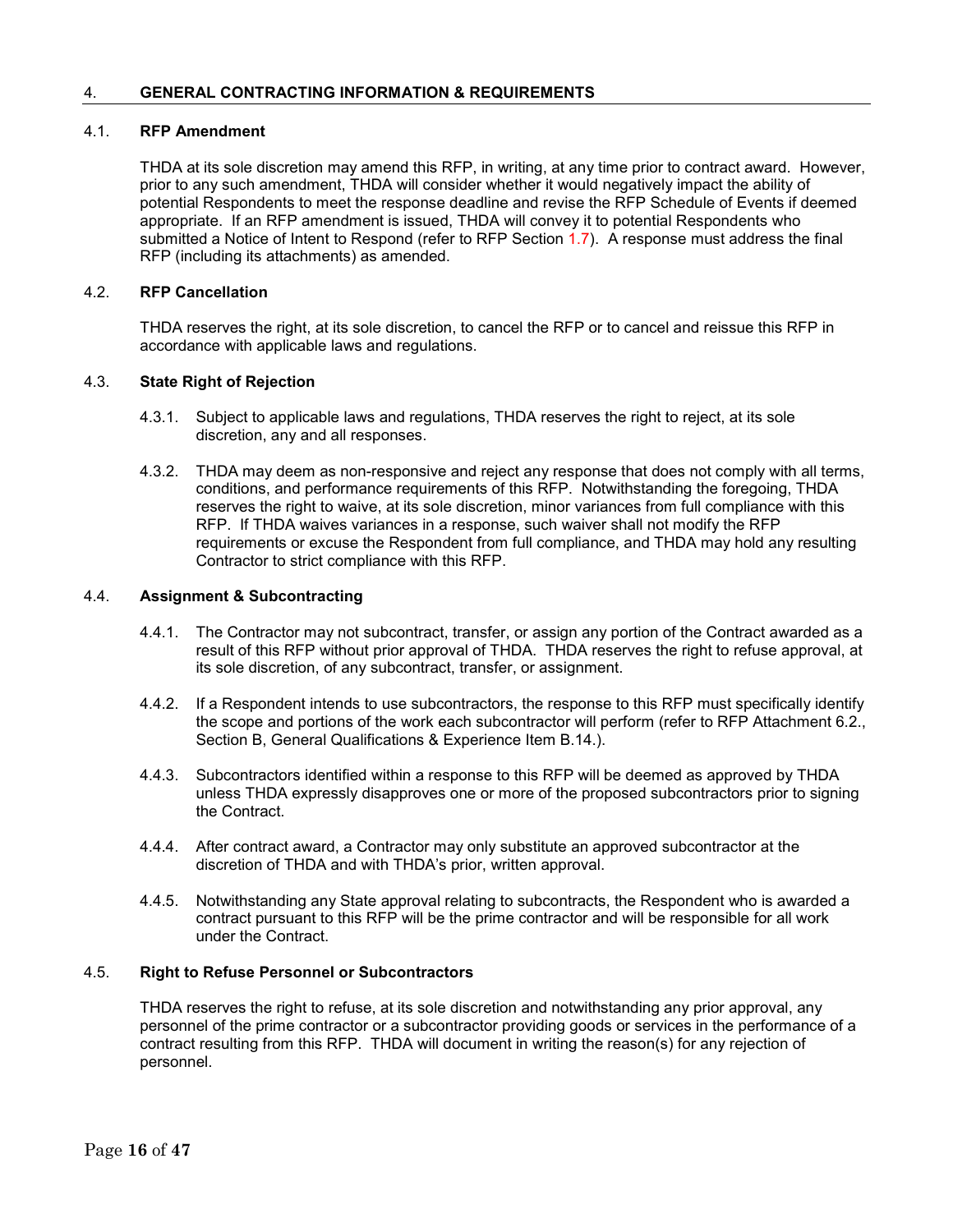#### 4.6. **Insurance**

THDA will require the awarded Contractor to provide a Certificate of Insurance issued by an insurance company licensed or authorized to provide insurance in the State of Tennessee. Each Certificate of Insurance shall indicate current insurance coverages meeting minimum requirements as may be specified by this RFP. A failure to provide a current, Certificate of Insurance will be considered a material breach and grounds for contract termination.

### 4.7. **Professional Licensure and Department of Revenue Registration**

- 4.7.1. All persons, agencies, firms, or other entities that provide legal or financial opinions, which a Respondent provides for consideration and evaluation by THDA as a part of a response to this RFP, shall be properly licensed to render such opinions.
- 4.7.2. Before the Contract resulting from this RFP is signed, the apparent successful Respondent (and Respondent employees and subcontractors, as applicable) must hold all necessary or appropriate business or professional licenses to provide the goods or services as required by the contract. THDA may require any Respondent to submit evidence of proper licensure.
- 4.7.3. Before the Contract resulting from this RFP is signed, the apparent successful Respondent must be registered with the Tennessee Department of Revenue for the collection of Tennessee sales and use tax. THDA shall not award a contract unless the Respondent provides proof of such registration or provides documentation from the Department of Revenue that the Contractor is exempt from this registration requirement. The foregoing is a mandatory requirement of an award of a contract pursuant to this solicitation. To register, please visit the Department of Revenue's Tennessee Taxpayer Access Point (TNTAP) website for Online Registration and the Vendor Contract Questionnaire. These resources are available at the following: [https://tntap.tn.gov/eservices/\\_/#1](https://tntap.tn.gov/eservices/_/#1)

#### 4.8. **Disclosure of Response Contents**

- 4.8.1. All materials submitted to THDA in response to this RFP shall become the property of THDA. Selection or rejection of a response does not affect this right. By submitting a response, a Respondent acknowledges and accepts that the full response contents and associated documents will become open to public inspection in accordance with the laws of the State of Tennessee.
- 4.8.2. THDA will hold all response information, including both technical and cost information, in confidence during the evaluation process.
- 4.8.3. Upon completion of response evaluations, indicated by public release of a Notice of Intent to Award, the responses and associated materials will be open for review by the public in accordance with Tenn. Code Ann. § 10-7-504(a)(7).

#### 4.9. **Contract Approval, Contract Payments, and Transition Period**

- 4.9.1. After contract award, the Contractor who is awarded the contract must submit appropriate documentation with the Department of Finance and Administration, Division of Accounts.
- 4.9.2. This RFP and its contractor selection processes do not obligate THDA and do not create rights, interests, or claims of entitlement in either the Respondent with the apparent best-evaluated response or any other Respondent. State obligations pursuant to a contract award shall commence only after the Contract is signed by the THDA agency head and the Contractor and after the Contract is approved by all other state officials as required by applicable laws and regulations.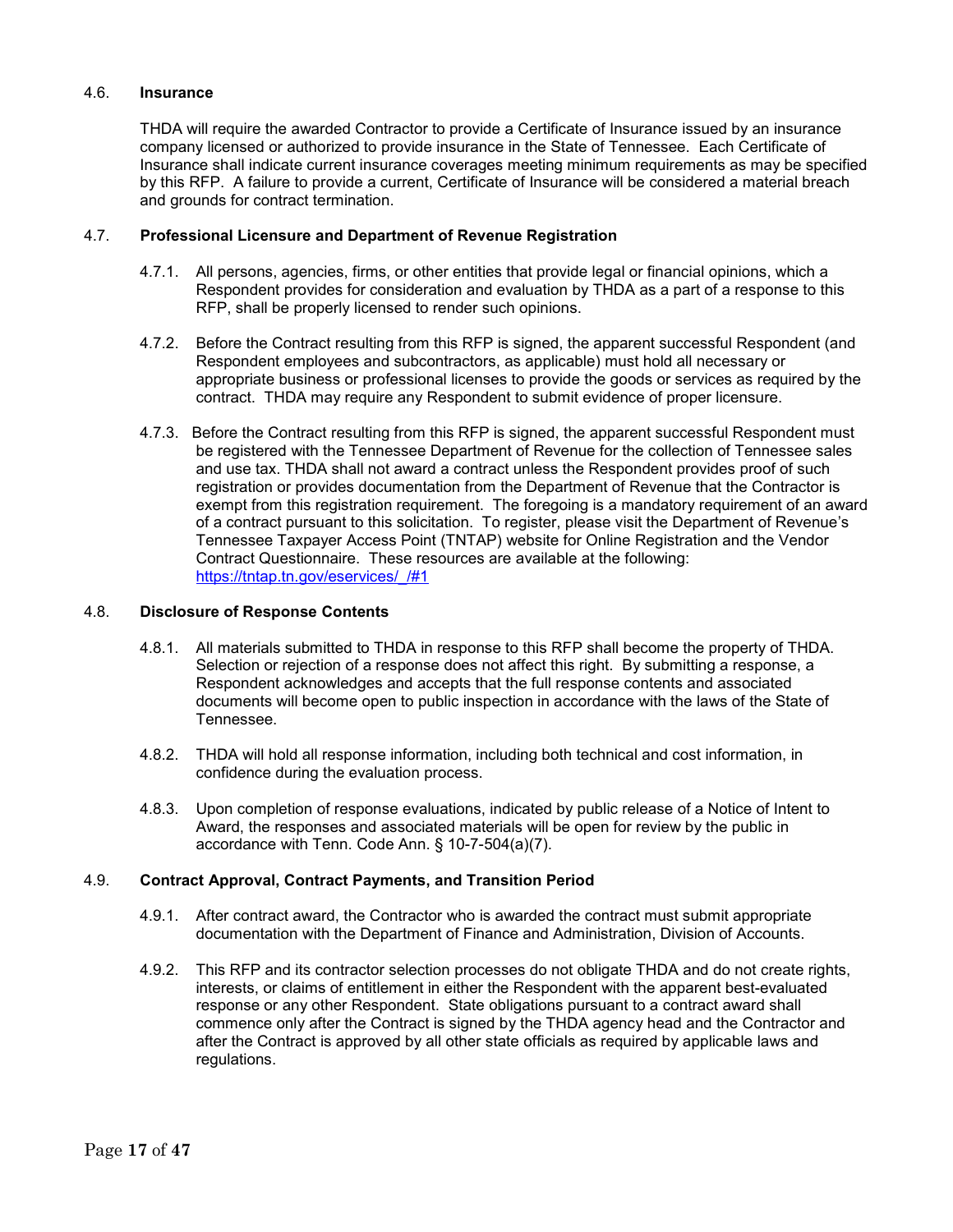- 4.9.3. No payment will be obligated or made until the relevant Contract is approved as required by applicable statutes and rules of THDA.
	- 4.9.3.1. THDA shall not be liable for payment of any type associated with the Contract resulting from this RFP (or any amendment thereof) or responsible for any goods delivered or services rendered by the Contractor, even goods delivered or services rendered in good faith and even if the Contractor is orally directed to proceed with the delivery of goods or the rendering of services, if it occurs before the Contract Effective Date or after the Contract Term.
	- 4.9.3.2. All payments relating to this procurement will be made in accordance with the Payment Terms and Conditions of the Contract resulting from this RFP (refer to RFP Attachment 6.6., *Pro Forma* Contract, Section C).
	- 4.9.3.3. If any provision of the Contract provides direct funding or reimbursement for the competitive purchase of goods or services as a component of contract performance or otherwise provides for the reimbursement of specified, actual costs, THDA will employ all reasonable means and will require all such documentation that it deems necessary to ensure that such purchases were competitive and costs were reasonable, necessary, and actual. The Contractor shall provide reasonable assistance and access related to such review. Further, THDA shall not remit, as funding or reimbursement pursuant to such provisions, any amounts that it determines do not represent reasonable, necessary, and actual costs.
- 4.9.4. The Respondent acknowledges that compensation for costs incurred during the transition period will begin on December 1, 2021, through the later of January 31, 2022, or when the subcontractor takes over responsibility for 100% of the scope of work identified through this RFP as determined by THDA ("End of Transition Period"). During this transition period, THDA will compensate the Selected Respondent as follows:
	- Transition Period Month 1 30% of the Administrative Base Fee less any disincentives incurred.
	- Transition Period Month 2 through End of Transition Period 50% of the Administrative Base Fee less any disincentives incurred

If during the transition period, the Selected Respondent assumes responsibility for completion of MOR Reviews, the MOR Fee will be earned by the Selected Respondent in accordance with the fee proposal of the Selected Respondent.

### 4.10. **Contractor Performance**

The Contractor who is awarded a contract will be responsible for the delivery of all acceptable goods or the satisfactory completion of all services set out in this RFP (including attachments) as may be amended. All goods or services are subject to inspection and evaluation by THDA. THDA will employ all reasonable means to ensure that goods delivered or services rendered are in compliance with the Contract, and the Contractor must cooperate with such efforts.

### 4.11. **Contract Amendment**

After Contract award, THDA may request the Contractor to deliver additional goods or perform additional services within the general scope of the Contract and this RFP, but beyond the specified Scope, and for which the Contractor may be compensated. In such instances, THDA will provide the Contractor a written description of the additional goods or services. The Contractor must respond to THDA with a time schedule for delivering the additional goods or accomplishing the additional services based on the compensable units included in the Contractor's response to this RFP. If THDA and the Contractor reach an agreement regarding the goods or services and associated compensation, such agreement must be effected by means of a contract amendment. Further, any such amendment requiring additional goods or services must be signed by both the THDA agency head and the Contractor and must be approved by other state officials as required by applicable statutes, rules, policies and procedures of THDA. The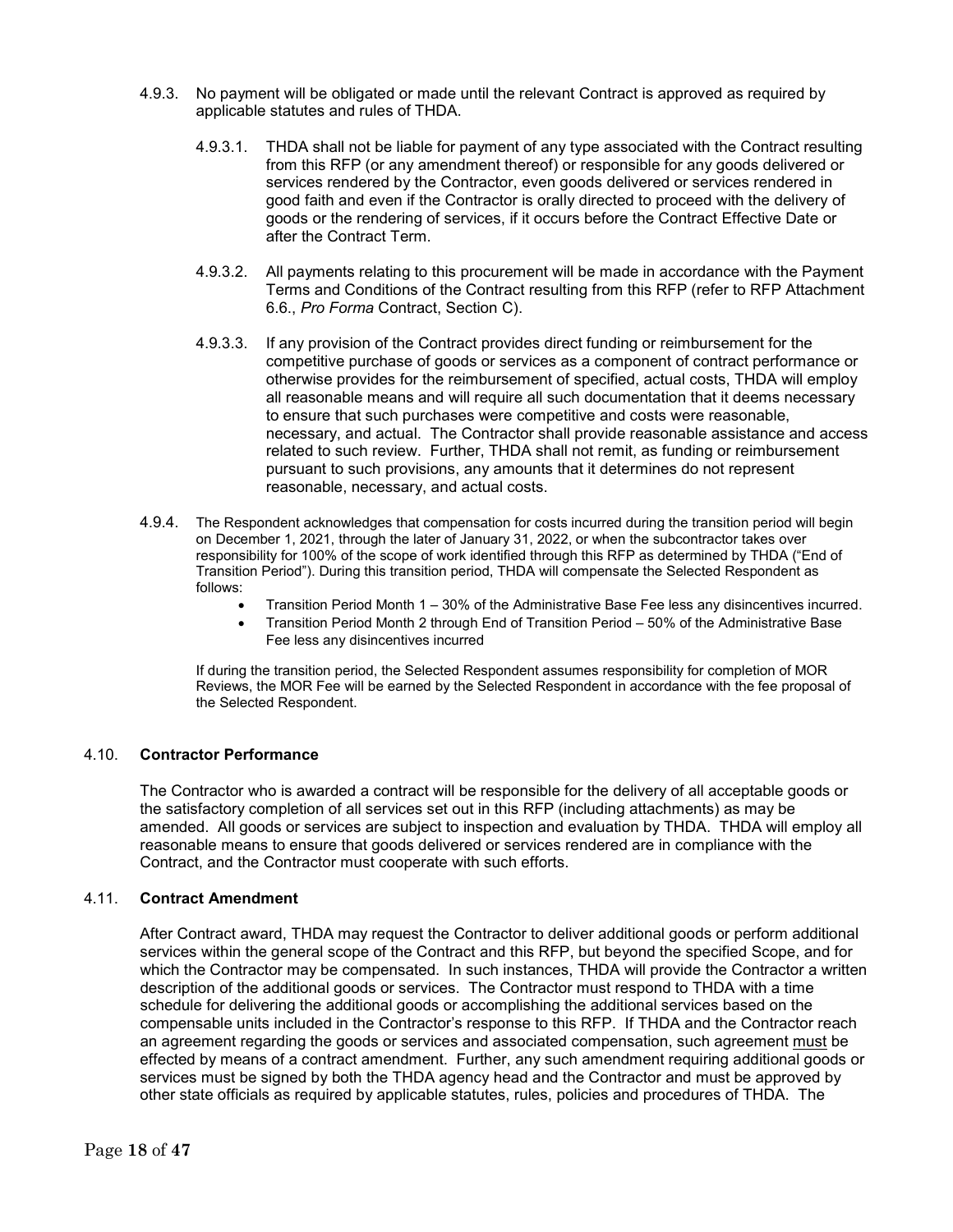Contractor must not provide additional goods or render additional services until THDA has issued a written contract amendment with all required approvals.

### 4.12. **Severability**

If any provision of this RFP is declared by a court to be illegal or in conflict with any law, said decision will not affect the validity of the remaining RFP terms and provisions, and the rights and obligations of THDA and Respondents will be construed and enforced as if the RFP did not contain the particular provision held to be invalid.

#### 4.13. **Next Ranked Respondent**

THDA reserves the right to initiate negotiations with the next ranked Respondent should THDA cease doing business with any Respondent selected via this RFP process.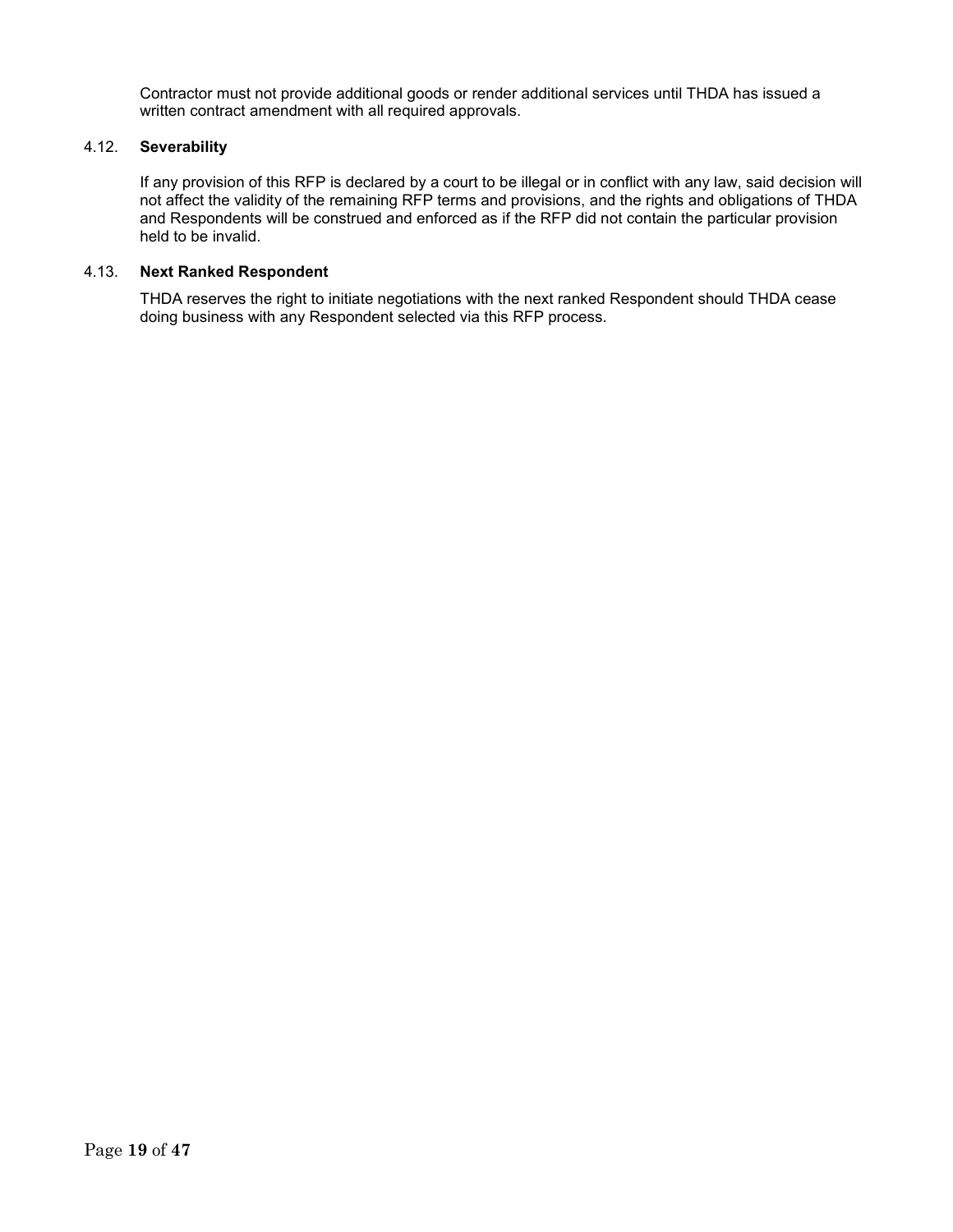#### 5. **EVALUATION & CONTRACT AWARD**

#### 5.1. **Evaluation Categories & Maximum Points**

THDA will consider qualifications, experience, technical approach, and cost in the evaluation of responses and award points in each of the categories detailed below (up to the maximum evaluation points indicated) to each response deemed by THDA to be responsive.

| <b>EVALUATION CATEGORY</b>                                                                              | <b>PERCENTAGE WEIGHT</b> |
|---------------------------------------------------------------------------------------------------------|--------------------------|
| <b>Mandatory Requirement Items</b><br>(refer to RFP Attachment 6.2, Section A)                          | <b>Pass/Fail Only</b>    |
| <b>General Qualifications &amp; Experience</b><br>(refer to RFP Attachment 6.2., Section B)             | 30%                      |
| <b>Technical Qualifications, Experience &amp; Approach</b><br>(refer to RFP Attachment 6.2., Section C) | 60%                      |
| <b>Cost Proposal</b><br>(refer to RFP Attachment 6.3.)                                                  | 10%                      |

#### 5.2. **Evaluation Process**

The evaluation process is designed to award the contract resulting from this RFP not necessarily to the Respondent offering the lowest cost, but rather to the Respondent deemed by THDA to be responsive and responsible who offers the best combination of attributes based upon the evaluation criteria. ("Responsive Respondent" is defined as a Respondent that has submitted a response that conforms in all material respects to the RFP. "Responsible Respondent" is defined as a Respondent that has the capacity in all respects to perform fully the contract requirements, and the integrity and reliability which will assure good faith performance.)

- 5.2.1. **Technical Response Evaluation.** The Solicitation Coordinator and the Proposal Evaluation Team (consisting of three (3) or more State employees) will use the RFP Attachment 6.2., Technical Response & Evaluation Guide to manage the Technical Response Evaluation and maintain evaluation records.
	- 5.2.1.1. THDA reserves the right, at its sole discretion, to request Respondent clarification of a Technical Response or to conduct clarification discussions with any or all Respondents. Any such clarification or discussion will be limited to specific sections of the response identified by THDA. The subject Respondent must put any resulting clarification in writing as may be required and in accordance with any deadline imposed by THDA.
	- 5.2.1.2. The Solicitation Coordinator will review each Technical Response to determine compliance with RFP Attachment 6.2., Technical Response & Evaluation Guide, Section A— Mandatory Requirements. If the Solicitation Coordinator determines that a response failed to meet one or more of the mandatory requirements, the Proposal Evaluation Team will review the response and document the team's determination of whether:
		- a. the response adequately meets RFP requirements for further evaluation;
		- b. THDA will request clarifications or corrections for consideration prior to further evaluation; or,
		- c. THDA will determine the response to be non-responsive to the RFP and reject it.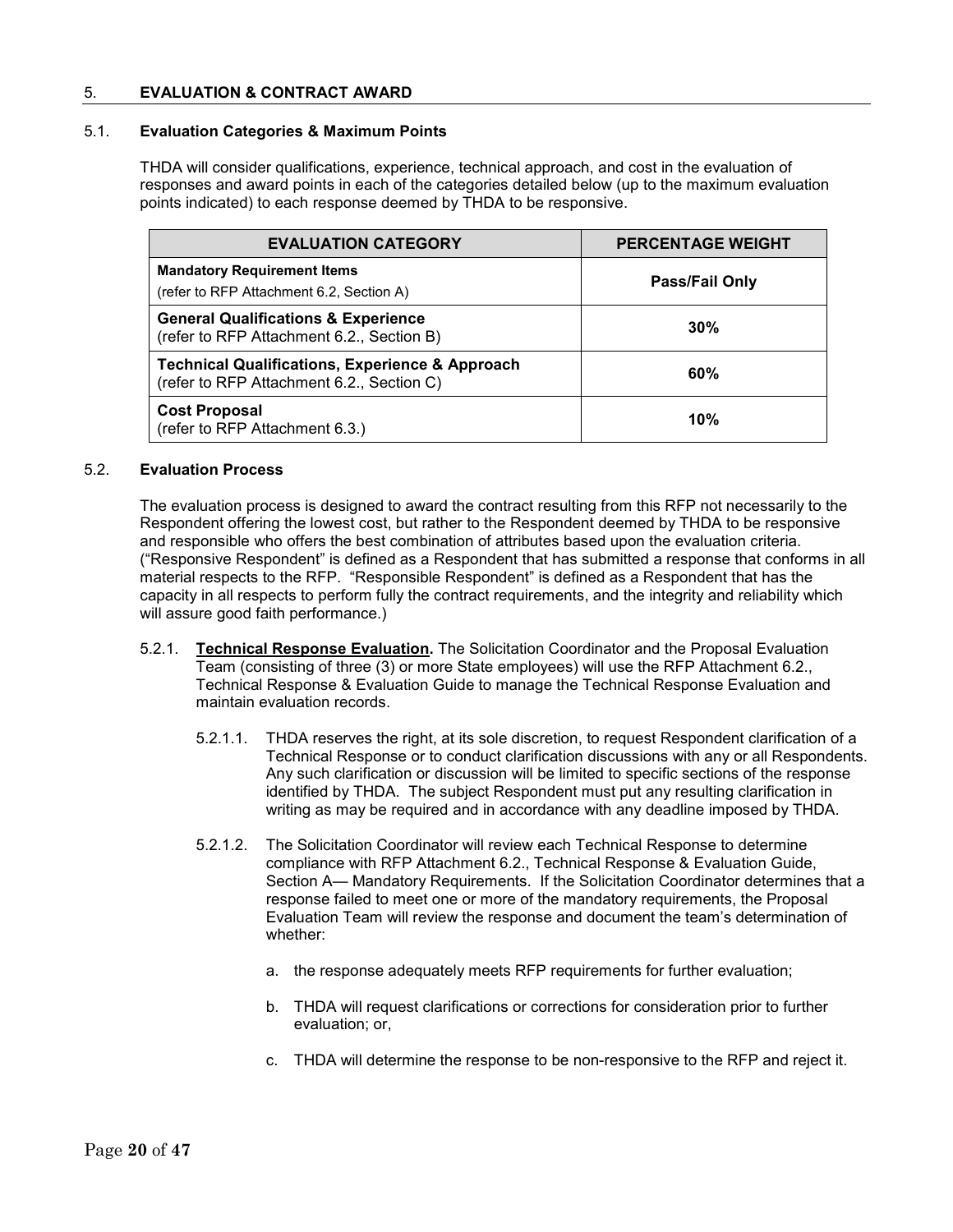- 5.2.1.3. Proposal Evaluation Team members will independently evaluate each Technical Response (that is responsive to the RFP) against the evaluation criteria in this RFP, and will score each in accordance with the RFP Attachment 6.2., Technical Response & Evaluation Guide.
- 5.2.1.4. For each response evaluated, the Solicitation Coordinator will calculate the average of the Proposal Evaluation Team member scores for RFP Attachment 6.2., Technical Response & Evaluation Guide, and record each average as the response score for the respective Technical Response section.
- 5.2.1.5. Before Cost Proposals are opened, the Proposal Evaluation Team will review the Technical Response Evaluation record and any other available information pertinent to whether or not each Respondent is responsive and responsible. If the Proposal Evaluation Team identifies any Respondent that does not meet the responsive and responsible thresholds such that the team would not recommend the Respondent for Cost Proposal Evaluation and potential contract award, the team members will fully document the determination.
- 5.2.2. **Oral Presentation.** The Solicitation Coordinator will invite each Respondent, who passes the Pass/Fail portion in RFP Attachment 6.2 Section A, to make an Oral Presentation.
	- 5.2.2.1. The Oral Presentations are mandatory for the Respondent(s) that is invited. The Solicitation Coordinator will schedule Respondent Presentation during the period indicated by the RFP Section 2, Schedule of Events. The Solicitation Coordinator will make every effort to accommodate each Respondent's schedules. When the Respondent Presentations schedule has been determined, the Solicitation Coordinator will contact Respondents with the relevant information as indicated by RFP Section 2, Schedule of Events.
	- 5.2.2.2 Respondent Presentations are only open to the invited Respondent, Proposal Evaluation Team members, the Solicitation Coordinator, and any technical consultants who are selected by THDA to provide assistance to the Proposal Evaluation Team.
	- 5.2.2.3. Oral Presentations provide an opportunity for Respondents to explain and clarify their responses and for THDA to test to better understand the practical application of the good or service as applicable. Respondents must not materially alter their responses and Presentations will be limited to addressing the items detailed in RFP Attachment 6.2., Technical Response & Evaluation Guide. Respondent pricing shall not be discussed during Oral Presentations. Evaluators may adjust Respondents' Technical Response scores based on Oral Presentations.
	- 5.2.2.4. THDA will maintain an accurate record of each Respondent's Oral Presentations session. The record of the Respondent's Oral Presentations shall be available for review when THDA opens the procurement files for public inspection.
- 5.2.3. **Cost Proposal Evaluation.** The Solicitation Coordinator will open for evaluation the Cost Proposal of each Respondent deemed by THDA to be responsive and responsible and calculate and record each Cost Proposal score in accordance with the RFP Attachment 6.3., Cost Proposal & Scoring Guide.
- 5.2.4. **Total Response Score.** The Solicitation Coordinator will calculate the sum of the Technical Response section scores and the Cost Proposal score and record the resulting number as the total score for the subject Response (refer to RFP Attachment 6.5., Score Summary Matrix).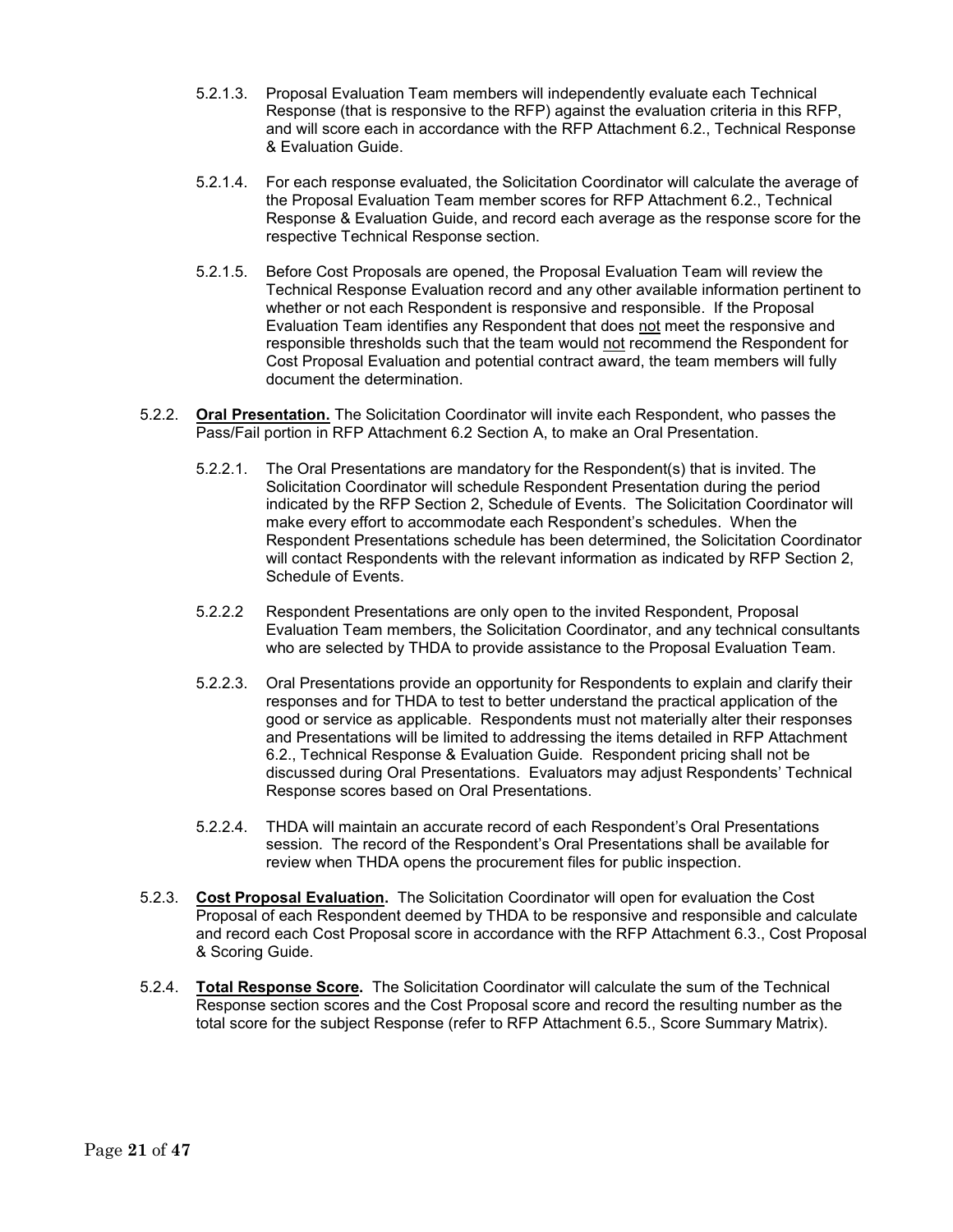#### 5.3. **Contract Award Process**

- 5.3.1. The Solicitation Coordinator will submit the Proposal Evaluation Team determinations and scores to the head of the procuring agency for consideration along with any other relevant information that might be available and pertinent to contract award.
- 5.3.2. The procuring agency head will determine the apparent best-evaluated Response. To effect a contract award to a Respondent other than the one receiving the highest evaluation process score, the head of the procuring agency must provide written justification and obtain the written approval of the Chief Procurement Officer and the Comptroller of the Treasury.
- 5.3.3. THDA will issue a Notice of Intent to Award identifying the apparent best-evaluated response and make the RFP files available for public inspection at the time and date specified in the RFP Section 2, Schedule of Events.

#### **NOTICE: The Notice of Intent to Award shall not create rights, interests, or claims of entitlement in either the apparent best-evaluated Respondent or any other Respondent.**

- 5.3.4. The Respondent identified as offering the apparent best-evaluated response must sign a contract drawn by THDA pursuant to this RFP. The Contract shall be substantially the same as the RFP Attachment 6.6., *Pro Forma* Contract. The Respondent must sign the contract by the Contractor Signature Deadline detailed in the RFP Section 2, Schedule of Events. If the Respondent fails to provide the signed Contract by this deadline, THDA may determine that the Respondent is nonresponsive to this RFP and reject the response.
- 5.3.5. Notwithstanding the foregoing, THDA may, at its sole discretion, entertain limited terms and conditions or pricing negotiations prior to Contract signing and, as a result, revise the *pro forma* contract terms and conditions or performance requirements in THDA's best interests, PROVIDED THAT such revision of terms and conditions or performance requirements shall NOT materially affect the basis of response evaluations or negatively impact the competitive nature of the RFP and contractor selection process.
- 5.3.6. If THDA determines that a response is non-responsive and rejects it after opening Cost Proposals, the Solicitation Coordinator will re-calculate scores for each remaining responsive Cost Proposal to determine (or re-determine) the apparent best-evaluated response.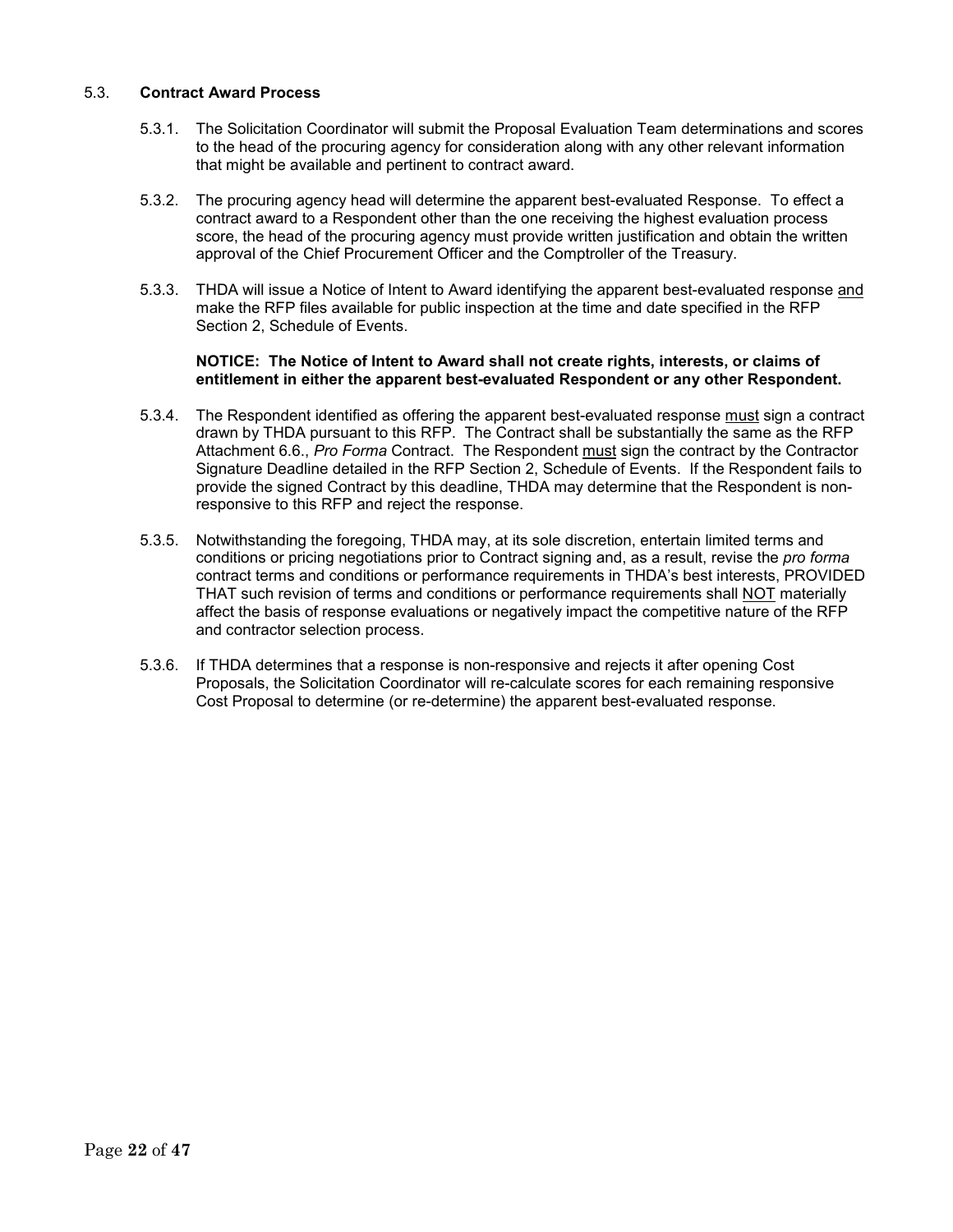### **RFP # 31620-00656 STATEMENT OF CERTIFICATIONS AND ASSURANCES**

The Respondent must sign and complete the Statement of Certifications and Assurances below as required, and it must be included in the Technical Response (as required by RFP Attachment 6.2., Technical Response & Evaluation Guide, Section A, Item A.1.).

\_\_\_\_\_\_\_\_\_\_\_\_\_\_\_\_\_\_\_\_\_\_\_\_\_\_\_\_\_\_\_\_\_\_\_\_\_\_\_\_\_\_\_\_\_\_\_\_\_\_\_\_\_\_\_\_\_\_\_\_\_\_\_\_\_\_\_\_\_\_\_\_\_\_\_\_\_\_\_\_\_\_\_\_\_\_\_\_\_\_\_\_\_\_\_\_

#### **The Respondent does, hereby, expressly affirm, declare, confirm, certify, and assure ALL of the following:**

- 1. The Respondent will comply with all of the provisions and requirements of the RFP.
- 2. The Respondent will provide all services as defined in the Scope of the RFP Attachment 6.6., *Pro Forma* Contract for the total Contract Term.
- 3. The Respondent, except as otherwise provided in this RFP, accepts and agrees to all terms and conditions set out in the RFP Attachment 6.6., *Pro Forma* Contract.
- 4. The Respondent agrees to the following responsibilities:
	-
	- (1) Be solely responsible for adequate communication with its staff regarding contract terms and conditions.<br>(2) Identify and dedicate a Principle Contract Coordinator (PCC) for the resulting contract. The PCC will: Identify and dedicate a Principle Contract Coordinator (PCC) for the resulting contract. The PCC will:
		- (a) Be responsible for oversight of the services to be provided under the resulting contract and ensure contract performance.
		- (b) Be the principal point of contact for and respond to THDA inquiries, complaints and concerns within twenty four (24) hours, unless otherwise instructed by THDA.
		- (c) Oversee the performance of all personnel providing services under this Contract.
		- (d) Provide training to the Respondent's personnel should personnel turnovers occur during the term of the Contract.
		- (e) Implement corrections to discrepancies or Contract violations identified to the Respondent's PCC through THDA's regular monitoring of the Respondent's performance.
	- (3) Ensure that all personnel assigned to perform work on this contract are appropriately trained in accordance with HUD requirements.
	- (4) Ensure that all personnel meet the minimum qualifications including required certifications and experience requirements as appropriate.
	- (5) Maintain and implement a plan to ensure a minimal disruption of services due to staff turnovers, vacancies, leave, or other personnel changes.
	- (6) Be solely responsible for the behavior and conduct of their employees or agents while interacting with THDA or interacting with or on the property of owners with Section 8 HAP contracts and shall instruct employees or agents to fully cooperate with THDA in carrying out responsibilities under this contract.
	- (7) Ensure the confidentiality of all information, documents or materials viewed, discussed, or provided to personnel concerning the housing tenants of each of the properties. The personnel or agents of the Respondent shall not provide confidential information to the tenants and the general public without express written consent of THDA.
	- (8) Agree not to discriminate against any employee or applicant for employment. The Respondent will take affirmative action to ensure equal treatment of its employees. Such action shall include, without limitation, the following: employment, upgrading, demotion, or transfer, recruitment or recruitment advertising; layoff or termination; rates of pay or other forms of compensation; and selection for training,including apprenticeship. The Respondent shall insert similar provisions in all subcontracts associated with the performance of this contract. Furthermore, the Respondent employing fifteen (15) or more persons agrees and shall take appropriate initial and continuing steps to notify participants, beneficiaries, applicants, and employees that it does not discriminate on the basis of handicap pursuant to 24 CFR Part 8, section 8.54(a) - Notice.
	- (9) Agree to remove any of its employees or agents from servicing or providing services to THDA upon request in writing by THDA. At the request of THDA and in its discretion: the Respondent shall remove forthwith and shall not employ in any portion of the work, any person who does not perform his/her duties and responsibilities in a proper and skillful manner or is intoxicated or disorderly or is abusive or unable to demonstrate tact and diplomacy in dealing with the public.
	- (10) Agree to relieve any employee or employee of an agent if arrested for any major crime or felony, pending final resolution of the investigation.THDA has final authority to allow the individual to perform the duties under this Contract pending investigation, resolution or conviction. The resulting conviction will disqualify the individual from performing work in any capacity under this Contract.
	- (11) Shall comply with all Equal Opportunity requirements imposed by Federal law, including applicable requirements under:
		- (a) The Fair Housing Act, 42 U.S.C. 3601-3619 (implementing regulations at 24 CFR parts 100 et seq.).
		- (b) Title VI of the Civil Rights Act of 1964, 42 U.S. C. 2000d (implementing regulations at 24 CFR part 1).
		- (c) The Age Discrimination Act of 1974, 42 U.S.C. 6101-6107 Implementing regulations at 24 CFR part 146).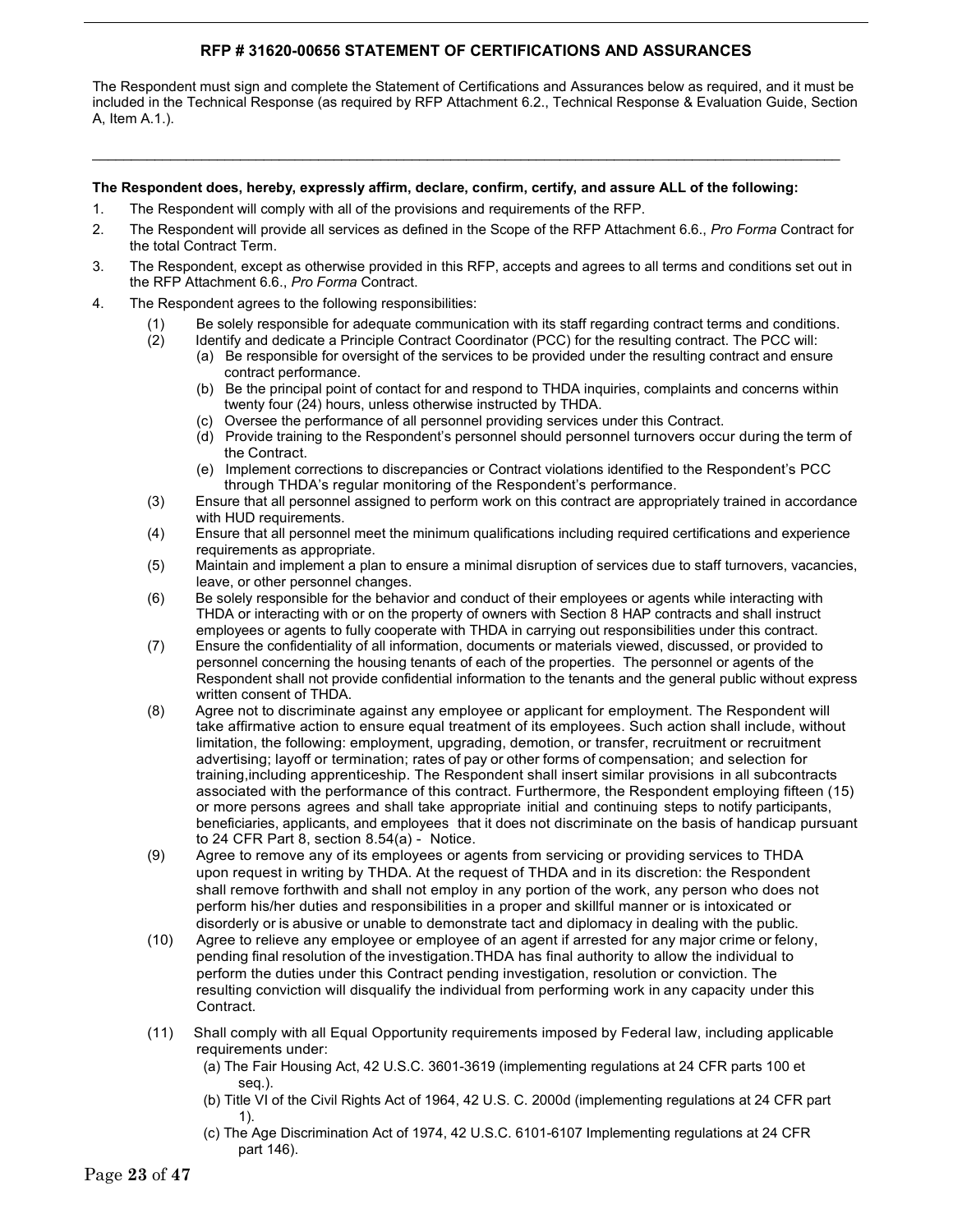- (d) Executive Order 11063, Equal Opportunity in Housing (1962), as amended, Executive Order 12259, 46 FR 1253 (1980), as amended, Executive Order 12829, 59 FR 2939 (1994) (implementing regulations at 24 CFR part 107).
- (e) Section 504 of the Rehabilitation Act of 1973, 29 U.S.C. 794 (implementing regulations at 24 CFR part 8).
- (f) Title II of the Americans with Disabilities Act, 42 U.S.C. 12101 et seq.
- (12) Shall carry out applicable responsibilities of THDA under the ACC in accordance with the Fair Housing Act, Title VI of the Civil Rights Act of 19964, the Age Discrimination Act of 1975, Executive Order 11063, Section 504 of the Rehabilitation Act of 1973, and Title II of the Americans with Disabilities Act.
- (13) Shall cooperate with THDA and HUD in the conducting of compliance reviews and complaint investigations pursuant to applicable civil rights statutes, Executive Orders and related rules and regulations.
- (14) Shall maintain written policies in compliance with the ACC or THDA that address the following requirements:
	- (a) Conflict of Interest
	- (b) Equal Opportunity
	- (c) Drug Free Workplace
	- (d) Sexual Harassment Awareness in the Workplace
	- (e) Non-Violence in the Workplace
	- (f) Standards of Conduct
	- (g) Language Access
	- (h) Fair Housing
	- (i) Data Protection
- (15) The Respondent acknowledges that any data transfer concerning supporting files shall be transmitted via THDA's secure SFTP application. The successful Respondent also agrees that it will provide evidence, satisfactory to THDA, of the ability to store documents securely after transfer, utilizing industry-standard best practices for storing sensitive data at rest, i.e. encryption. Additionally, any transfer of system-level data to be incorporated into the successful Respondent's software will be done in a format that is mutually agreeable to both parties and will be worked out during contract negotiations. The Respondent also acknowledges that THDA's preferable delivery method would be a SQL database export, again delivered via secure SFTP.
- 5. The Respondent acknowledges and agrees that a contract resulting from the RFP shall incorporate, by reference, all proposal responses as a part of the Contract.
- 6. The Respondent will comply with:
	- (a) the laws of the State of Tennessee;
	- (b) Title VI of the federal Civil Rights Act of 1964;
	- (c) Title IX of the federal Education Amendments Act of 1972;
	- (d) the Equal Employment Opportunity Act and the regulations issued there under by the federal government; and,
	- (e) the Americans with Disabilities Act of 1990 and the regulations issued there under by the federal government.
- 7. To the knowledge of the undersigned, the information detailed within the response submitted to this RFP is accurate.
- 8. The response submitted to this RFP was independently prepared, without collusion, under penalty of perjury.
- 9. No amount shall be paid directly or indirectly to an employee or official of the State of Tennessee as wages, compensation, or gifts in exchange for acting as an officer, agent, employee, subcontractor, or consultant to the Respondent in connection with this RFP or any resulting contract.
- 10. Both the Technical Response and the Cost Proposal submitted in response to this RFP shall remain valid for at least 120 days subsequent to the date of the Cost Proposal opening and thereafter in accordance with any contract pursuant to the RFP.
- 11. The Respondent affirms the following statement, as required by the Iran Divestment Act Tenn. Code Ann. § 12-12- 111: "By submission of this bid, each bidder and each person signing on behalf of any bidder certifies, and in the case of a joint bid each party thereto certifies as to its own organization, under penalty of perjury, that to the best of its knowledge and belief that each bidder is not on the list created pursuant to §12-12-106." For reference purposes, the list is currently available online at: [https://www.tn.gov/generalservices/procurement/central-procurement-office--cpo-](https://www.tn.gov/generalservices/procurement/central-procurement-office--cpo-/library-/public-information-library.html) [/library-/public-information-library.html.](https://www.tn.gov/generalservices/procurement/central-procurement-office--cpo-/library-/public-information-library.html)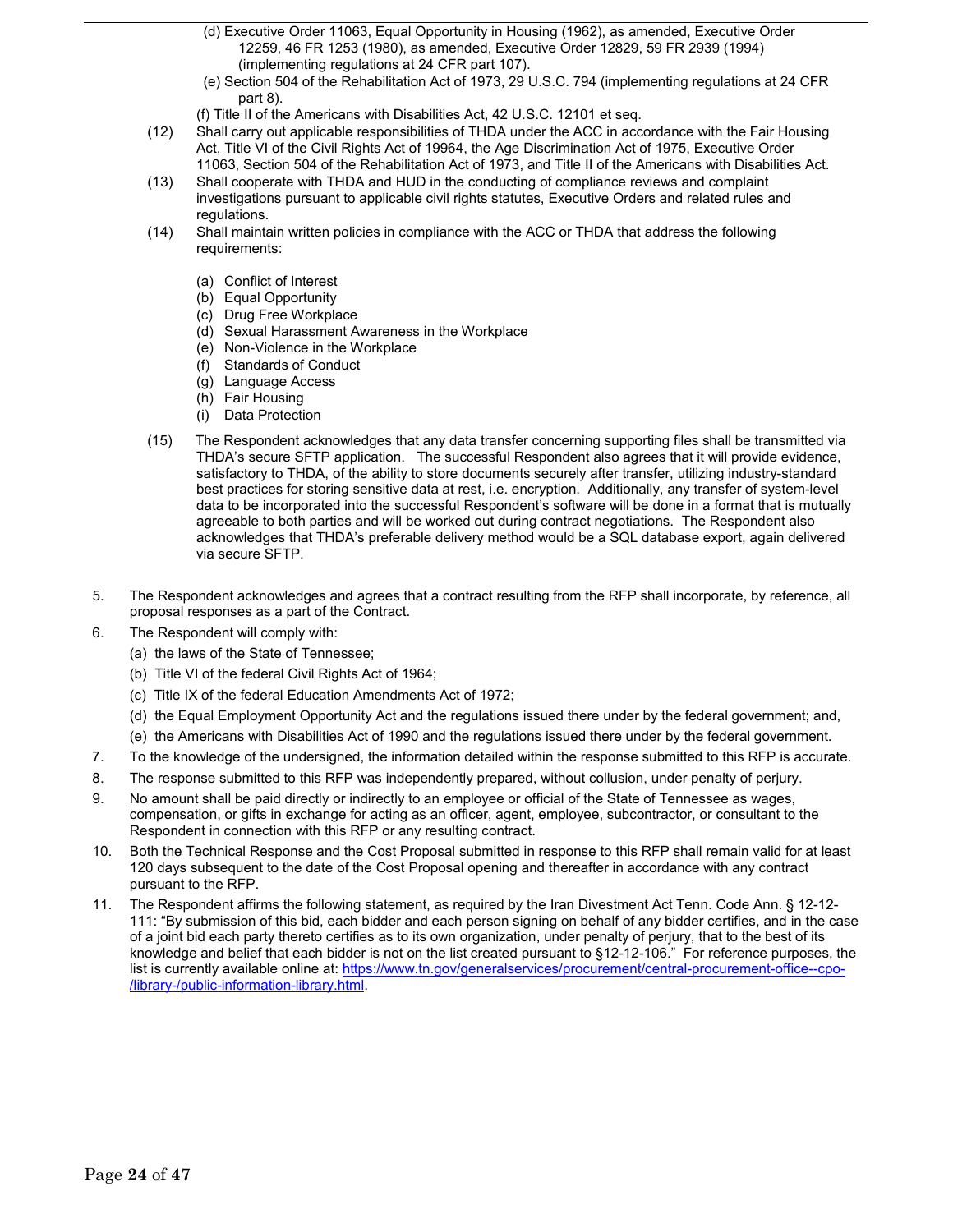**By signing this Statement of Certifications and Assurances, below, the signatory also certifies legal authority to bind the proposing entity to the provisions of this RFP and any contract awarded pursuant to it. If the signatory is not the Respondent (if an individual) or the Respondent's company** *President* **or** *Chief Executive Officer***, this document must attach evidence showing the individual's authority to bind the Respondent.**

### **DO NOT SIGN THIS DOCUMENT IF YOU ARE NOT LEGALLY AUTHORIZED TO BIND THE RESPONDENT**

| <b>SIGNATURE:</b>                              |  |
|------------------------------------------------|--|
| <b>PRINTED NAME &amp; TITLE:</b>               |  |
| DATE:                                          |  |
| <b>RESPONDENT LEGAL ENTITY</b><br><b>NAME:</b> |  |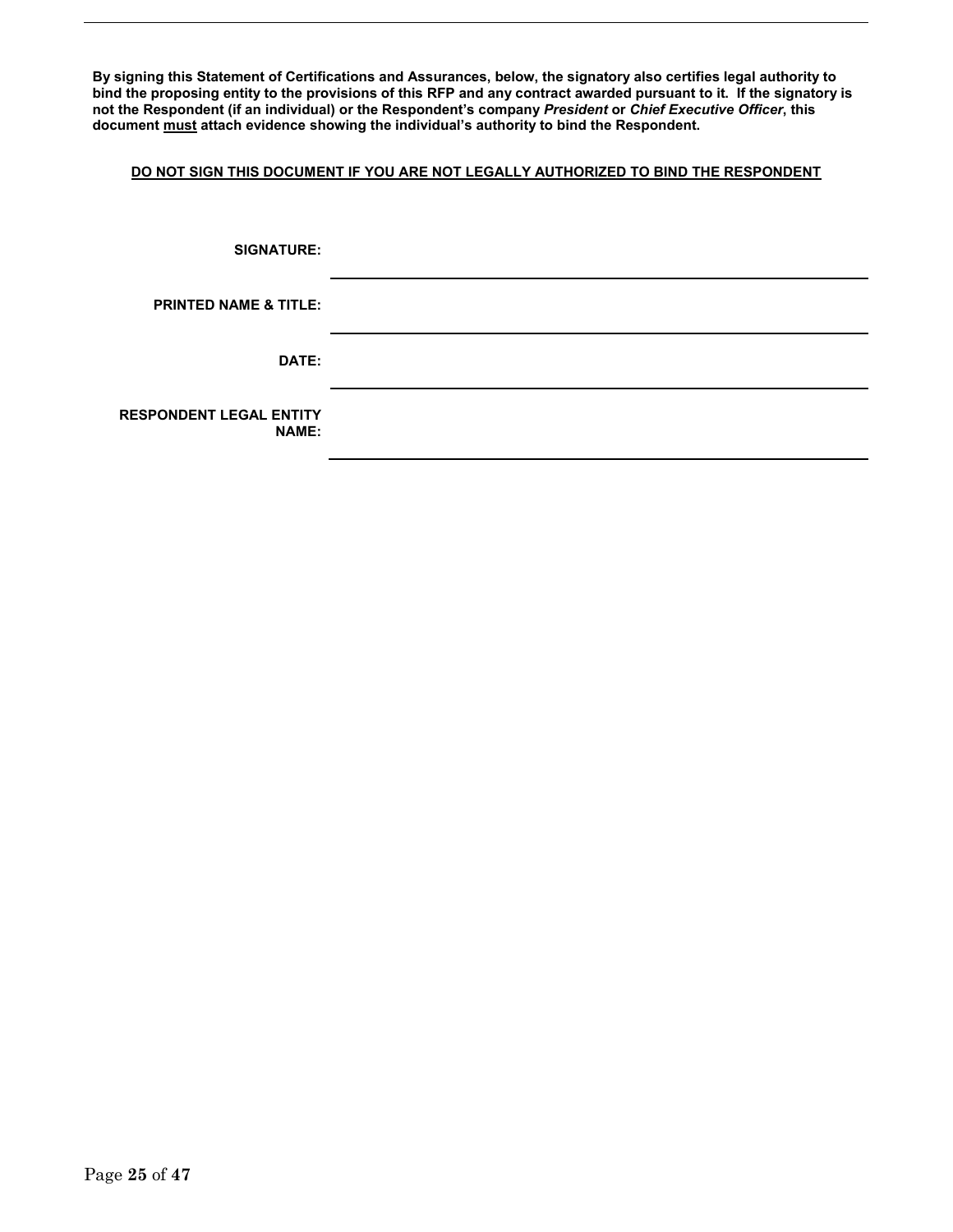### **TECHNICAL RESPONSE & EVALUATION GUIDE**

**SECTION A: MANDATORY REQUIREMENTS.** The Respondent must address all items detailed below and provide, in sequence, the information and documentation as required (referenced with the associated item references). The Respondent must also detail the response page number for each item in the appropriate space below.

The Solicitation Coordinator will review the response to determine if the Mandatory Requirement Items are addressed as required and mark each with pass or fail. For each item that is not addressed as required, the Proposal Evaluation Team must review the response and attach a written determination. In addition to the Mandatory Requirement Items, the Solicitation Coordinator will review each response for compliance with all RFP requirements.

| <b>RESPONDENT LEGAL ENTITY</b><br><b>NAME:</b>         |                     |                   |                                                                                                                                                                                                                                                                                                                                                                            |  |  |  |  |
|--------------------------------------------------------|---------------------|-------------------|----------------------------------------------------------------------------------------------------------------------------------------------------------------------------------------------------------------------------------------------------------------------------------------------------------------------------------------------------------------------------|--|--|--|--|
| <b>Response</b><br>Page #<br>(Respondent<br>completes) | <b>Item</b><br>Ref. |                   | <b>Section A- Mandatory Requirement Items</b>                                                                                                                                                                                                                                                                                                                              |  |  |  |  |
|                                                        |                     |                   | The Response must be delivered to THDA no later than the Response<br>Deadline specified in the RFP Section 2, Schedule of Events.                                                                                                                                                                                                                                          |  |  |  |  |
|                                                        |                     |                   | The Technical Response and the Cost Proposal documentation must be<br>packaged separately as required (refer to RFP Section 3.2., et. seq.).                                                                                                                                                                                                                               |  |  |  |  |
|                                                        |                     | any type.         | The Technical Response must NOT contain cost or pricing information of                                                                                                                                                                                                                                                                                                     |  |  |  |  |
|                                                        |                     |                   | The Technical Response must NOT contain any restrictions of the rights of<br>THDA or other qualification of the response.                                                                                                                                                                                                                                                  |  |  |  |  |
|                                                        |                     | $3.3.$ ).         | A Respondent must NOT submit alternate responses (refer to RFP Section                                                                                                                                                                                                                                                                                                     |  |  |  |  |
|                                                        |                     |                   | A Respondent must NOT submit multiple responses in different forms (as a<br>prime and a subcontractor) (refer to RFP Section 3.3.).                                                                                                                                                                                                                                        |  |  |  |  |
|                                                        | A.1.                |                   | Provide the Statement of Certifications and Assurances (RFP Attachment<br>6.1.) completed and signed by an individual empowered to bind the<br>Respondent to the provisions of this RFP and any resulting contract. The<br>document must be signed without exception or qualification.                                                                                     |  |  |  |  |
|                                                        | A.2.                | conflict.         | Provide a statement, based upon reasonable inquiry, of whether the<br>Respondent or any individual who shall cause to deliver goods or perform<br>services under the contract has a possible conflict of interest (e.g.,<br>employment by the State of Tennessee) and, if so, the nature of that<br>NOTE: Any questions of conflict of interest shall be solely within the |  |  |  |  |
|                                                        | A.3.                |                   | discretion of THDA, and THDA reserves the right to cancel any award.<br>Provide a valid, Certificate of Insurance that is verified and dated                                                                                                                                                                                                                               |  |  |  |  |
|                                                        |                     |                   | within the last six (6) months and which details all of the following:                                                                                                                                                                                                                                                                                                     |  |  |  |  |
|                                                        |                     |                   | (a) Name of the Insurance Company                                                                                                                                                                                                                                                                                                                                          |  |  |  |  |
|                                                        |                     |                   | (b) Respondent's Name and Address as the Insured                                                                                                                                                                                                                                                                                                                           |  |  |  |  |
|                                                        |                     | (c) Policy Number |                                                                                                                                                                                                                                                                                                                                                                            |  |  |  |  |
|                                                        |                     |                   | (d) The following minimum insurance coverages:                                                                                                                                                                                                                                                                                                                             |  |  |  |  |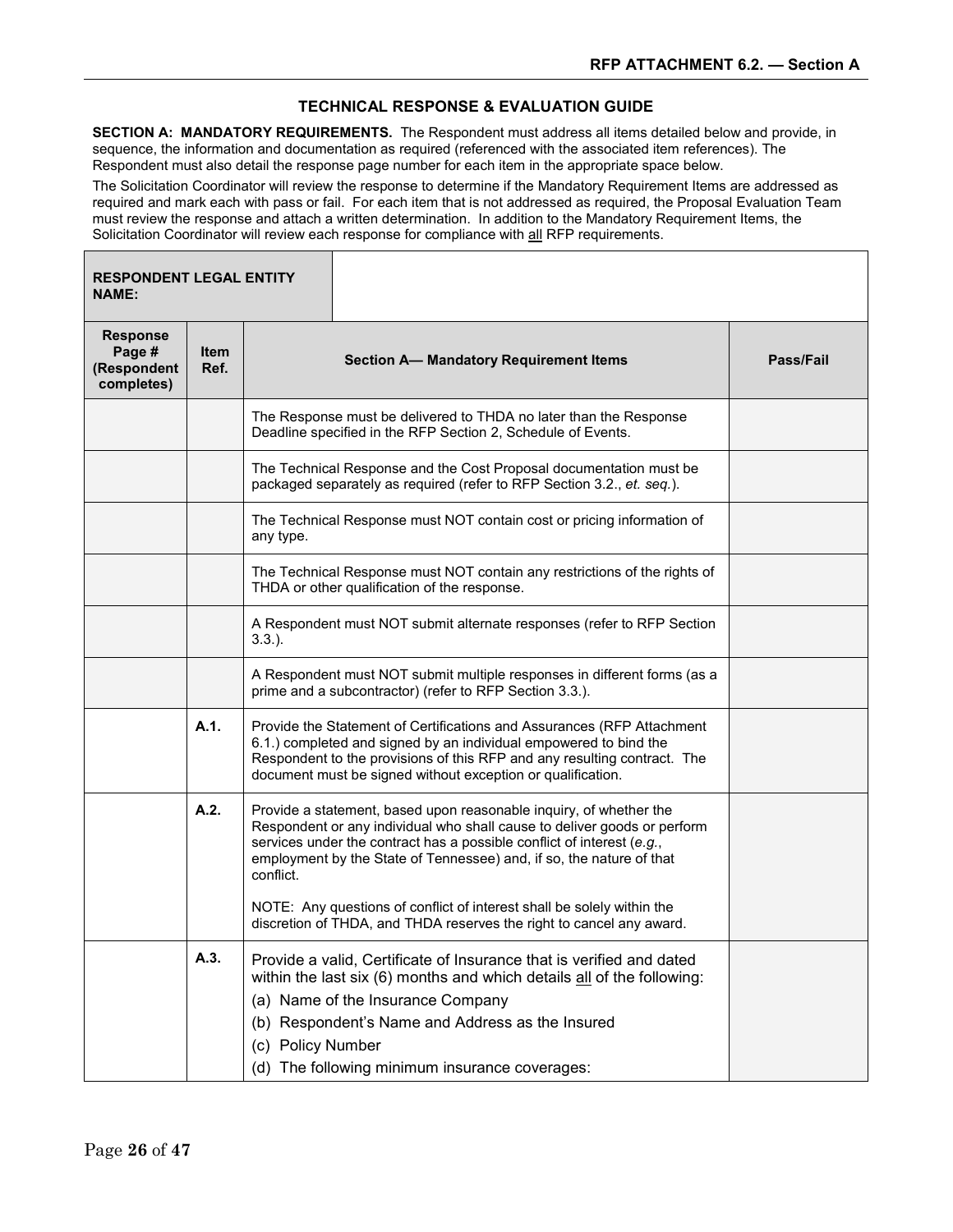| <b>RESPONDENT LEGAL ENTITY</b><br><b>NAME:</b>         |                     |                                                                                                                                                                                                                                                                                                                                                                                                                                                                                                                                                                                                                                                                                                                                                                                                                                                                                                                                                                                                                                                                                                                                                                                                                                                                                                  |                  |
|--------------------------------------------------------|---------------------|--------------------------------------------------------------------------------------------------------------------------------------------------------------------------------------------------------------------------------------------------------------------------------------------------------------------------------------------------------------------------------------------------------------------------------------------------------------------------------------------------------------------------------------------------------------------------------------------------------------------------------------------------------------------------------------------------------------------------------------------------------------------------------------------------------------------------------------------------------------------------------------------------------------------------------------------------------------------------------------------------------------------------------------------------------------------------------------------------------------------------------------------------------------------------------------------------------------------------------------------------------------------------------------------------|------------------|
| <b>Response</b><br>Page #<br>(Respondent<br>completes) | <b>Item</b><br>Ref. | <b>Section A- Mandatory Requirement Items</b>                                                                                                                                                                                                                                                                                                                                                                                                                                                                                                                                                                                                                                                                                                                                                                                                                                                                                                                                                                                                                                                                                                                                                                                                                                                    | <b>Pass/Fail</b> |
|                                                        |                     | (i) Workers' Compensation/ Employers' Liability with a limit<br>not less than the relevant statutory amount or One Million<br>Dollars (\$1,000,000) per occurrence for employers' liability;<br>(ii) Comprehensive Commercial General Liability (including<br>personal injury and property damage, premises/operations,<br>independent contractor, contractual liability and completed<br>operations/products) with a bodily injury/property damage<br>combined single limit not less than One Million Dollars<br>(\$1,000,000) per occurrence and Two Million Dollars<br>(\$2,000,000) aggregate;<br>(iii) Automobile Coverage (including owned, leased, hired, and<br>non-owned vehicles) with a bodily injury/property damage<br>combined single limit not less than One Million Dollars<br>(\$1,000,000) per occurrence; and<br>(iv) Professional Malpractice Liability with a limit of not less than<br>One Million Dollars (\$1,000,000) per claim.<br>(e) The following information applicable to each type of insurance<br>coverage:<br>(i) Coverage Description,<br>(ii) Exceptions and Exclusions,<br>(iii) Policy Effective Date,<br>(iv) Policy Expiration Date, and<br>Limit(s) of Liability.<br>(v)                                                                                |                  |
|                                                        | A.4.                | Provide the Respondent's most recent independent audited<br>financial statements. Said independent audited financial<br>statements must:<br>(1) reflect an audit period for a fiscal year ended within the last 36<br>months;<br>(2) be prepared with all monetary amounts detailed in United<br>States currency;<br>(3) be prepared under United States Generally Accepted<br>Accounting Principles (US GAAP);<br>(4) include the auditor's opinion letter; financial statements; and the<br>notes to the financial statements; and<br>(5) be deemed, in the sole discretion of THDA to reflect sufficient<br>financial stability to undertake the subject contract with THDA if<br>awarded pursuant to this RFP.<br>NOTES:<br>• Reviewed or Compiled Financial Statements will not be deemed<br>responsive to this requirement and will not be accepted.<br>All persons, agencies, firms, or other entities that provide opinions<br>regarding the Respondent's financial status must be properly<br>licensed to render such opinions. THDA may require the<br>Respondent to submit proof that the person or entity who renders<br>an opinion regarding the Respondent's financial status is licensed,<br>including the license number and state in which the person or entity<br>is licensed. |                  |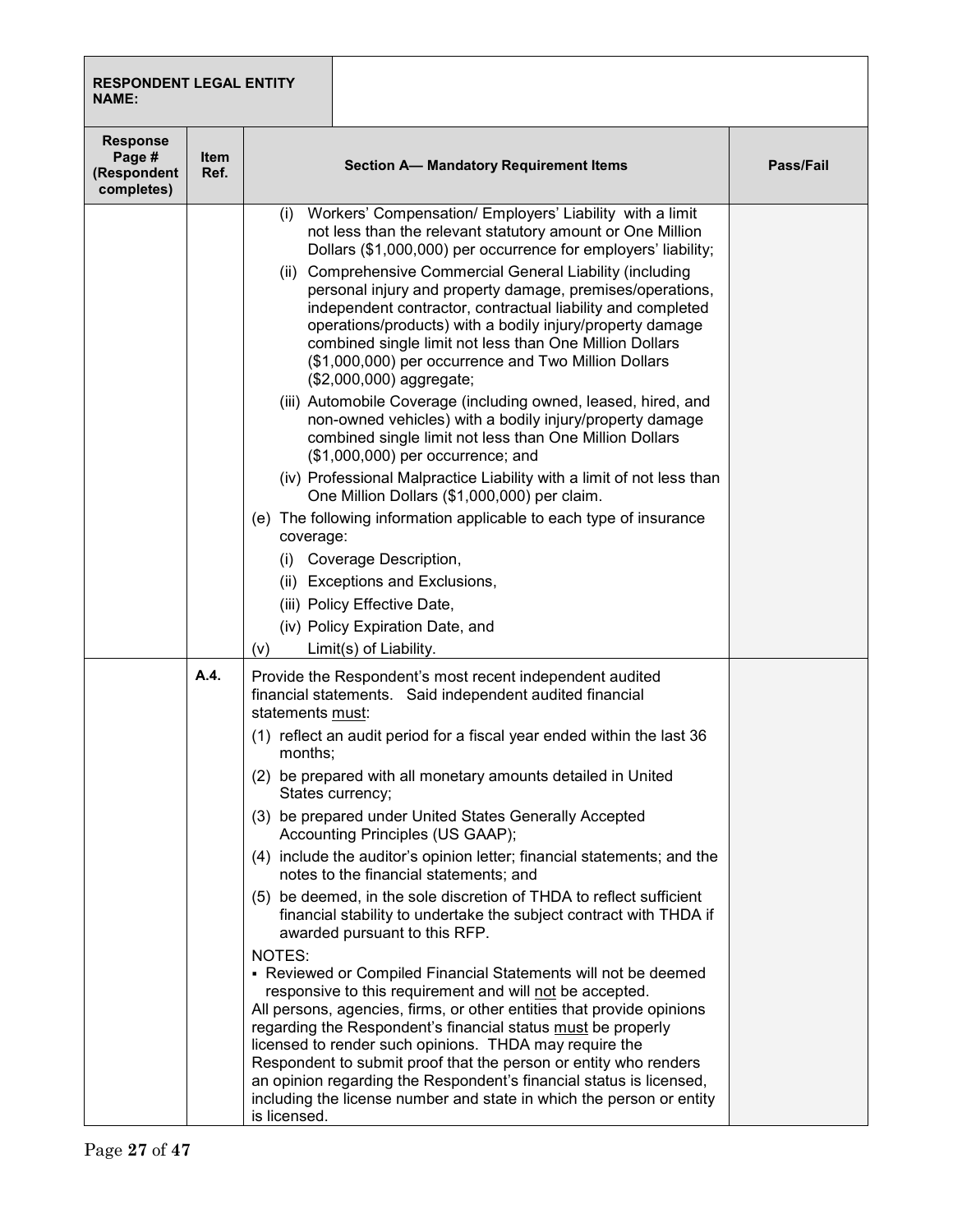| <b>RESPONDENT LEGAL ENTITY</b><br><b>NAME:</b>         |                     |                                                                                                                                                                                                                                                                                                                                                                                                |  |  |  |  |
|--------------------------------------------------------|---------------------|------------------------------------------------------------------------------------------------------------------------------------------------------------------------------------------------------------------------------------------------------------------------------------------------------------------------------------------------------------------------------------------------|--|--|--|--|
| <b>Response</b><br>Page #<br>(Respondent<br>completes) | <b>Item</b><br>Ref. | <b>Section A- Mandatory Requirement Items</b>                                                                                                                                                                                                                                                                                                                                                  |  |  |  |  |
|                                                        | A.5.                | Provide the Respondent's Business License                                                                                                                                                                                                                                                                                                                                                      |  |  |  |  |
|                                                        | A.6.                | Provide a statement confirming that Respondent has been in business a<br>minimum of five (5) years with a minimum combined personnel<br>experience of ten (10) years in Section 8 performance-based contract<br>administration under contract with HUD or a PHA under contract with<br>HUD. In both cases, THDA will base the minimum period from the due<br>date of the response to this RFP. |  |  |  |  |
|                                                        | A.7.                | The Respondent shall provide a statement that it will not subcontract or<br>assign any work to be performed under this contract without the prior<br>written approval of THDA. No subcontract shall relieve the Respondent of<br>his/her obligations and liability under its contract with THDA.                                                                                               |  |  |  |  |
|                                                        |                     | State Use - Solicitation Coordinator Signature, Printed Name & Date:                                                                                                                                                                                                                                                                                                                           |  |  |  |  |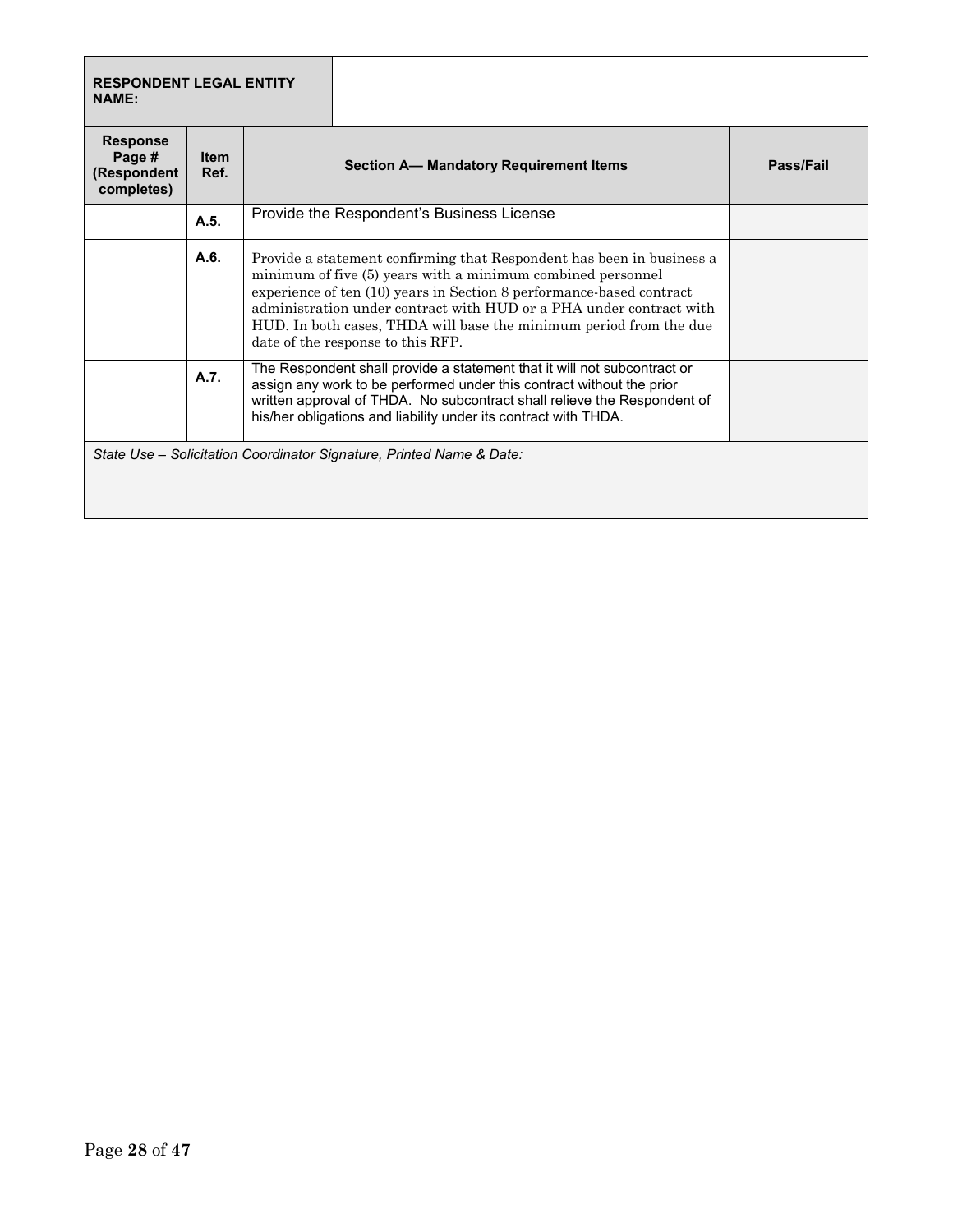#### **TECHNICAL RESPONSE & EVALUATION GUIDE**

**SECTION B: GENERAL QUALIFICATIONS & EXPERIENCE.** The Respondent must address all items detailed below and provide, in sequence, the information and documentation as required (referenced with the associated item references). The Respondent must also detail the response page number for each item in the appropriate space below. Proposal Evaluation Team members will independently evaluate and assign one score for all responses to Section B— General Qualifications & Experience Items as follows:

#### **Questions B.1. through B.19. (EXCLUDING B.11.) = Max 5 PTS each**

**Question B.11. = Max 10 PTS**

| <b>RESPONDENT LEGAL</b><br><b>ENTITY NAME:</b>         |              |                                                                                                                                                                                                                                                                                                                                                                                                                                                                                                                                                                                                                                                                                                                                                     |                             |
|--------------------------------------------------------|--------------|-----------------------------------------------------------------------------------------------------------------------------------------------------------------------------------------------------------------------------------------------------------------------------------------------------------------------------------------------------------------------------------------------------------------------------------------------------------------------------------------------------------------------------------------------------------------------------------------------------------------------------------------------------------------------------------------------------------------------------------------------------|-----------------------------|
| <b>Response</b><br>Page #<br>(Respondent<br>completes) | Item<br>Ref. | Section B- General Qualifications & Experience Items                                                                                                                                                                                                                                                                                                                                                                                                                                                                                                                                                                                                                                                                                                | <b>Item</b><br><b>Score</b> |
|                                                        | <b>B.1.</b>  | Detail the name, e-mail address, mailing address, telephone number, and facsimile<br>number of the person THDA should contact regarding the response.                                                                                                                                                                                                                                                                                                                                                                                                                                                                                                                                                                                               |                             |
|                                                        | B.2.         | Describe the Respondent's form of business (i.e., individual, sole proprietor, corporation,<br>non-profit corporation, partnership, limited liability company) and business location<br>(physical location or domicile).                                                                                                                                                                                                                                                                                                                                                                                                                                                                                                                            |                             |
|                                                        | B.3.         | Detail the number of years the Respondent has been in business.                                                                                                                                                                                                                                                                                                                                                                                                                                                                                                                                                                                                                                                                                     |                             |
|                                                        | <b>B.4.</b>  | Briefly describe how long the Respondent has been providing the goods or services<br>required by this RFP.                                                                                                                                                                                                                                                                                                                                                                                                                                                                                                                                                                                                                                          |                             |
|                                                        | <b>B.5.</b>  | Describe the Respondent's number of employees, client base, and location of offices.                                                                                                                                                                                                                                                                                                                                                                                                                                                                                                                                                                                                                                                                |                             |
|                                                        | <b>B.6.</b>  | Provide a statement of whether there have been any mergers, acquisitions, or change of<br>control of the Respondent within the last ten (10) years. If so, include an explanation<br>providing relevant details.                                                                                                                                                                                                                                                                                                                                                                                                                                                                                                                                    |                             |
|                                                        | <b>B.7.</b>  | Provide a statement of whether the Respondent or, to the Respondent's knowledge, any<br>of the Respondent's employees, agents, independent contractors, or subcontractors,<br>involved in the delivery of goods or performance of services on a contract pursuant to<br>this RFP, have been convicted of, pled guilty to, or pled nolo contendere to any felony. If<br>so, include an explanation providing relevant details.                                                                                                                                                                                                                                                                                                                       |                             |
|                                                        | <b>B.8.</b>  | Provide a statement of whether, in the last ten (10) years, the Respondent has filed (or<br>had filed against it) any bankruptcy or insolvency proceeding, whether voluntary or<br>involuntary, or undergone the appointment of a receiver, trustee, or assignee for the<br>benefit of creditors. If so, include an explanation providing relevant details.                                                                                                                                                                                                                                                                                                                                                                                         |                             |
|                                                        | <b>B.9.</b>  | Provide a statement of whether there is any material, pending litigation against the<br>Respondent that the Respondent should reasonably believe could adversely affect its<br>ability to meet contract requirements pursuant to this RFP or is likely to have a material<br>adverse effect on the Respondent's financial condition. If such exists, list each<br>separately, explain the relevant details, and attach the opinion of counsel addressing<br>whether and to what extent it would impair the Respondent's performance in a contract<br>pursuant to this RFP.<br>NOTE: All persons, agencies, firms, or other entities that provide legal opinions<br>regarding the Respondent must be properly licensed to render such opinions. THDA |                             |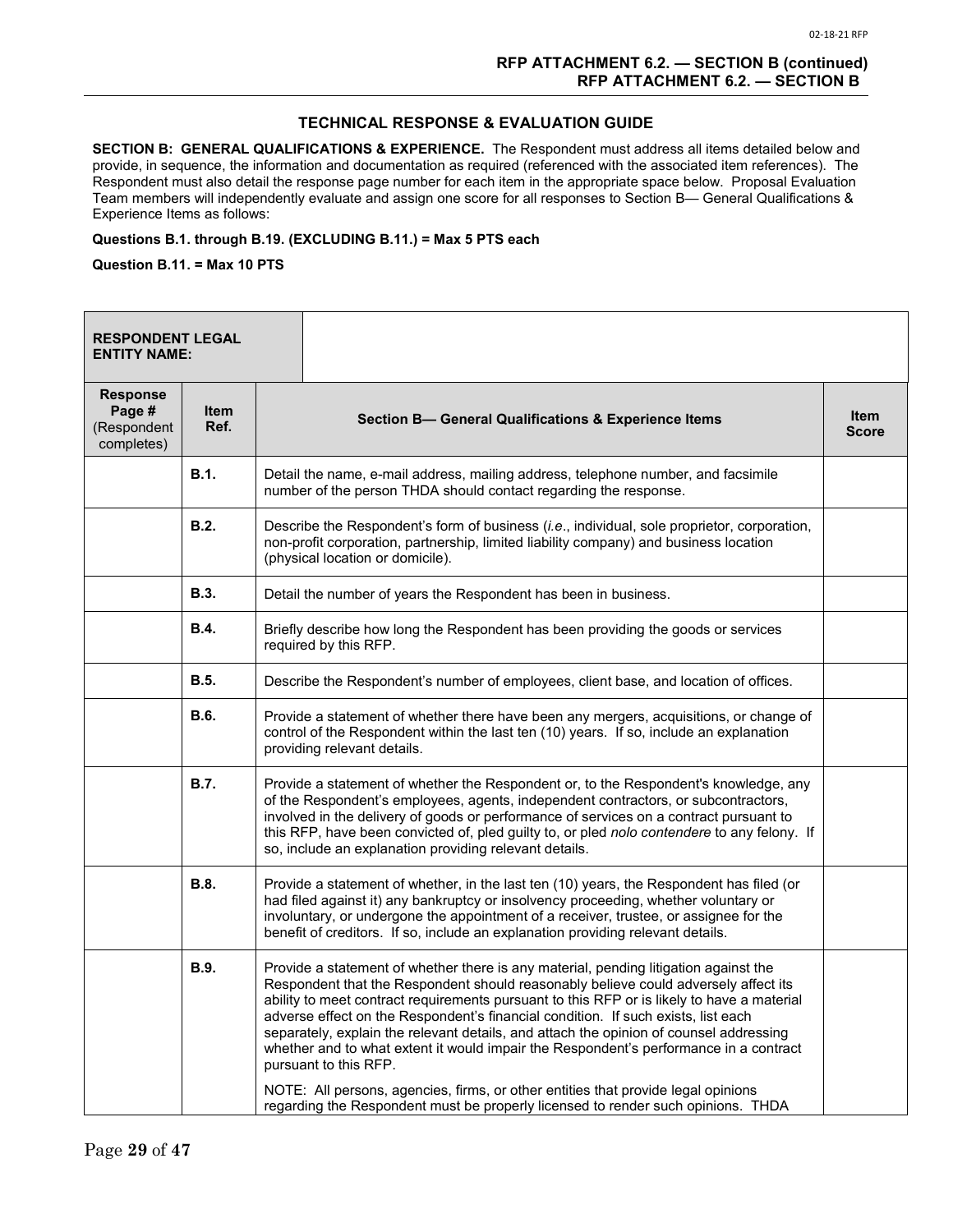# **RFP ATTACHMENT 6.2. — SECTION B (continued)**

| <b>RESPONDENT LEGAL</b><br><b>ENTITY NAME:</b>         |                     |         |                                                                                                                                                                                                                                                                                                                                                                                                                                                                                                                                                                                                                                                                                                                                                                                                                                   |                             |
|--------------------------------------------------------|---------------------|---------|-----------------------------------------------------------------------------------------------------------------------------------------------------------------------------------------------------------------------------------------------------------------------------------------------------------------------------------------------------------------------------------------------------------------------------------------------------------------------------------------------------------------------------------------------------------------------------------------------------------------------------------------------------------------------------------------------------------------------------------------------------------------------------------------------------------------------------------|-----------------------------|
| <b>Response</b><br>Page #<br>(Respondent<br>completes) | <b>Item</b><br>Ref. |         | Section B- General Qualifications & Experience Items                                                                                                                                                                                                                                                                                                                                                                                                                                                                                                                                                                                                                                                                                                                                                                              | <b>Item</b><br><b>Score</b> |
|                                                        |                     |         | may require the Respondent to submit proof of license for each person or entity that<br>renders such opinions.                                                                                                                                                                                                                                                                                                                                                                                                                                                                                                                                                                                                                                                                                                                    |                             |
|                                                        | <b>B.10.</b>        |         | Provide a statement of whether there are any pending or in progress Securities<br>Exchange Commission investigations involving the Respondent. If such exists, list each<br>separately, explain the relevant details, and attach the opinion of counsel addressing<br>whether and to what extent it will impair the Respondent's performance in a contract<br>pursuant to this RFP.<br>NOTE: All persons, agencies, firms, or other entities that provide legal opinions<br>regarding the Respondent must be properly licensed to render such opinions. THDA<br>may require the Respondent to submit proof of license for each person or entity that                                                                                                                                                                              |                             |
|                                                        | <b>B.11.</b>        |         | renders such opinions.<br>Provide a brief, descriptive statement detailing evidence of the Respondent's ability to<br>deliver the goods or services sought under this RFP (e.g., prior experience, training,<br>certifications, resources, program and quality management systems, etc.).                                                                                                                                                                                                                                                                                                                                                                                                                                                                                                                                         |                             |
|                                                        | <b>B.12.</b>        |         | Provide a narrative description of the proposed project team, its members, and<br>organizational structure along with an organizational chart identifying the key people who<br>will be assigned to deliver the goods or services required by this RFP.                                                                                                                                                                                                                                                                                                                                                                                                                                                                                                                                                                           |                             |
|                                                        | <b>B.13.</b>        |         | Provide a personnel roster listing the names of key people who the Respondent will<br>assign to meet the Respondent's requirements under this RFP along with the estimated<br>number of hours that each individual will devote to that performance. Follow the<br>personnel roster with a resume for each of the people listed. The resumes must detail<br>the individual's title, education, relevant certifications, current position with the<br>Respondent, and employment history.                                                                                                                                                                                                                                                                                                                                           |                             |
|                                                        | B.14.               | detail: | Provide a statement of whether the Respondent intends to use subcontractors to meet<br>the Respondent's requirements of any contract awarded pursuant to this RFP, and if so,<br>(a) the names of the subcontractors along with the contact person, mailing address,<br>telephone number, and e-mail address for each;<br>(b) a description of the scope and portions of the goods each subcontractor involved in<br>the delivery of goods or performance of the services each subcontractor will<br>perform; and<br>(c) a statement specifying that each proposed subcontractor has expressly assented to<br>being proposed as a subcontractor in the Respondent's response to this RFP.                                                                                                                                         |                             |
|                                                        | B.15.               | (i)     | Provide documentation of the Respondent's commitment to diversity as represented by<br>the following:<br>(a) Business Strategy. Provide a description of the Respondent's existing programs<br>and procedures designed to encourage and foster commerce with business<br>enterprises owned by minorities, women, service-disabled veterans, persons with<br>disabilities, and small business enterprises. Please also include a list of the<br>Respondent's certifications as a diversity business, if applicable.<br>(b) Business Relationships. Provide a listing of the Respondent's current contracts with<br>business enterprises owned by minorities, women, service-disabled veterans,<br>persons with disabilities, and small business enterprises. Please include the<br>following information:<br>contract description; |                             |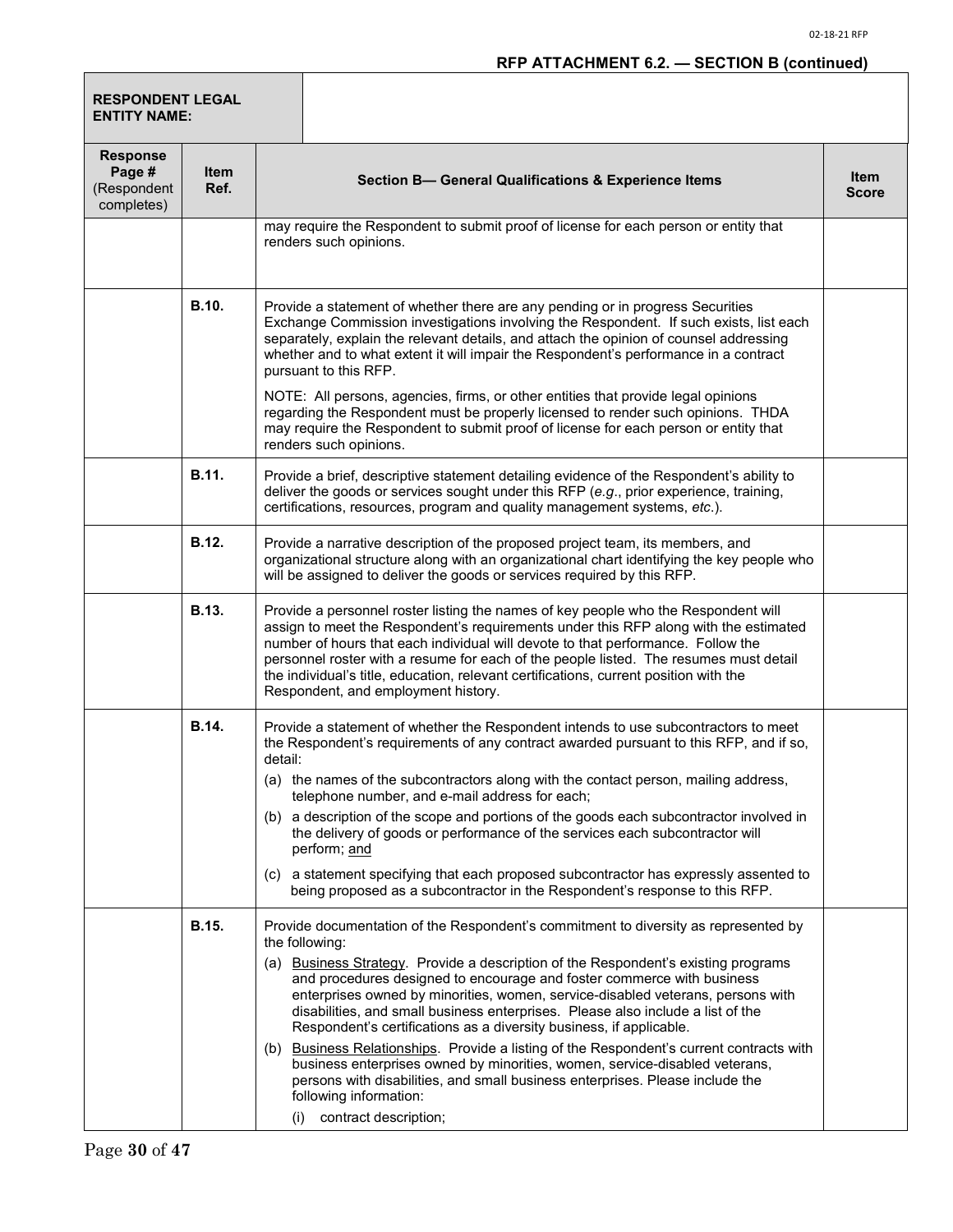| <b>RESPONDENT LEGAL</b><br><b>ENTITY NAME:</b>         |              |                                                                                                                                                                                                                                                                                                                                                                                                                                                                                 |                             |
|--------------------------------------------------------|--------------|---------------------------------------------------------------------------------------------------------------------------------------------------------------------------------------------------------------------------------------------------------------------------------------------------------------------------------------------------------------------------------------------------------------------------------------------------------------------------------|-----------------------------|
| <b>Response</b><br>Page #<br>(Respondent<br>completes) | Item<br>Ref. | Section B- General Qualifications & Experience Items                                                                                                                                                                                                                                                                                                                                                                                                                            | <b>Item</b><br><b>Score</b> |
|                                                        |              | (ii) contractor name and ownership characteristics (i.e., ethnicity, gender, service-<br>disabled veteran-owned or persons with disabilities);                                                                                                                                                                                                                                                                                                                                  |                             |
|                                                        |              | (iii) contractor contact name and telephone number.                                                                                                                                                                                                                                                                                                                                                                                                                             |                             |
|                                                        |              | <b>Estimated Participation.</b> Provide an estimated level of participation by business<br>(C)<br>enterprises owned by minorities, women, service-disabled veterans, persons with<br>disabilities and small business enterprises if a contract is awarded to the<br>Respondent pursuant to this RFP. Please include the following information:                                                                                                                                  |                             |
|                                                        |              | a percentage (%) indicating the participation estimate. (Express the estimated<br>(1)<br>participation number as a percentage of the total estimated contract value that<br>will be dedicated to business with subcontractors and supply contractors having<br>such ownership characteristics only and DO NOT INCLUDE DOLLAR<br><b>AMOUNTS);</b>                                                                                                                                |                             |
|                                                        |              | (ii) anticipated goods or services contract descriptions;                                                                                                                                                                                                                                                                                                                                                                                                                       |                             |
|                                                        |              | (iii) names and ownership characteristics (i.e., ethnicity, gender, service-disabled<br>veterans, or disability) of anticipated subcontractors and supply contractors.                                                                                                                                                                                                                                                                                                          |                             |
|                                                        |              | NOTE: In order to claim status as a Diversity Business Enterprise under this<br>contract, businesses must be certified by the Governor's Office of Diversity Business<br>Enterprise (Go-DBE). Please visit the Go-DBE website at<br>https://tn.diversitysoftware.com/FrontEnd/StartCertification.asp?TN=tn&XID=9810                                                                                                                                                             |                             |
|                                                        |              | for more information.                                                                                                                                                                                                                                                                                                                                                                                                                                                           |                             |
|                                                        |              | (d) Workforce. Provide the percentage of the Respondent's total current employees by<br>ethnicity and gender.                                                                                                                                                                                                                                                                                                                                                                   |                             |
|                                                        |              | NOTE: Respondents that demonstrate a commitment to diversity will advance State<br>efforts to expand opportunity to do business with THDA as contractors and<br>subcontractors. Response evaluations will recognize the positive qualifications and<br>experience of a Respondent that does business with enterprises owned by<br>minorities, women, service-disabled veterans, persons with disabilities, and small<br>business enterprises and who offer a diverse workforce. |                             |
|                                                        | <b>B.16.</b> | Provide a statement of whether or not the Respondent has any current contracts with the<br>State of Tennessee, including THDA, or has completed any contracts with the State of<br>Tennessee, including THDA, within the previous five (5) year period. If so, provide the<br>following information for all of the current and completed contracts:                                                                                                                             |                             |
|                                                        |              | (a) the name, title, telephone number and e-mail address of the State contact<br>knowledgeable about the contract;                                                                                                                                                                                                                                                                                                                                                              |                             |
|                                                        |              | (b) the procuring State agency name;                                                                                                                                                                                                                                                                                                                                                                                                                                            |                             |
|                                                        |              | a brief description of the contract's scope of services;<br>(c)                                                                                                                                                                                                                                                                                                                                                                                                                 |                             |
|                                                        |              | the contract period; and<br>(d)                                                                                                                                                                                                                                                                                                                                                                                                                                                 |                             |
|                                                        |              | (e) the contract number.<br><b>NOTES:</b>                                                                                                                                                                                                                                                                                                                                                                                                                                       |                             |
|                                                        |              | Current or prior contracts are not a prerequisite and are not required for the<br>maximum evaluation score, and the existence of such contracts will not<br>automatically result in the addition or deduction of evaluation points.<br>Each evaluator will generally consider all contracts noted.                                                                                                                                                                              |                             |
|                                                        | B.17.        | Provide a statement of whether or not the Respondent has any current contracts with<br>any local public housing authority in Tennessee or has completed any contracts with any<br>local public housing authorities within the previous five (5) year period. If so, provide the<br>following information for all of the current and completed contracts:<br>the name, title, telephone number and e-mail address of the<br>(a)<br>contact knowledgeable about the contract;     |                             |

Г

П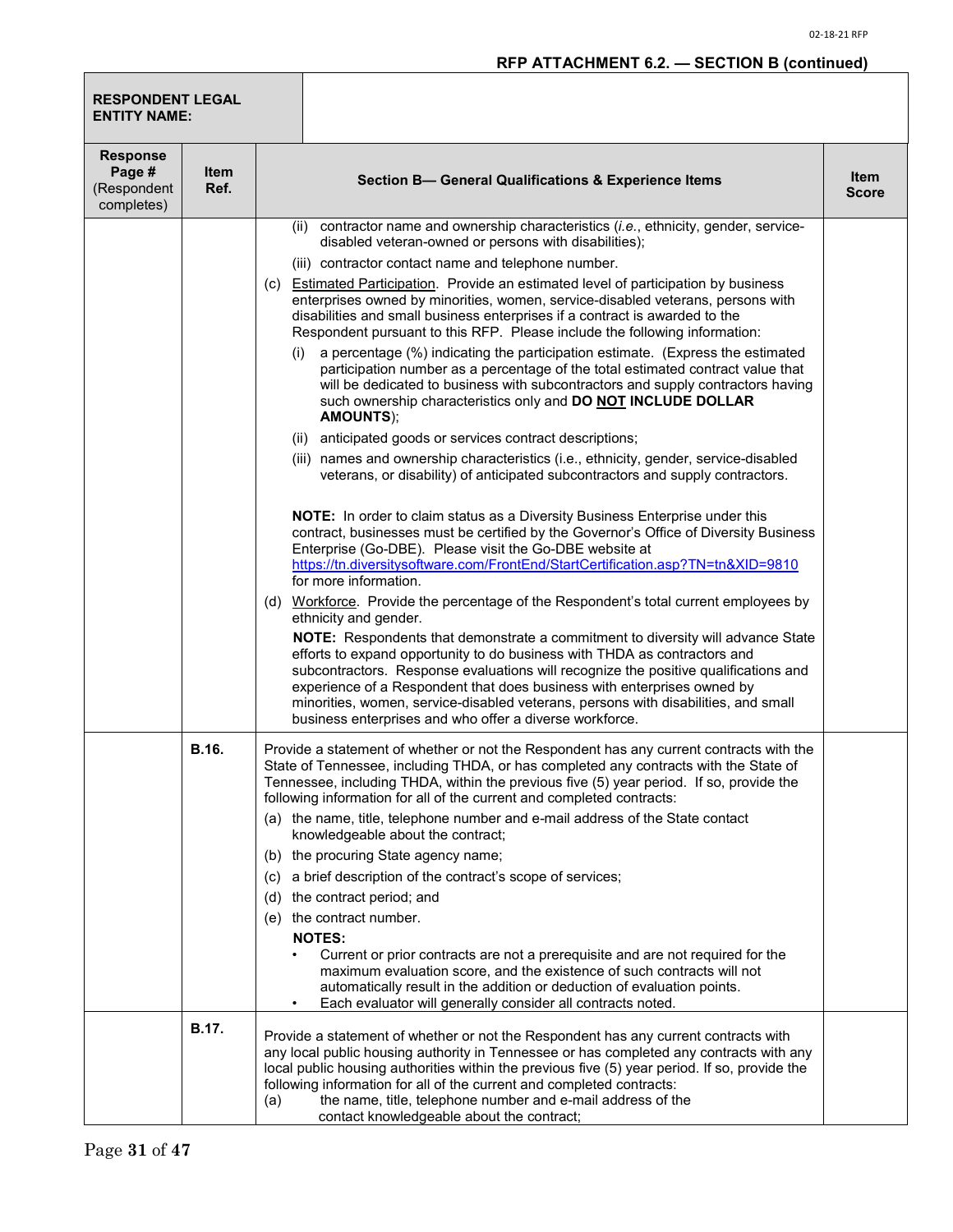| <b>RESPONDENT LEGAL</b><br><b>ENTITY NAME:</b>         |                     |                                                                                                                                                                                                                                                                                                                                                                                                                                                                                                                                                                                                                                                                                                                                                                                                                                                                                                                                                                                                                                                                                                                                                                                                                                                                                                                                                                                                                                                                                                                                                                                                                                                                                                                                                                                                                                                                                                                                                                                                                                                                                                                                                                                                                                                                                                                                                                                                                                                                                                                  |  |
|--------------------------------------------------------|---------------------|------------------------------------------------------------------------------------------------------------------------------------------------------------------------------------------------------------------------------------------------------------------------------------------------------------------------------------------------------------------------------------------------------------------------------------------------------------------------------------------------------------------------------------------------------------------------------------------------------------------------------------------------------------------------------------------------------------------------------------------------------------------------------------------------------------------------------------------------------------------------------------------------------------------------------------------------------------------------------------------------------------------------------------------------------------------------------------------------------------------------------------------------------------------------------------------------------------------------------------------------------------------------------------------------------------------------------------------------------------------------------------------------------------------------------------------------------------------------------------------------------------------------------------------------------------------------------------------------------------------------------------------------------------------------------------------------------------------------------------------------------------------------------------------------------------------------------------------------------------------------------------------------------------------------------------------------------------------------------------------------------------------------------------------------------------------------------------------------------------------------------------------------------------------------------------------------------------------------------------------------------------------------------------------------------------------------------------------------------------------------------------------------------------------------------------------------------------------------------------------------------------------|--|
| <b>Response</b><br>Page #<br>(Respondent<br>completes) | <b>Item</b><br>Ref. | <b>Item</b><br><b>Section B- General Qualifications &amp; Experience Items</b><br><b>Score</b>                                                                                                                                                                                                                                                                                                                                                                                                                                                                                                                                                                                                                                                                                                                                                                                                                                                                                                                                                                                                                                                                                                                                                                                                                                                                                                                                                                                                                                                                                                                                                                                                                                                                                                                                                                                                                                                                                                                                                                                                                                                                                                                                                                                                                                                                                                                                                                                                                   |  |
|                                                        |                     | the procuring public housing authority name;<br>(b)<br>a brief description of the contract's scope of services;<br>(c)<br>the contract period; and<br>(d)<br>the contract number.<br>(e)<br><b>NOTES:</b><br>Current or prior contracts with a local public housing authority are not a<br>prerequisite and are not required for the maximum evaluation score, and the<br>existence of such contracts with THDA will not automatically result in the<br>addition or deduction of evaluation points.<br>Each evaluator will generally consider all contracts noted.                                                                                                                                                                                                                                                                                                                                                                                                                                                                                                                                                                                                                                                                                                                                                                                                                                                                                                                                                                                                                                                                                                                                                                                                                                                                                                                                                                                                                                                                                                                                                                                                                                                                                                                                                                                                                                                                                                                                               |  |
|                                                        | <b>B.18.</b>        | Provide at least two and up to three customer references from individuals working for<br>existing PHAs performing Section 8 project based Administration Services to HUD.<br>References are required to satisfy the requirements above. The standard reference<br>questionnaire, which must be used and completed, is provided at RFP Attachment 6.4.<br>References that are not completed as required may be deemed non-responsive and may<br>not be considered.<br>The Respondent will be solely responsible for obtaining fully completed reference<br>questionnaires and including them in the sealed Technical Response. In order to obtain<br>and submit the completed reference questionnaires follow the process below.<br>(a) Add the Respondent's name to the standard reference questionnaire at RFP<br>Attachment 6.4. and make a copy for each reference.<br>(b) Send a reference questionnaire and new, standard #10 envelope to each reference.<br>Instruct the reference to:<br>(c)<br>(i) complete the reference questionnaire;<br>(ii) sign and date the completed reference questionnaire;<br>(iii) seal the completed, signed, and dated reference questionnaire within the<br>envelope provided;<br>(iv) sign his or her name in ink across the sealed portion of the envelope; and<br>(v) return the sealed envelope directly to the Respondent (the Respondent may<br>wish to give each reference a deadline, such that the Respondent will be able to<br>collect all required references in time to include them within the sealed<br>Technical Response).<br>Do NOT open the sealed references upon receipt.<br>(d)<br>(e) Enclose all sealed reference envelopes within a larger, labeled envelope for<br>inclusion in the Technical Response as required.<br>NOTES:<br>• THDA will not accept late references or references submitted by any means other than<br>that which is described above, and each reference questionnaire submitted must be<br>completed as required.<br>- THDA will not review more than the maximum number of references indicated above.<br>• While THDA will base its reference check on the contents of the sealed reference<br>envelopes included in the Technical Response package, THDA reserves the right to<br>confirm and clarify information detailed in the completed reference questionnaires, and<br>may consider clarification responses in the evaluation of references.<br>THDA is under no obligation to clarify any reference information. |  |
|                                                        | <b>B.19.</b>        | Provide a statement and any relevant details addressing whether the Respondent is any<br>of the following:                                                                                                                                                                                                                                                                                                                                                                                                                                                                                                                                                                                                                                                                                                                                                                                                                                                                                                                                                                                                                                                                                                                                                                                                                                                                                                                                                                                                                                                                                                                                                                                                                                                                                                                                                                                                                                                                                                                                                                                                                                                                                                                                                                                                                                                                                                                                                                                                       |  |

Г

П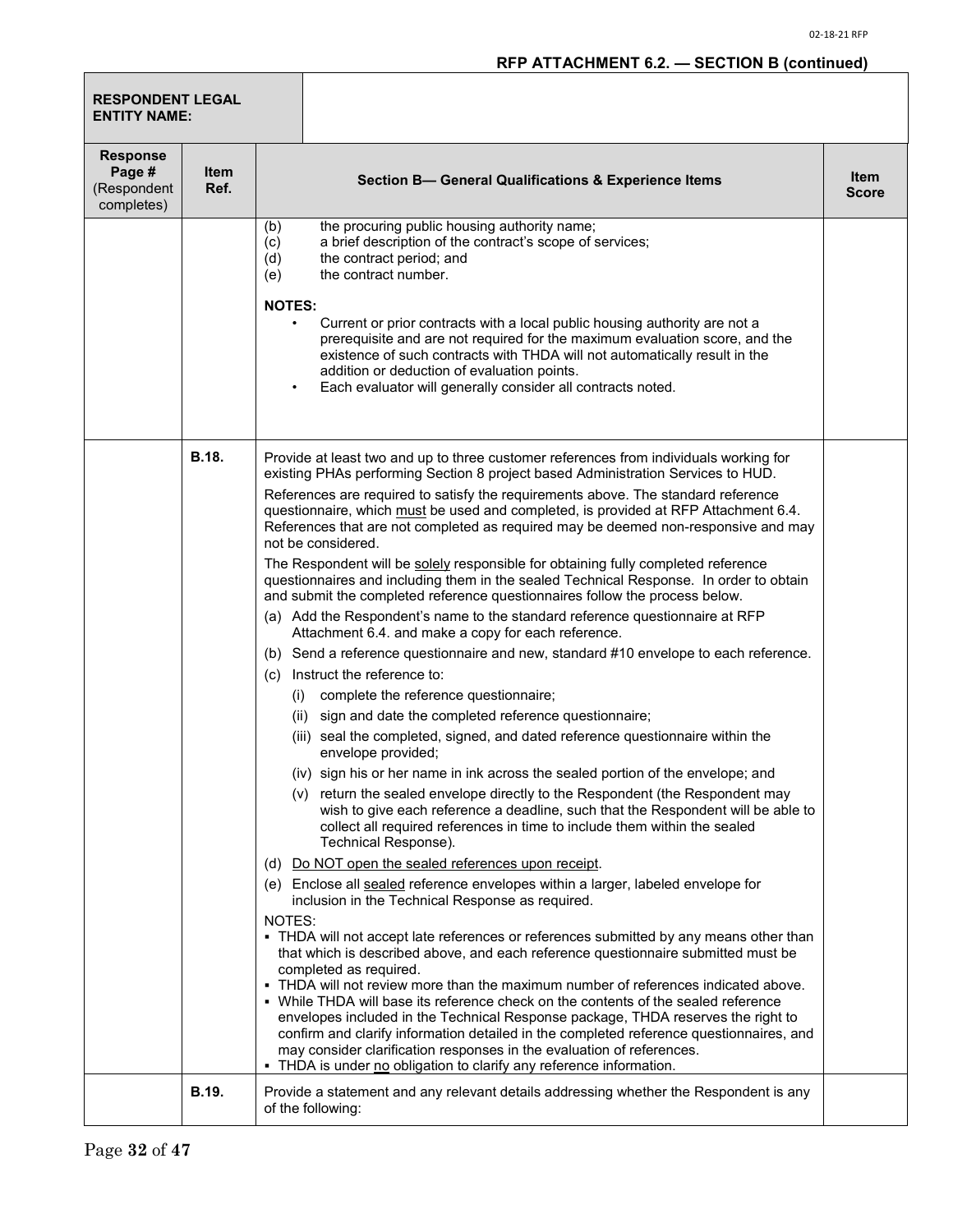# **RFP ATTACHMENT 6.2. — SECTION B (continued)**

| <b>RESPONDENT LEGAL</b><br><b>ENTITY NAME:</b>                                                                                     |                     |  |                                                                                                                                                                                                                                                                                                                                                                                                                                                                                                                                                              |  |  |  |
|------------------------------------------------------------------------------------------------------------------------------------|---------------------|--|--------------------------------------------------------------------------------------------------------------------------------------------------------------------------------------------------------------------------------------------------------------------------------------------------------------------------------------------------------------------------------------------------------------------------------------------------------------------------------------------------------------------------------------------------------------|--|--|--|
| <b>Response</b><br>Page #<br>(Respondent<br>completes)                                                                             | <b>Item</b><br>Ref. |  | Section B- General Qualifications & Experience Items                                                                                                                                                                                                                                                                                                                                                                                                                                                                                                         |  |  |  |
|                                                                                                                                    |                     |  | (a) is presently debarred, suspended, proposed for debarment, or voluntarily<br>excluded from covered transactions by any federal or state department or<br>agency;                                                                                                                                                                                                                                                                                                                                                                                          |  |  |  |
|                                                                                                                                    |                     |  | (b) has within the past three (3) years, been convicted of, or had a civil<br>judgment rendered against the contracting party from commission of fraud,<br>or a criminal offence in connection with obtaining, attempting to obtain, or<br>performing a public (federal, state, or local) transaction or grant under a<br>public transaction; violation of federal or state antitrust statutes or<br>commission of embezzlement, theft, forgery, bribery, falsification or<br>destruction of records, making false statements, or receiving stolen property; |  |  |  |
|                                                                                                                                    |                     |  | (c) is presently indicted or otherwise criminally or civilly charged by a<br>government entity (federal, state, or local) with commission of any of the<br>offenses detailed above; and                                                                                                                                                                                                                                                                                                                                                                      |  |  |  |
|                                                                                                                                    |                     |  | (d) has within a three (3) year period preceding the contract had one or more<br>public transactions (federal, state, or local) terminated for cause or default.                                                                                                                                                                                                                                                                                                                                                                                             |  |  |  |
| <b>SCORE (for all Section B-Qualifications &amp; Experience Items</b><br>above):<br>(maximum possible score) = $100 \times 30\%$ = |                     |  |                                                                                                                                                                                                                                                                                                                                                                                                                                                                                                                                                              |  |  |  |
| State Use - Evaluator Identification:                                                                                              |                     |  |                                                                                                                                                                                                                                                                                                                                                                                                                                                                                                                                                              |  |  |  |

Г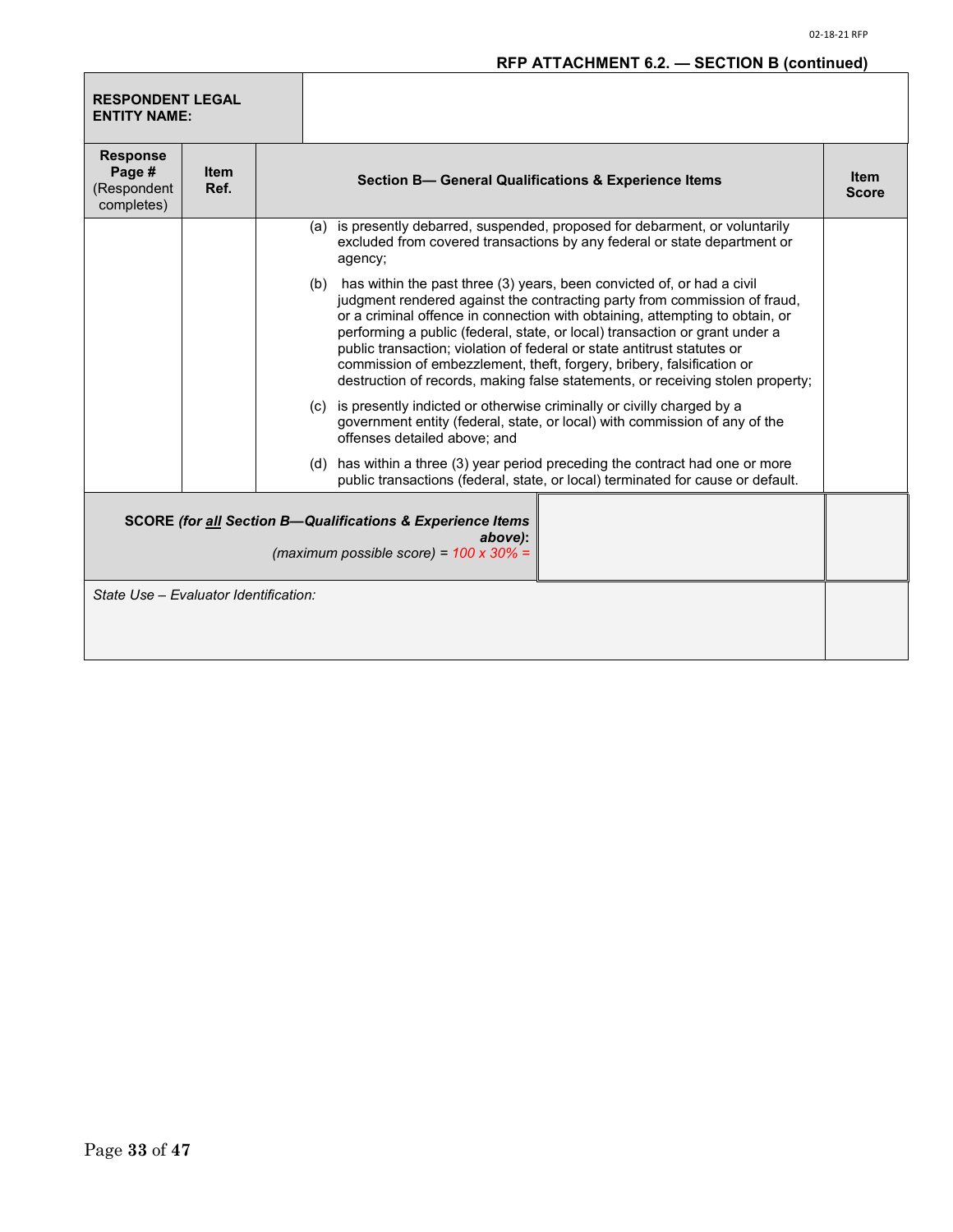#### **TECHNICAL RESPONSE & EVALUATION GUIDE**

**SECTION C: TECHNICAL QUALIFICATIONS, EXPERIENCE & APPROACH.** The Respondent must address all items (below) and provide, in sequence, the information and documentation as required (referenced with the associated item references). The Respondent must also detail the response page number for each item in the appropriate space below.

A Proposal Evaluation Team, made up of three or more State employees, will independently evaluate and score the response to each item. Each evaluator will use the following whole number, raw point scale for scoring each item:

*0 = little value 1 = poor 2 = fair 3 = satisfactory 4 = good 5 = excellent*

The Solicitation Coordinator will multiply the Item Score by the associated Evaluation Factor (indicating the relative emphasis of the item in the overall evaluation). The resulting product will be the item's Raw Weighted Score for purposes of calculating the section score as indicated.

#### **Background and Summary:**

This section shall clearly and concisely summarize and highlight the contents of the proposal in such a way as to provide THDA with a broad understanding of the entire proposal. Include a brief description of the Respondent's management philosophy and overall approach to management of the services to be provided. Include a brief description of the Respondent's organization, the goals and objectives related to the service activity, and how the proposed service is designed to meet the need identified in this RFP.

| <b>RESPONDENT LEGAL ENTITY NAME:</b>                   |           |                                                                                                                                                                                                                                                                                                                                                                                                                                       |  |                                    |                                        |
|--------------------------------------------------------|-----------|---------------------------------------------------------------------------------------------------------------------------------------------------------------------------------------------------------------------------------------------------------------------------------------------------------------------------------------------------------------------------------------------------------------------------------------|--|------------------------------------|----------------------------------------|
| <b>Response</b><br>Page #<br>(Respondent<br>completes) | Item Ref. | <b>Section C- Technical Qualifications,</b><br><b>Experience &amp; Approach Items</b>                                                                                                                                                                                                                                                                                                                                                 |  | <b>Evaluation</b><br><b>Factor</b> | <b>Raw</b><br>Weighted<br><b>Score</b> |
|                                                        | C.1.      | <b>Experience and Capability:</b>                                                                                                                                                                                                                                                                                                                                                                                                     |  | 30 Max Pts                         |                                        |
|                                                        | а.        | Respondents must demonstrate that the Respondent has<br>been in business for minimum of five (5) years from date of<br>issuance of this RFP with a minimum ten (10) years of<br>combined personnel experience in Section 8 performance-<br>based contract administration under contract with HUD or a<br>PHA under contract with HUD.                                                                                                 |  | 10 Max Pts                         |                                        |
|                                                        | b.        | The Respondent must demonstrate that it has the necessary<br>skills, abilities, knowledge and experience related to the<br>delivery of each task under the scope of services requested<br>under this RFP.                                                                                                                                                                                                                             |  | 10 Max Pts                         |                                        |
|                                                        | с.        | The Respondent must also provide a list of verifiable<br>experience with projects/contracts for the most recent five (5)<br>years that are pertinent to the proposed services. List shall<br>include Client Name/Public Housing Authority, type of services<br>rendered, and service dates.                                                                                                                                           |  | 10 Max Pts                         |                                        |
|                                                        | C.2.      | <b>Quality Assurance Evaluation:</b>                                                                                                                                                                                                                                                                                                                                                                                                  |  |                                    |                                        |
|                                                        |           | The Respondent must describe its quality assurance plan for<br>the delivery of the proposed services, including its<br>methodology for evaluation of its service delivery.                                                                                                                                                                                                                                                            |  | 8 Max Pts                          |                                        |
|                                                        | C.3       | <b>Proposed Staffing:</b>                                                                                                                                                                                                                                                                                                                                                                                                             |  |                                    |                                        |
|                                                        |           | The Respondent shall describe the proposed staffing plan for<br>each IBPS task and define their roles and responsibilities.<br>The plan should describe the Respondent's plan to<br>supervise, train, and provide administrative direction for the<br>delivery of the proposed services. Additionally, the<br>Respondent should include any plans to maintain staff<br>physically in Tennessee to deliver all or part of the services |  | 7 Max Pts                          |                                        |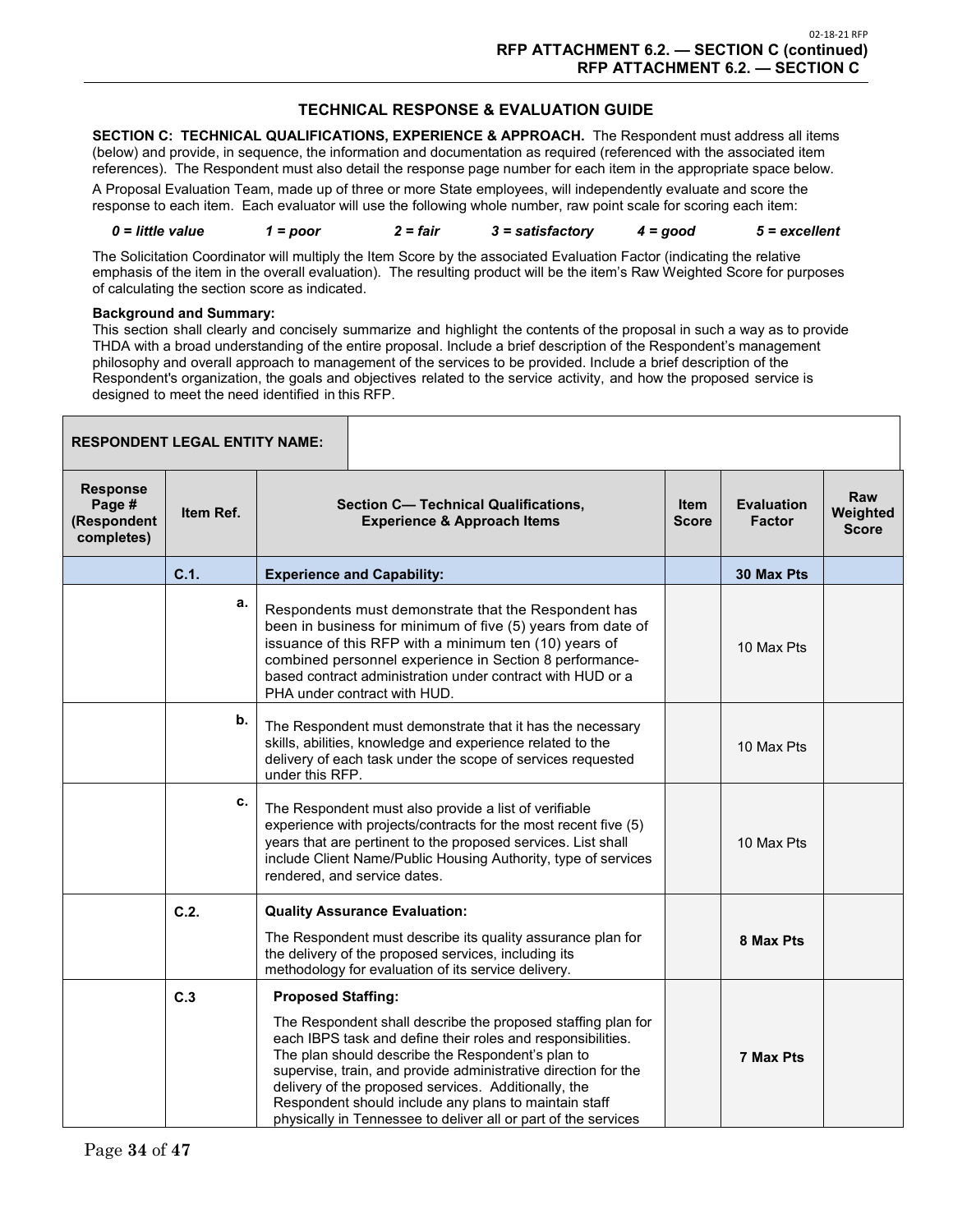| <b>RESPONDENT LEGAL ENTITY NAME:</b>                   |           |                                                                                                                                                                                                                                                                                                                                                                                                                                                                                                                                                                                                                                                                                           |                      |                                    |                                        |
|--------------------------------------------------------|-----------|-------------------------------------------------------------------------------------------------------------------------------------------------------------------------------------------------------------------------------------------------------------------------------------------------------------------------------------------------------------------------------------------------------------------------------------------------------------------------------------------------------------------------------------------------------------------------------------------------------------------------------------------------------------------------------------------|----------------------|------------------------------------|----------------------------------------|
| <b>Response</b><br>Page #<br>(Respondent<br>completes) | Item Ref. | <b>Section C- Technical Qualifications,</b><br><b>Experience &amp; Approach Items</b>                                                                                                                                                                                                                                                                                                                                                                                                                                                                                                                                                                                                     | <b>Item</b><br>Score | <b>Evaluation</b><br><b>Factor</b> | <b>Raw</b><br>Weighted<br><b>Score</b> |
|                                                        |           | under this contract, including minimizing or eliminating the<br>use of MOR contingency fees for MOR related travel and<br>associated expenses.                                                                                                                                                                                                                                                                                                                                                                                                                                                                                                                                            |                      |                                    |                                        |
|                                                        | C.4       | <b>Staff Qualifications:</b><br>The Respondent shall provide the qualifications, including<br>experience of staff assigned to each IBPS task. Describe the<br>knowledge and experience of the proposed personnel,<br>including responsibilities. Attach resumes and relevant<br>professional background/experience/certifications of each<br>staff working on each IBPS task.                                                                                                                                                                                                                                                                                                             |                      | 4 Max Pts                          |                                        |
|                                                        | C.5       | <b>Supervision and Training:</b><br>The Respondent shall describe its ability and plan to supervise,<br>train, and provide administrative direction relative to the<br>delivery of the proposed services.                                                                                                                                                                                                                                                                                                                                                                                                                                                                                 |                      | 3 Max Pts                          |                                        |
|                                                        | C.6       | <b>Management Plan:</b>                                                                                                                                                                                                                                                                                                                                                                                                                                                                                                                                                                                                                                                                   |                      | <b>40 Max Pts</b>                  |                                        |
|                                                        | a.        | The Management Plan shall address the tasks required<br>under this RFP and must demonstrate the Respondent's<br>understanding and plan for the delivery of the services<br>required. The Respondent must include a detailed work<br>plan within the Management Plan to accomplish the start-<br>up and on-going delivery of Section 8 Performance Based<br>Contract Administration Services in Tennessee. The work<br>plan should describe how the service component will be<br>managed and achieved, including actions to be<br>undertaken, responsible parties, and timelines for<br>implementation.                                                                                    |                      | 37 Max Pts                         |                                        |
|                                                        | b.        | The Management Plan should also describe in detail how<br>vacancies and absences in personnel will be handled to<br>ensure satisfactory delivery of services, and how staff are<br>qualified, capable, and properly trained to provide services<br>under this RFP.                                                                                                                                                                                                                                                                                                                                                                                                                        |                      | 3 Max Pts                          |                                        |
|                                                        | C.7       | Software:<br>The Respondent shall provide documentation from the<br>Software Provider of the Respondent that identifies that the<br>following requirements will be met:<br>(1) To track resident issues and allow for documentation<br>of responses to achieve HUD compliance;<br>(2) To track property monthly and intermittent inspections<br>and audit review as required for HUD Management<br>and Occupancy Review (MOR) compliance;<br>(3) To document the life cycle of a property voucher from<br>creating, drafting, approval, payment, reconciliation<br>and closing in manner compliant with HUD<br>requirements;<br>(4) To process special claims submitted by properties via |                      | 8 points                           |                                        |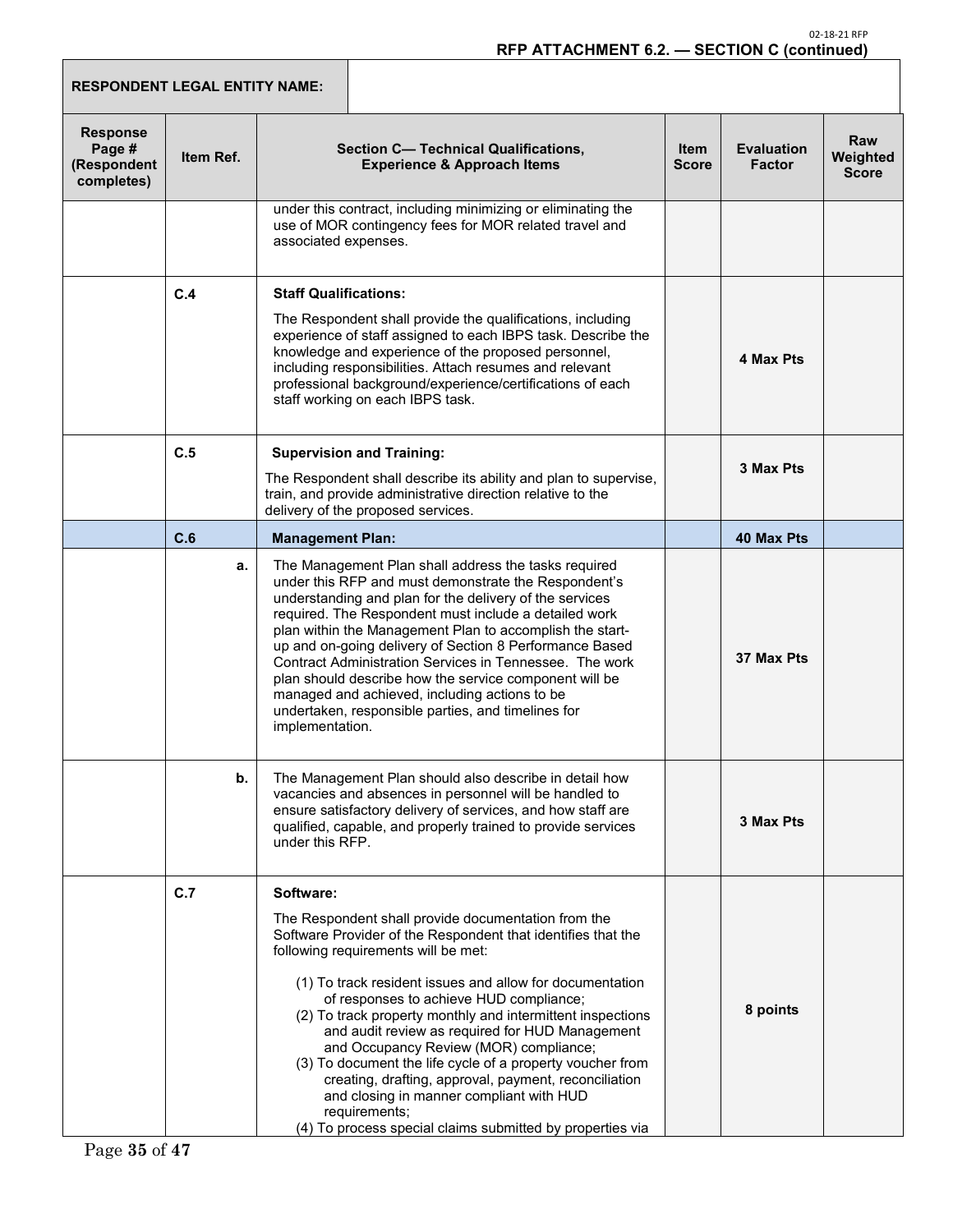# **RFP ATTACHMENT 6.2. — SECTION C (continued)**

| <b>RESPONDENT LEGAL ENTITY NAME:</b>                                 |                                                                                                                        |            |                                                                                                                                                                                                                                                                                                                                                                                                                                                                                                                                                                                                                                                                                                                                                                                                                                                                                                                                                                                                                                                                                                                                                                                                                                                                                                                                                                                                                                                            |  |                                                              |                             |                                    |                                 |
|----------------------------------------------------------------------|------------------------------------------------------------------------------------------------------------------------|------------|------------------------------------------------------------------------------------------------------------------------------------------------------------------------------------------------------------------------------------------------------------------------------------------------------------------------------------------------------------------------------------------------------------------------------------------------------------------------------------------------------------------------------------------------------------------------------------------------------------------------------------------------------------------------------------------------------------------------------------------------------------------------------------------------------------------------------------------------------------------------------------------------------------------------------------------------------------------------------------------------------------------------------------------------------------------------------------------------------------------------------------------------------------------------------------------------------------------------------------------------------------------------------------------------------------------------------------------------------------------------------------------------------------------------------------------------------------|--|--------------------------------------------------------------|-----------------------------|------------------------------------|---------------------------------|
| <b>Response</b><br>Page #<br>(Respondent<br>completes)               | <b>Item Ref.</b>                                                                                                       |            | Section C- Technical Qualifications,<br><b>Experience &amp; Approach Items</b>                                                                                                                                                                                                                                                                                                                                                                                                                                                                                                                                                                                                                                                                                                                                                                                                                                                                                                                                                                                                                                                                                                                                                                                                                                                                                                                                                                             |  |                                                              | <b>Item</b><br><b>Score</b> | <b>Evaluation</b><br><b>Factor</b> | Raw<br>Weighted<br><b>Score</b> |
|                                                                      |                                                                                                                        | approvals. | a voucher for the four allowed types;<br>(5) To track the HUD regulated steps to renew a contract<br>and adjust the rent with an Owner for a Section 8<br>property; and,<br>(6) To perform reportable quality assurance reviews for<br>special claims and IBPS reports<br>(7) To process monthly payments to properties in<br>compliance with HUD regulations based on vouchers<br>entered by the Respondent into the HUD Tenant<br>Rental Assistance Certification System (TRACS) for<br>HUD approval and then interface with the State's<br>Edison system for payment to the property through<br>Edison. The State of Tennessee payment system,<br>Edison, offers two methods of interface technology:<br>Web Services (which leverages Services Oriented<br>Architecture) and Flat File via Secured File<br>Transmission Protocol (SFTP). Edison does require<br>all payment information data to be encrypted both in<br>transit and at rest.<br>(8) To be accessible via a web-based client over port 443<br>and meet industry-standard best practices for logins,<br>passwords, and Multifactor Authentication.<br>(9) To provide a valid SOC 2 Type 2 certification for the<br>system itself, not just the hosting platform such as<br>Azure or AWS. (10) To allow for all reporting and data<br>exchange with THDA as the contract oversight,<br>including but not limited to extensive reporting and<br>tracking of any necessary management level |  |                                                              |                             |                                    |                                 |
|                                                                      |                                                                                                                        |            | The Solicitation Coordinator will use this sum and the formula below to calculate the score.<br>Numbers rounded to two (2) places to the right of the decimal point will be standard for calculations.                                                                                                                                                                                                                                                                                                                                                                                                                                                                                                                                                                                                                                                                                                                                                                                                                                                                                                                                                                                                                                                                                                                                                                                                                                                     |  | Total Raw Weighted Score (sum of Raw Weighted Scores above): |                             |                                    |                                 |
|                                                                      | total raw weighted<br>score<br>maximum possible<br>raw weighted score<br>(i.e., 5 x the sum of item)<br>weights above) |            | $=$ Pts                                                                                                                                                                                                                                                                                                                                                                                                                                                                                                                                                                                                                                                                                                                                                                                                                                                                                                                                                                                                                                                                                                                                                                                                                                                                                                                                                                                                                                                    |  | Pts $x 60\%$ = SCORE:                                        |                             |                                    |                                 |
| State Use - Evaluator Identification:                                |                                                                                                                        |            |                                                                                                                                                                                                                                                                                                                                                                                                                                                                                                                                                                                                                                                                                                                                                                                                                                                                                                                                                                                                                                                                                                                                                                                                                                                                                                                                                                                                                                                            |  |                                                              |                             |                                    |                                 |
| State Use - Solicitation Coordinator Signature, Printed Name & Date: |                                                                                                                        |            |                                                                                                                                                                                                                                                                                                                                                                                                                                                                                                                                                                                                                                                                                                                                                                                                                                                                                                                                                                                                                                                                                                                                                                                                                                                                                                                                                                                                                                                            |  |                                                              |                             |                                    |                                 |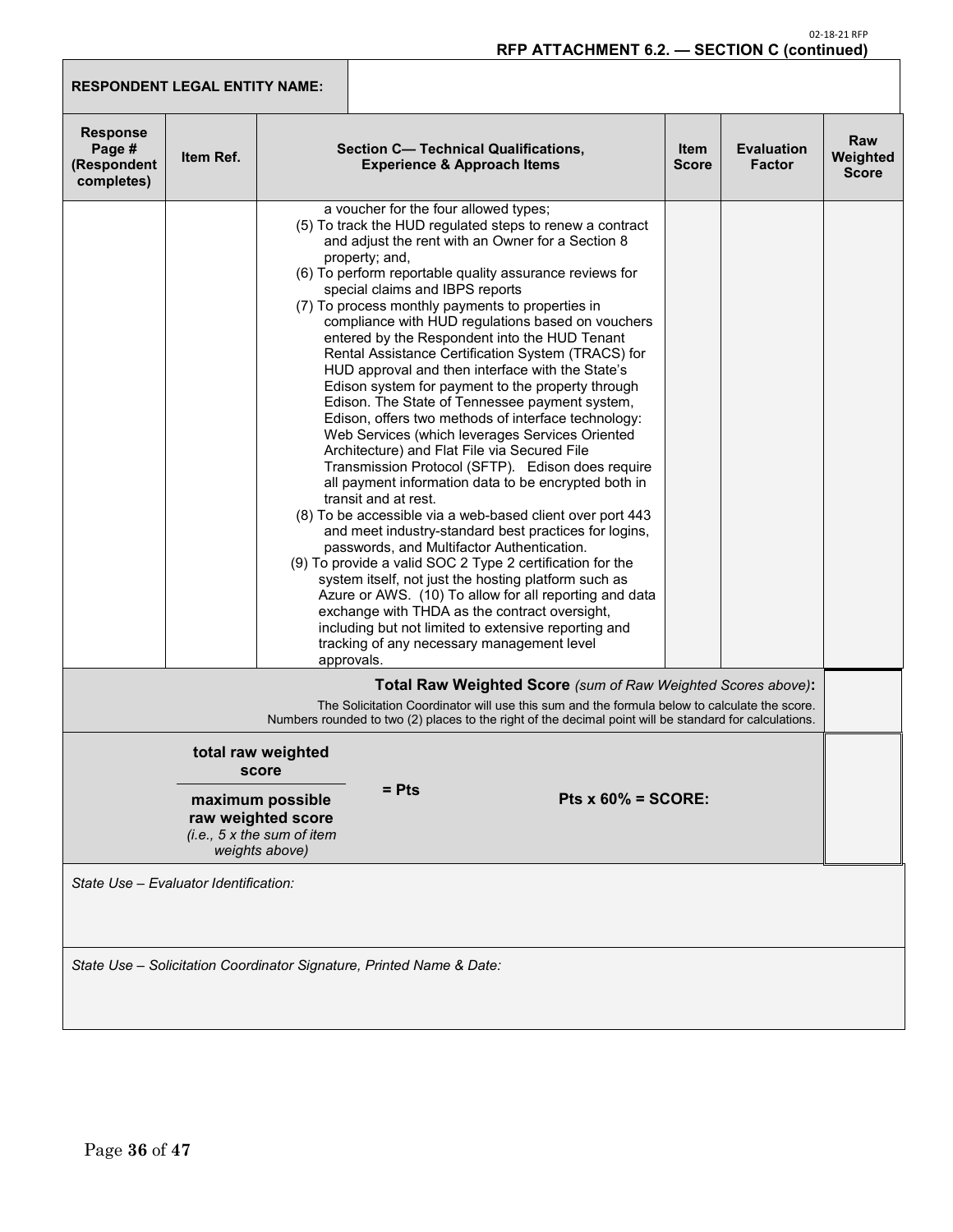#### **COST PROPOSAL & SCORING GUIDE**

#### *NOTICE: THIS COST PROPOSAL MUST BE COMPLETED EXACTLY AS REQUIRED*

**COST PROPOSAL SCHEDULE—** The Cost Proposal, detailed below, shall indicate the proposed price for goods or services defined in the Scope of Services of the RFP Attachment 6.6., *Pro Forma* Contract and for the entire contract period. The Cost Proposal shall remain valid for at least one hundred twenty (120) days subsequent to the date of the Cost Proposal opening and thereafter in accordance with any contract resulting from this RFP. All monetary amounts shall be in U.S. currency and limited to two (2) places to the right of the decimal point.

Respondents shall submit a cost proposal for the Section 8 Performance Based Contract Administration work activity as solicited in this RFP for the initial 12-month period, Option Year 1, Option Year 2, Option Year 3, and Option Year 4, to include:

- a) The fee structure shall be as follows:
	- 1) The Successful Respondent will earn a percentage of the Base Administration Fee that the Successful Respondent requires from THDA for the administration and operations of IBPS Tasks Numbers 3, 6, 9, 10, 14, and 15 of the THDA Section 8 PBCA program. The Base Fee earned by THDA currently is one and nine tenths percent (1.9%) of the Final Fair Market Rent (FMR) for a two bedroom unit for the FMR area in which the project is located, as published by HUD for the Federal Fiscal Year that includes the month for which the PHA claims the Fee.;
	- 2) The Successful Respondent will be compensated a percentage of the Management and Occupancy Review (MOR) Fee for each MOR completed. The base MOR fee is currently set at \$3,400 per MOR completed.
	- 3) The Successful Respondent will be compensated a percentage of the COVID-19 Supplemental Payment (CSP) Fee (currently \$150 and \$75) earned for each CSP processed.
- b) The percentage value of the fee proposed to be earned by the Successful Respondent shall be consistent within the fee structure for items 1-3 noted in Section a. Thus, no variation in the percentage value to be earned between items 1-3 should be proposed.
- c) The Successful Respondent shall absorb any and all disincentives applied to the Base Administration Fee that are caused by the Successful Respondent. THDA shall absorb any and all disincentives applied to the Base Administration Fee that are caused by THDA. THDA will assign application of any disincentives at its sole discretion.
- **NOTICE:** The Evaluation Factor associated with each cost item is for evaluation purposes only. The evaluation factors do NOT and should NOT be construed as any type of volume guarantee or minimum purchase quantity. The evaluation factors shall NOT create rights, interests, or claims of entitlement in the Respondent.

Notwithstanding the cost items herein, pursuant to the second paragraph of the *Pro Forma* Contract section C.1. (refer to RFP Attachment 6.6.), "THDA is under no obligation to request work from the Contractor in any specific dollar amounts or to request any work at all from the Contractor during any period of this Contract."

This Cost Proposal must be signed, in the space below, by an individual empowered to bind the Respondent to the provisions of this RFP and any contract awarded pursuant to it. If said individual is not the *President* or *Chief Executive Officer*, this document must attach evidence showing the individual's authority to legally bind the Respondent.

| <b>RESPONDENT SIGNATURE:</b>     |  |
|----------------------------------|--|
| <b>PRINTED NAME &amp; TITLE:</b> |  |
| DATE:                            |  |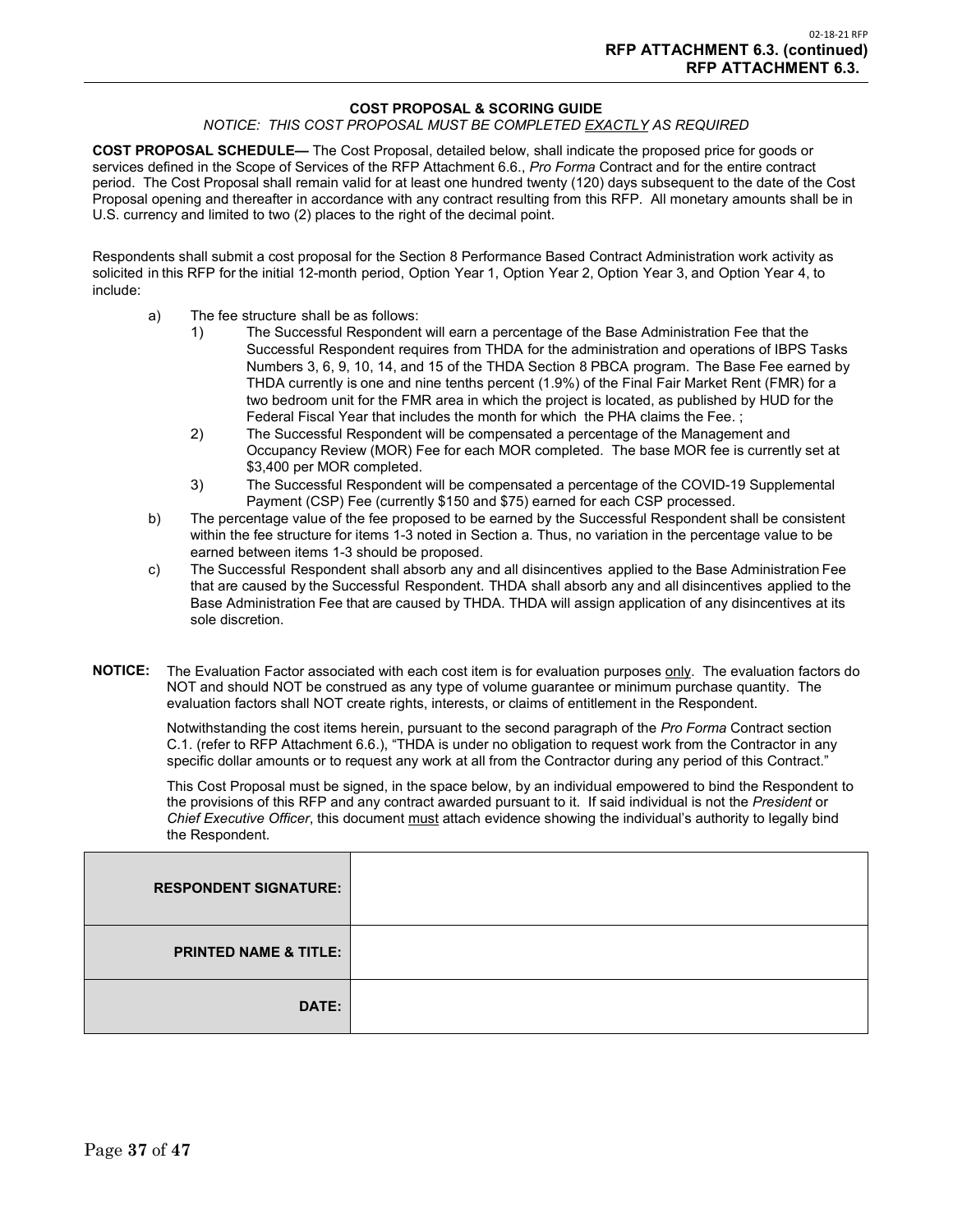| <b>RESPONDENT LEGAL ENTITY</b><br><b>NAME:</b>                       |                                                                                                                                                                                                                                                                                        |               |                                    |                                           |  |  |
|----------------------------------------------------------------------|----------------------------------------------------------------------------------------------------------------------------------------------------------------------------------------------------------------------------------------------------------------------------------------|---------------|------------------------------------|-------------------------------------------|--|--|
|                                                                      |                                                                                                                                                                                                                                                                                        |               |                                    | <b>State Use Only</b>                     |  |  |
| <b>Fee Percentage Time Period</b>                                    | <b>Proposed Fee Percentage</b>                                                                                                                                                                                                                                                         |               | <b>Evaluation</b><br><b>Factor</b> | <b>Evaluation Cost</b><br>(cost x factor) |  |  |
| Initial 12-month period                                              |                                                                                                                                                                                                                                                                                        |               | <b>NUMBER</b>                      |                                           |  |  |
| <b>Option Year 1</b>                                                 |                                                                                                                                                                                                                                                                                        |               | <b>NUMBER</b>                      |                                           |  |  |
| <b>Option Year 2</b>                                                 |                                                                                                                                                                                                                                                                                        |               | <b>NUMBER</b>                      |                                           |  |  |
| <b>Option Year 3</b>                                                 |                                                                                                                                                                                                                                                                                        |               | <b>NUMBER</b>                      |                                           |  |  |
| Option Year 4                                                        |                                                                                                                                                                                                                                                                                        |               | <b>NUMBER</b>                      |                                           |  |  |
|                                                                      | <b>EVALUATION COST AMOUNT</b> (sum of evaluation costs above):<br>The Solicitation Coordinator will use this sum and the formula below to calculate the Cost Proposal Score.<br>Numbers rounded to two (2) places to the right of the decimal point will be standard for calculations. |               |                                    |                                           |  |  |
|                                                                      | lowest evaluation cost amount from all proposals<br>$=$ Pts x 10%                                                                                                                                                                                                                      |               |                                    |                                           |  |  |
| evaluation cost amount being evaluated                               | (10 pts maximum<br>section)                                                                                                                                                                                                                                                            | <b>SCORE:</b> |                                    |                                           |  |  |
| State Use - Solicitation Coordinator Signature, Printed Name & Date: |                                                                                                                                                                                                                                                                                        |               |                                    |                                           |  |  |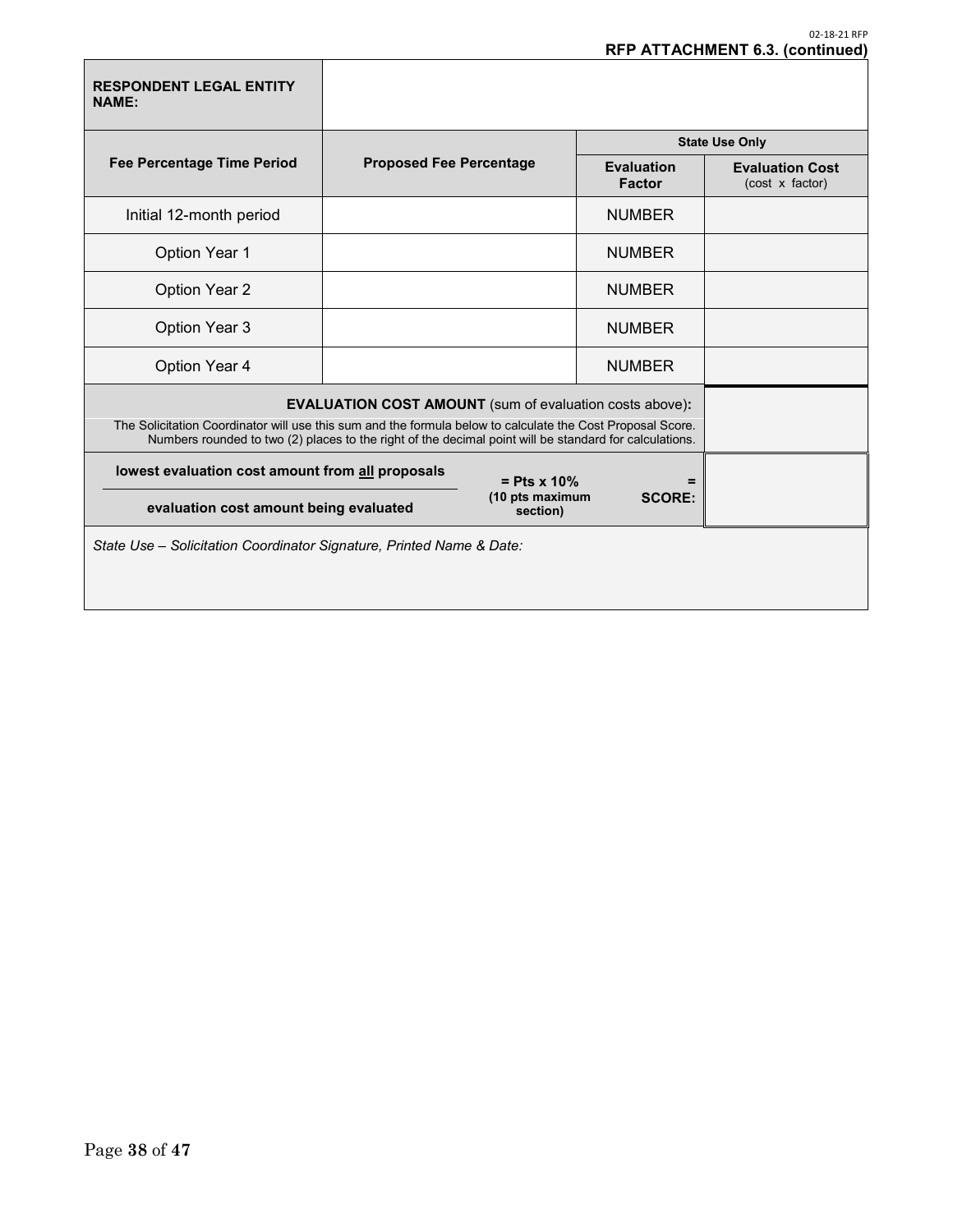### **REFERENCE QUESTIONNAIRE**

#### **The standard reference questionnaire provided on the following pages of this attachment MUST be completed by all individuals offering a reference for the Respondent.**

The Respondent will be <u>solely</u> responsible for obtaining completed reference questionnaires as required (refer to RFP Attachment 6.2., Technical Response & Evaluation Guide, Section B, Item B.17.), and for enclosing the sealed reference envelopes within the Respondent's Technical Response.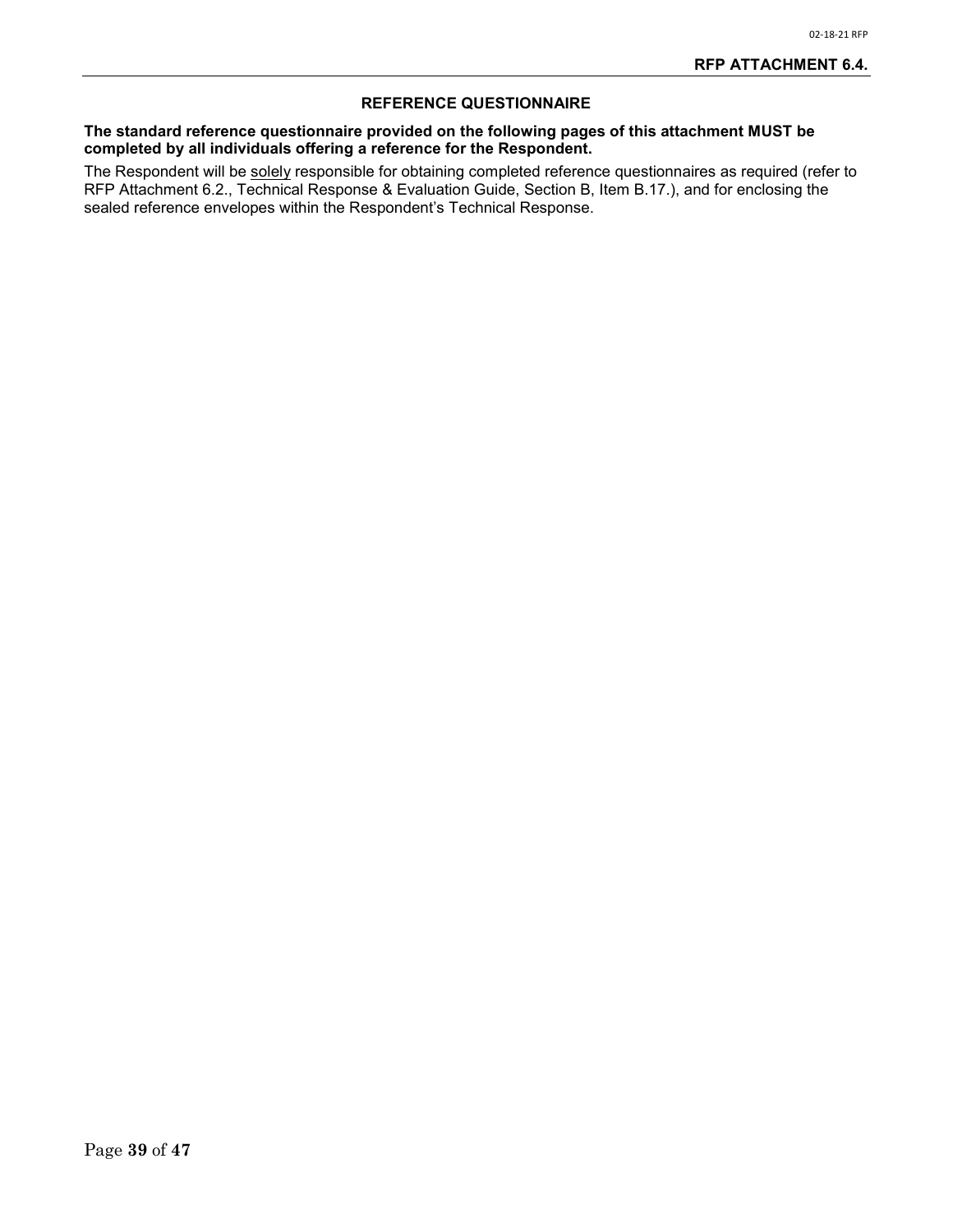#### **RFP # 31620-00656 REFERENCE QUESTIONNAIRE**

#### **REFERENCE SUBJECT:** RESPONDENT NAME (completed by Respondent before reference is requested)

The "reference subject" specified above, intends to submit a response to THDA in response to the Request for Proposals (RFP) indicated. As a part of such response, the reference subject must include a number of completed and sealed reference questionnaires (using this form).

Each individual responding to this reference questionnaire is asked to follow these instructions:

- complete this questionnaire (either using the form provided or an exact duplicate of this document);
- sign and date the completed questionnaire;
- seal the completed, signed, and dated questionnaire in a new standard #10 envelope;
- sign in ink across the sealed portion of the envelope; and
- return the sealed envelope containing the completed questionnaire directly to the reference subject.
- **(1) What is the name of the individual, company, organization, or entity responding to this reference questionnaire?**

#### **(2) Please provide the following information about the individual completing this reference questionnaire on behalf of the above-named individual, company, organization, or entity.**

| <b>NAME:</b>           |  |
|------------------------|--|
| TITLE:                 |  |
| <b>TELEPHONE #</b>     |  |
| <b>E-MAIL ADDRESS:</b> |  |

**(3) What goods or services does/did the reference subject provide to your company or organization?**

#### **(4) What is the level of your overall satisfaction with the reference subject as a vendor of the goods or services described above?**



**least satisfied most satisfied**

*Please respond by circling the appropriate number on the scale below.*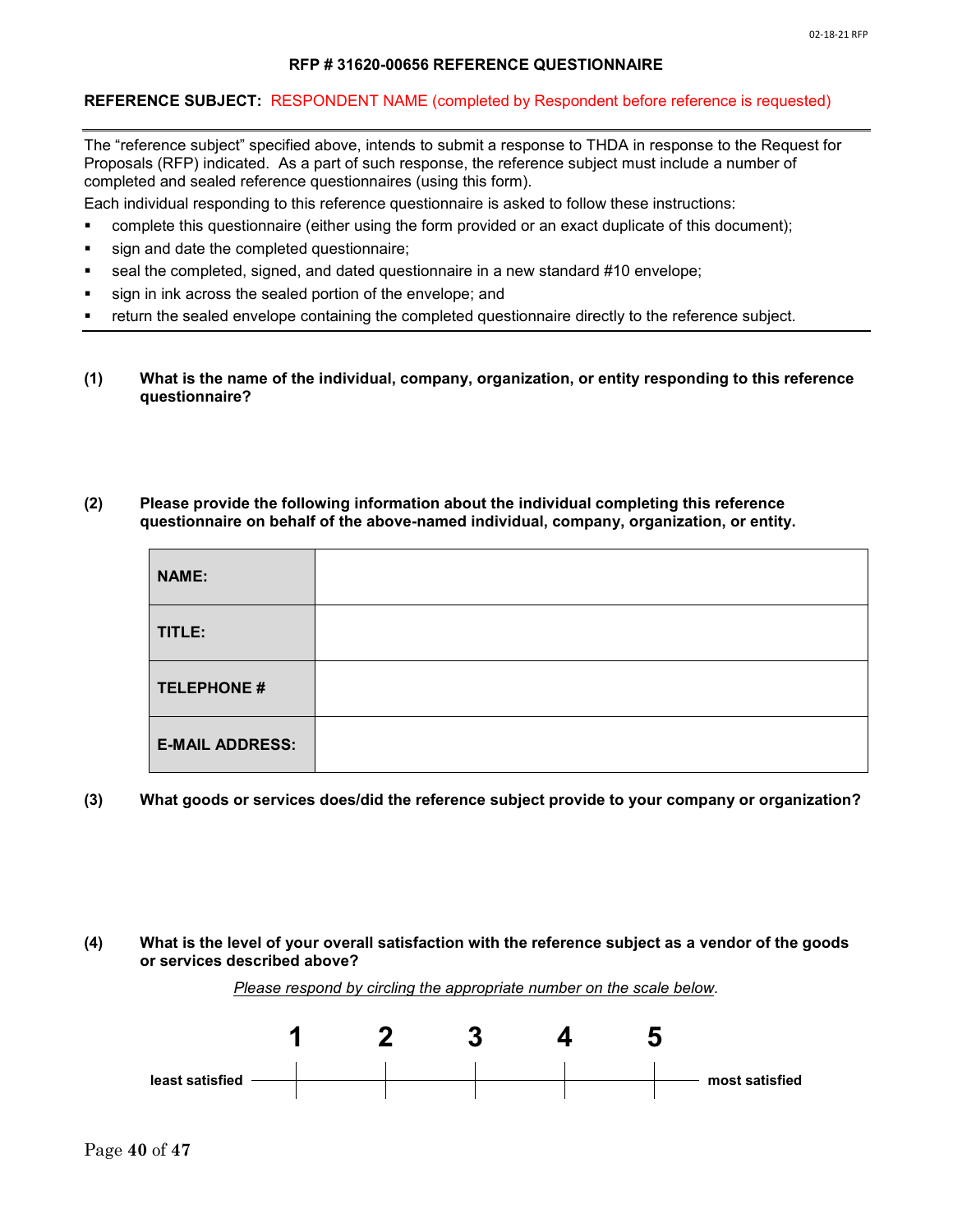**If you circled 3 or less above, what could the reference subject have done to improve that rating?**

- **(5) If the goods or services that the reference subject provided to your company or organization are completed, were the goods or services provided in compliance with the terms of the contract, on time, and within budget? If not, please explain.**
- **(6) If the reference subject is still providing goods or services to your company or organization, are these goods or services being provided in compliance with the terms of the contract, on time, and within budget? If not, please explain.**
- **(7) How satisfied are you with the reference subject's ability to perform based on your expectations and according to the contractual arrangements?**
- **(8) In what areas of goods or service delivery does/did the reference subject excel?**
- **(9) In what areas of goods or service delivery does/did the reference subject fall short?**
- **(10) What is the level of your satisfaction with the reference subject's project management structures, processes, and personnel?**

*Please respond by circling the appropriate number on the scale below.*



**What, if any, comments do you have regarding the score selected above?**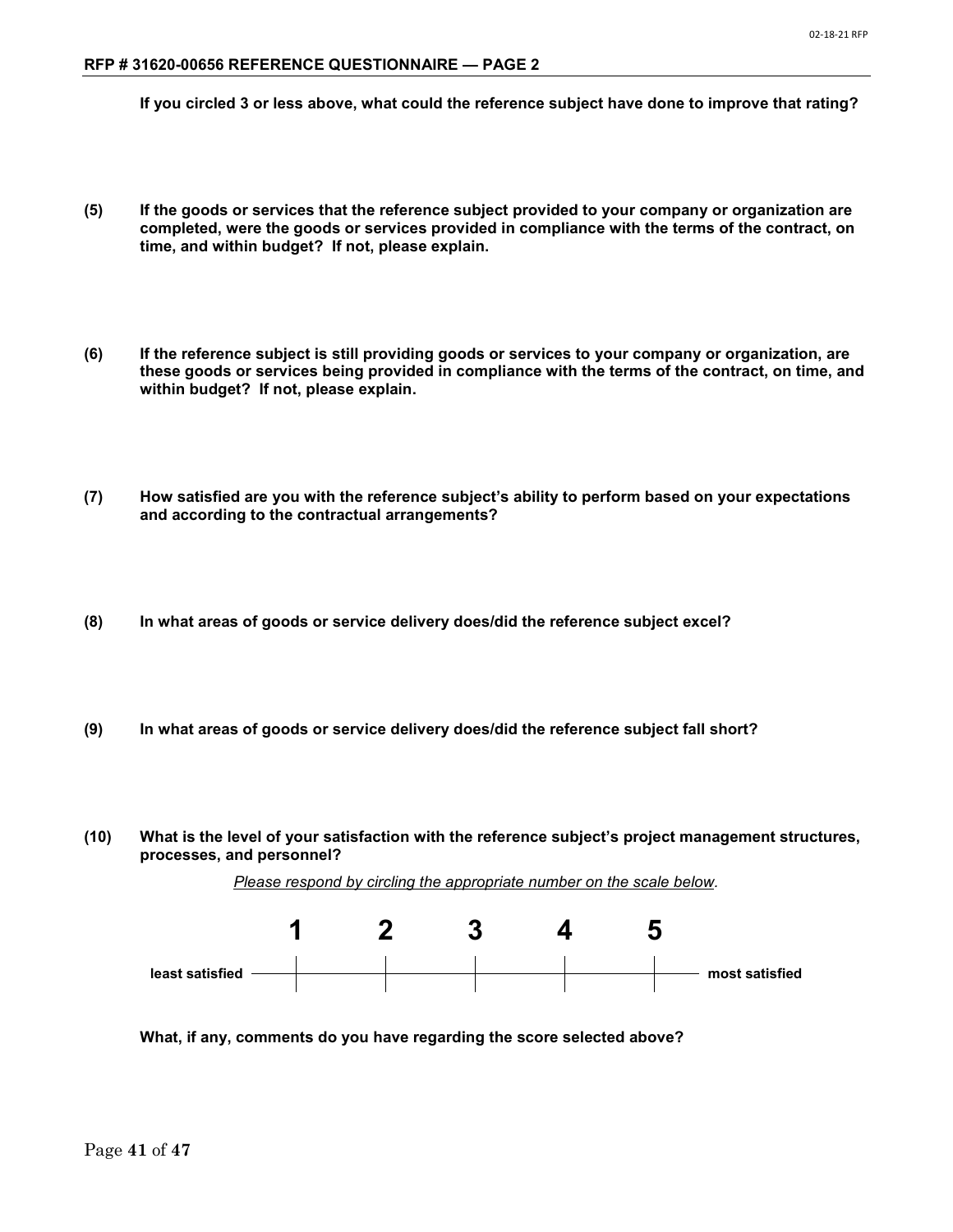**(11) Considering the staff assigned by the reference subject to deliver the goods or services described in response to question 3 above, how satisfied are you with the technical abilities, professionalism, and interpersonal skills of the individuals assigned?** 

*Please respond by circling the appropriate number on the scale below.*



**What, if any, comments do you have regarding the score selected above?**

**(12) Would you contract again with the reference subject for the same or similar goods or services?**  *Please respond by circling the appropriate number on the scale below.*



**What, if any, comments do you have regarding the score selected above?**

**REFERENCE SIGNATURE:**

(by the individual completing this request for reference information)

(must be the same as the signature across the envelope seal)

**DATE:**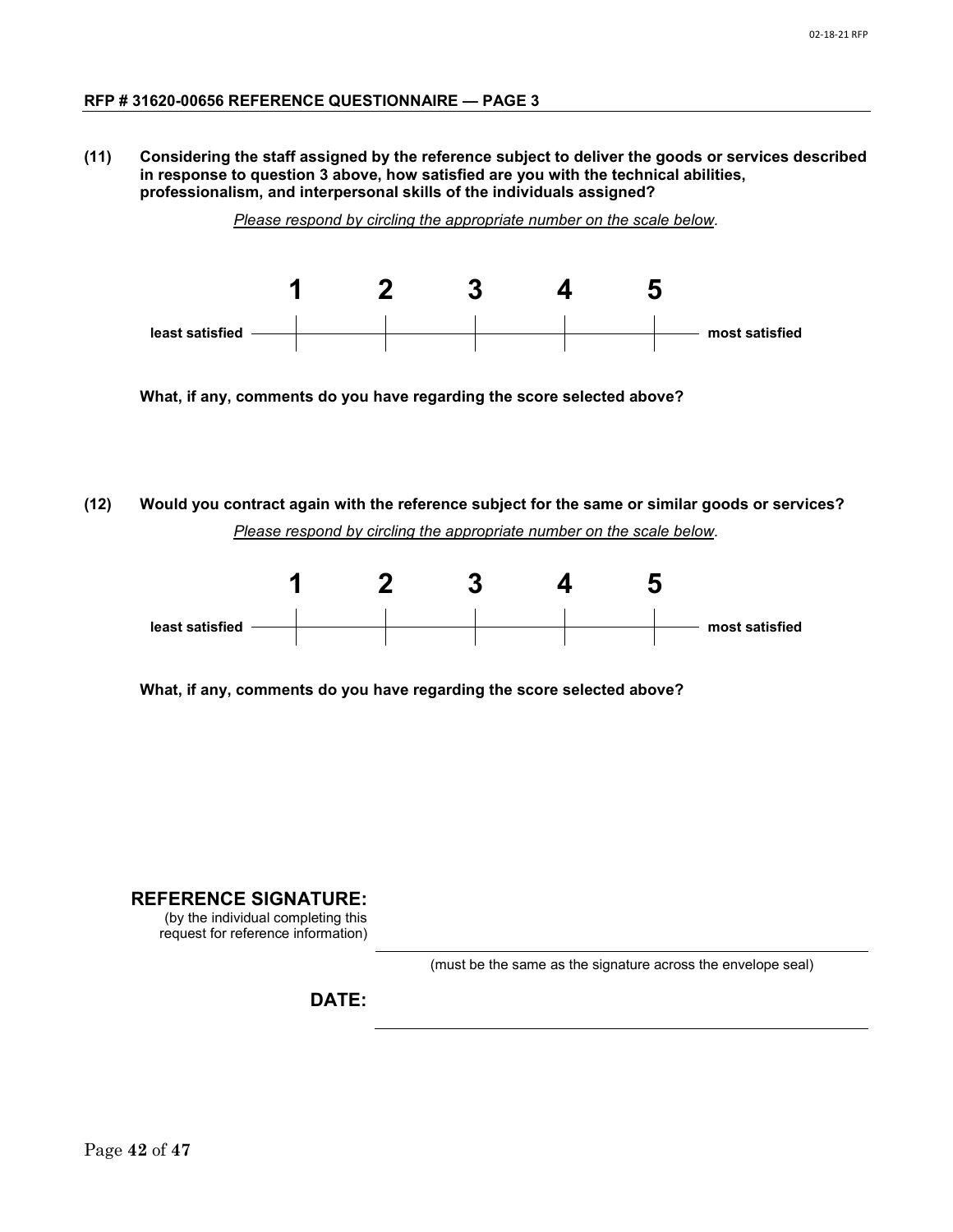#### 02-18-21 RFP

### **RFP ATTACHMENT 6.5.**

### **SCORE SUMMARY MATRIX**

|                                                                                                      | <b>RESPONDENT NAME</b> |  | <b>RESPONDENT NAME</b> |  | <b>RESPONDENT NAME</b> |  |
|------------------------------------------------------------------------------------------------------|------------------------|--|------------------------|--|------------------------|--|
| <b>GENERAL QUALIFICATIONS</b><br><b>&amp; EXPERIENCE</b><br>(maximum: 30%)                           |                        |  |                        |  |                        |  |
| <b>EVALUATOR NAME</b>                                                                                |                        |  |                        |  |                        |  |
| <b>EVALUATOR NAME</b>                                                                                |                        |  |                        |  |                        |  |
| <b>REPEAT AS NECESSARY</b>                                                                           |                        |  |                        |  |                        |  |
|                                                                                                      | <b>AVERAGE:</b>        |  | <b>AVERAGE:</b>        |  | <b>AVERAGE:</b>        |  |
| <b>TECHNICAL</b><br><b>QUALIFICATIONS,</b><br><b>EXPERIENCE &amp; APPROACH</b><br>(maximum: $60\%$ ) |                        |  |                        |  |                        |  |
| <b>EVALUATOR NAME</b>                                                                                |                        |  |                        |  |                        |  |
| <b>EVALUATOR NAME</b>                                                                                |                        |  |                        |  |                        |  |
| <b>REPEAT AS NECESSARY</b>                                                                           |                        |  |                        |  |                        |  |
|                                                                                                      | <b>AVERAGE:</b>        |  | <b>AVERAGE:</b>        |  | <b>AVERAGE:</b>        |  |
| <b>COST PROPOSAL</b><br>(maximum: 10%)                                                               | <b>SCORE:</b>          |  | <b>SCORE:</b>          |  | <b>SCORE:</b>          |  |
| <b>TOTAL RESPONSE</b><br><b>EVALUATION SCORE:</b><br>(maximum: 100)                                  |                        |  |                        |  |                        |  |
| Solicitation Coordinator Signature, Printed Name & Date:                                             |                        |  |                        |  |                        |  |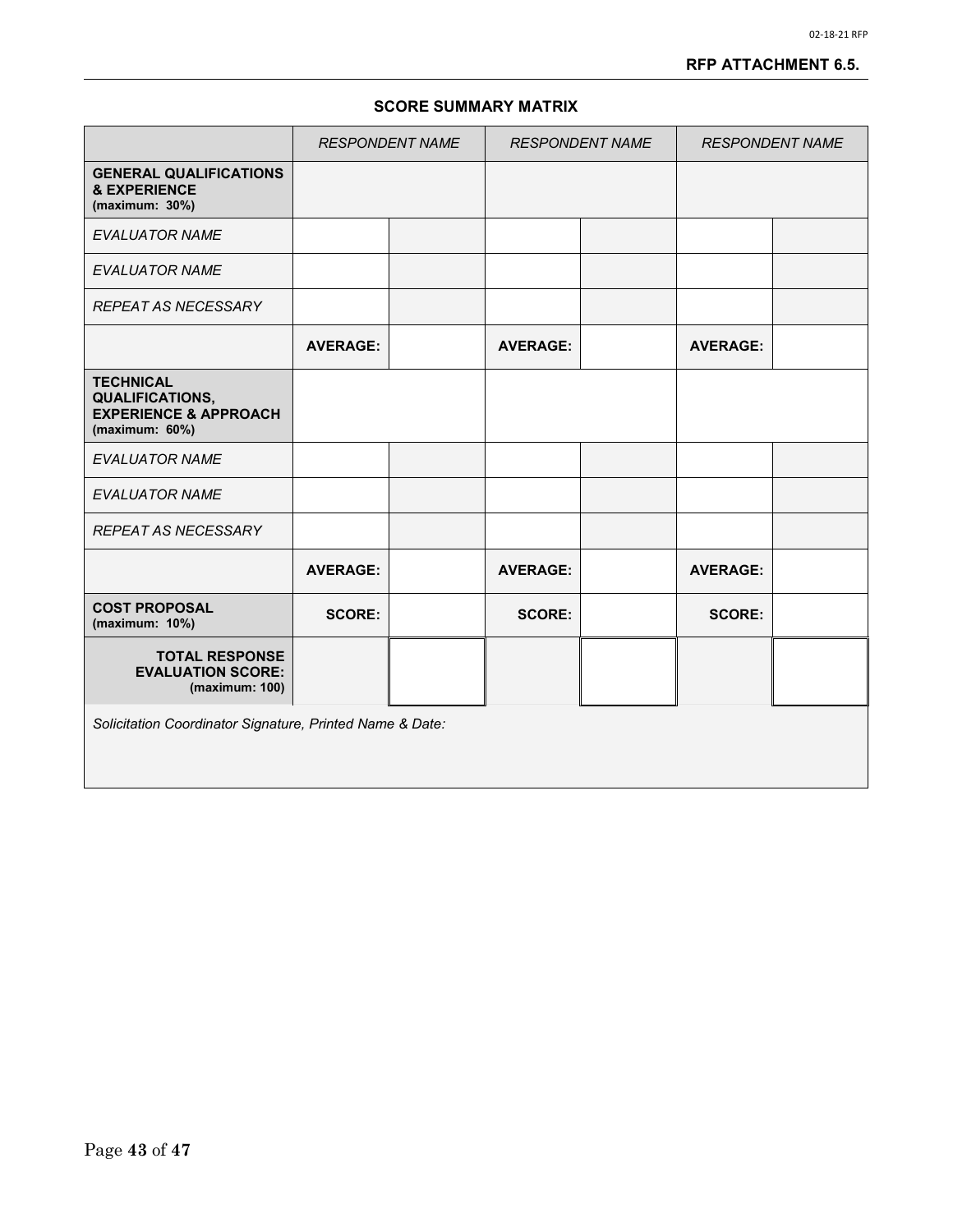#### **RFP # 31620-00656** *PRO FORMA* **CONTRACT**

**The** *Pro Forma* **Contract detailed in following pages of this exhibit contains some "blanks" (signified by descriptions in capital letters) that will be completed with appropriate information in the final contract resulting from the RFP.**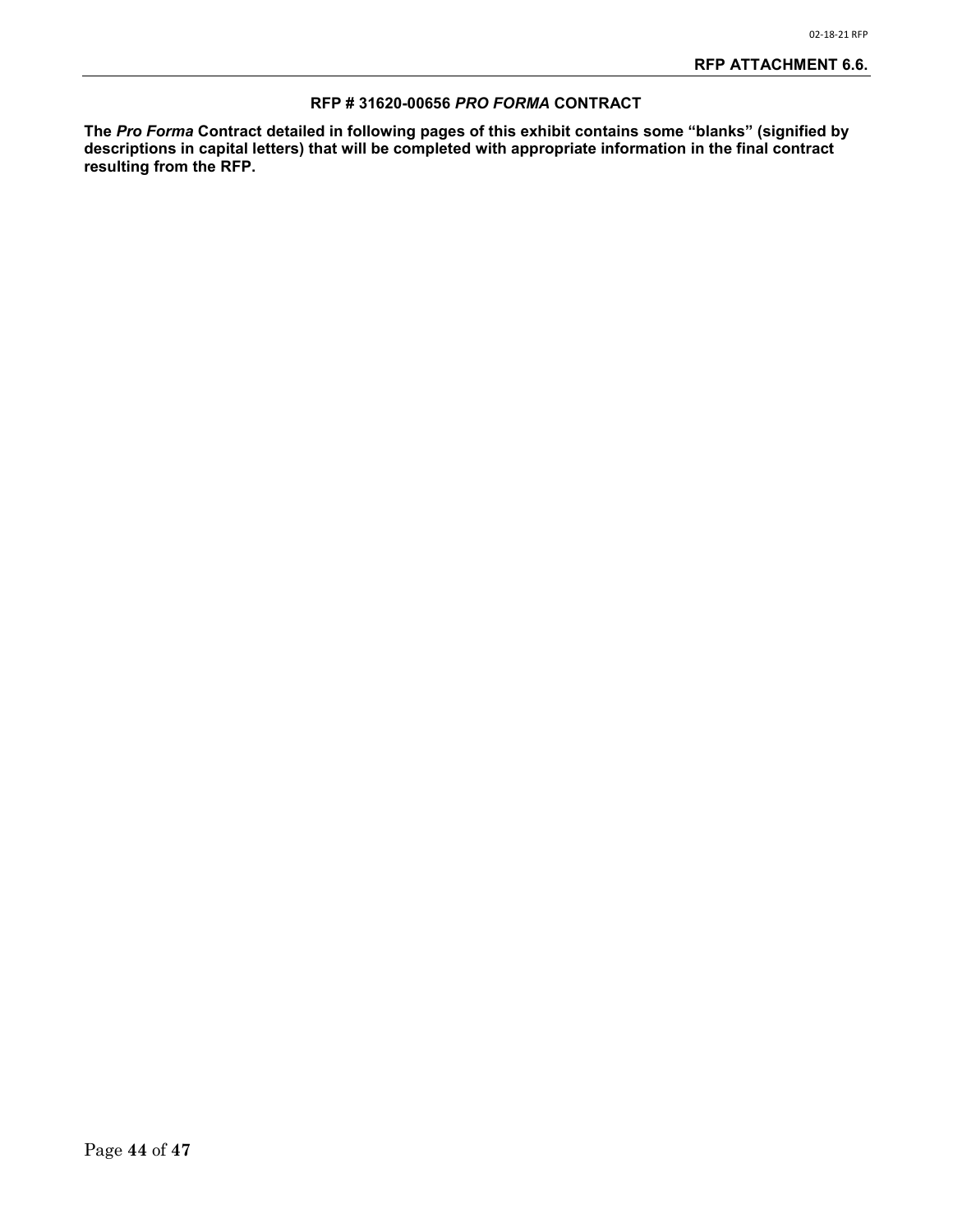### **RFP # NUMBER** *PRO FORMA* **CONTRACT**

**The** *Pro Forma* **Contract detailed in following pages of this exhibit contains some "blanks" (signified by descriptions in capital letters) that will be completed with appropriate information in the final contract resulting from the RFP.**

#### **CONTRACT BETWEEN THE STATE OF TENNESSEE, STATE AGENCY NAME AND CONTRACTOR NAME**

This Contract, by and between the State of Tennessee, State Agency Name ("State") and Contractor Legal Entity Name ("Contractor"), is for the provision of Scope of Goods or Services Caption, as further defined in the "SCOPE." State and Contractor may be referred to individually as a "Party" or collectively as the "Parties" to this Contract.

The Contractor is a/an Individual, For-Profit Corporation, Non-Profit Corporation, Special Purpose Corporation Or Association, Partnership, Joint Venture, Or Limited Liability Company. Contractor Place of Incorporation or Organization: Location Contractor Edison Registration ID # Number

### **A. SCOPE:**

- A.1. The Contractor shall provide all goods or services and deliverables as required, described, and detailed below and shall meet all service and delivery timelines as specified by this Contract.
- A.2. Definitions. For purposes of this Contract, definitions shall be as follows and as set forth in the Contract: a.
- A.#. Specify the goods, services, deliverables, technical specifications, timelines, and delivery requirements that the Contractor must provide and meet (sufficient detail is required to ensure contractor accountability and definitive results).
- A.#. Warranty. Contractor represents and warrants that the term of the warranty ("Warranty Period") shall be the greater of the Term of this Contract or any other warranty generally offered by Contractor, its suppliers, or manufacturers to customers of its goods or services. The goods or services provided under this Contract shall conform to the terms and conditions of this Contract throughout the Warranty Period. Any nonconformance of the goods or services to the terms and conditions of this Contract shall constitute a "Defect" and shall be considered "Defective." If Contractor receives notice of a Defect during the Warranty Period, then Contractor shall correct the Defect, at no additional charge.

Contractor represents and warrants that the State is authorized to possess and use all equipment, materials, software, and deliverables provided under this Contract.

Contractor represents and warrants that all goods or services provided under this Contract shall be provided in a timely and professional manner, by qualified and skilled individuals, and in conformity with standards generally accepted in Contractor's industry.

If Contractor fails to provide the goods or services as warranted, then Contractor will re-provide the goods or services at no additional charge. If Contractor is unable or unwilling to re-provide the goods or services as warranted, then the State shall be entitled to recover the fees paid to Contractor for the Defective goods or services. Any exercise of the State's rights under this Section shall not prejudice the State's rights to seek any other remedies available under this Contract or applicable law.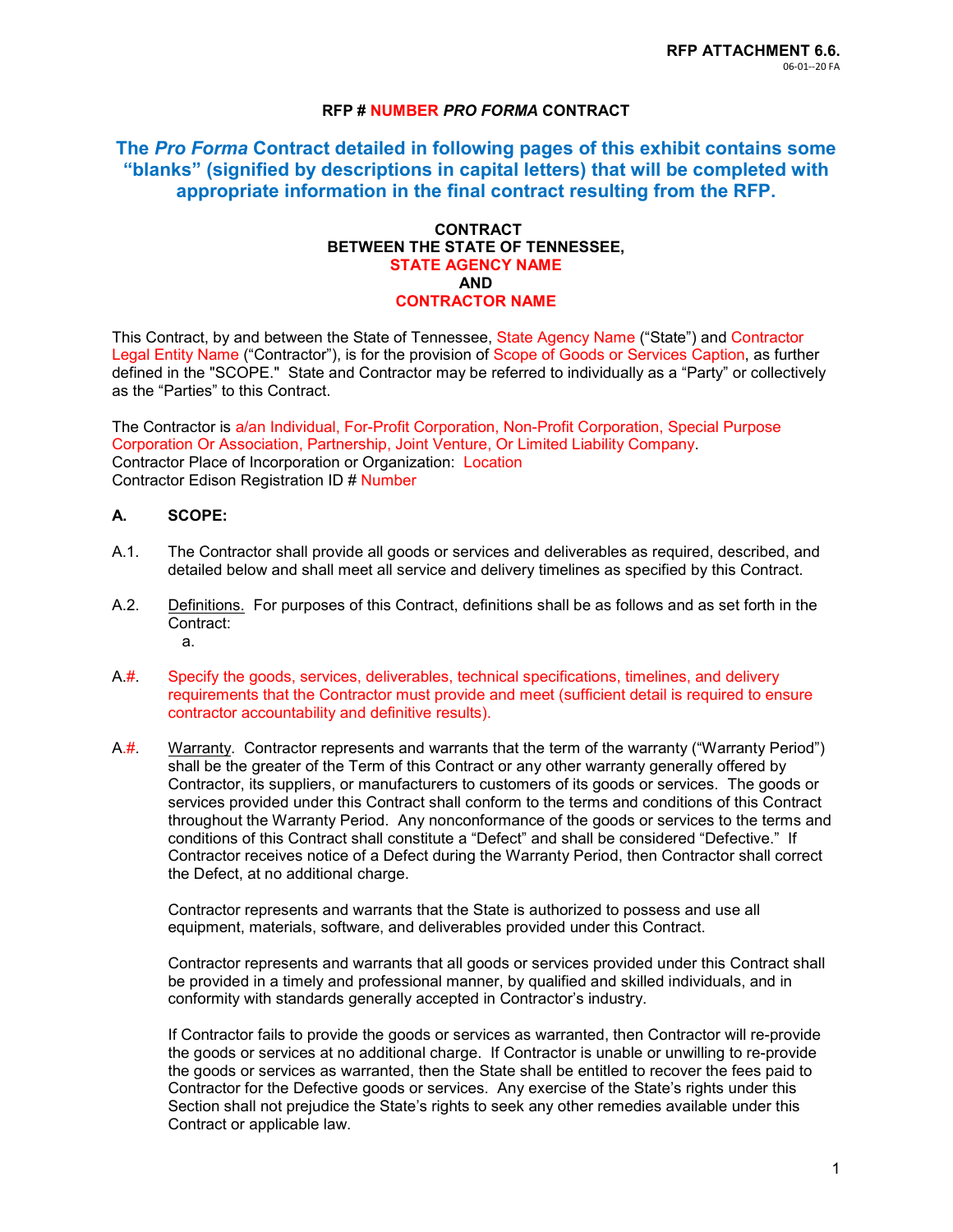A.#. Inspection and Acceptance. The State shall have the right to inspect all goods or services provided by Contractor under this Contract. If, upon inspection, the State determines that the goods or services are Defective, the State shall notify Contractor, and Contractor shall re-deliver the goods or provide the services at no additional cost to the State. If after a period of thirty (30) days following delivery of goods or performance of services the State does not provide a notice of any Defects, the goods or services shall be deemed to have been accepted by the State.

### **B. TERM OF CONTRACT:**

This Contract shall be effective on  $\overline{\text{DATE}}$  ("Effective Date") and extend for a period of number (#) months after the Effective Date ("Term"). The State shall have no obligation for goods or services provided by the Contractor prior to the Effective Date.

### **C. PAYMENT TERMS AND CONDITIONS:**

- C.1. Maximum Liability. In no event shall the maximum liability of the State under this Contract exceed Written Dollar Amount (\$Number) ("Maximum Liability"). This Contract does not grant the Contractor any exclusive rights. The State does not guarantee that it will buy any minimum quantity of goods or services under this Contract. Subject to the terms and conditions of this Contract, the Contractor will only be paid for goods or services provided under this Contract after a purchase order is issued to Contractor by the State or as otherwise specified by this Contract.
- C.2. Compensation Firm. The payment methodology in Section C.3. of this Contract shall constitute the entire compensation due the Contractor for all goods or services provided under this Contract regardless of the difficulty, materials or equipment required. The payment methodology includes all applicable taxes, fees, overhead, and all other direct and indirect costs incurred or to be incurred by the Contractor.
- C.3. Payment Methodology. The Contractor shall be compensated based on the payment methodology for goods or services authorized by the State in a total amount as set forth in Section C.1.
	- a. The Contractor's compensation shall be contingent upon the satisfactory provision of goods or services as set forth in Section A.
	- b. The Contractor shall be compensated based upon the following payment methodology:

| <b>Goods or Services Description</b> | Amount<br>(per compensable increment) |
|--------------------------------------|---------------------------------------|
| Milestone                            | \$ Number                             |
| Unit                                 | \$ Number each                        |
| Job Title / Activity                 | \$ Number per Hour /Day /etc.         |
| Use & Repeat Rows Above as Necessary |                                       |

#### Add Contingently Required Subsections as Appropriate (refer to instructions for details)

- C.4. Travel Compensation. The Contractor shall not be compensated or reimbursed for travel time, travel expenses, meals, or lodging.
- C.5. Invoice Requirements. The Contractor shall invoice the State only for goods delivered and accepted by the State or services satisfactorily provided at the amounts stipulated in Section C.3., above. Contractor shall submit invoices and necessary supporting documentation, no more frequently than once a month, and no later than thirty (30) days after goods or services have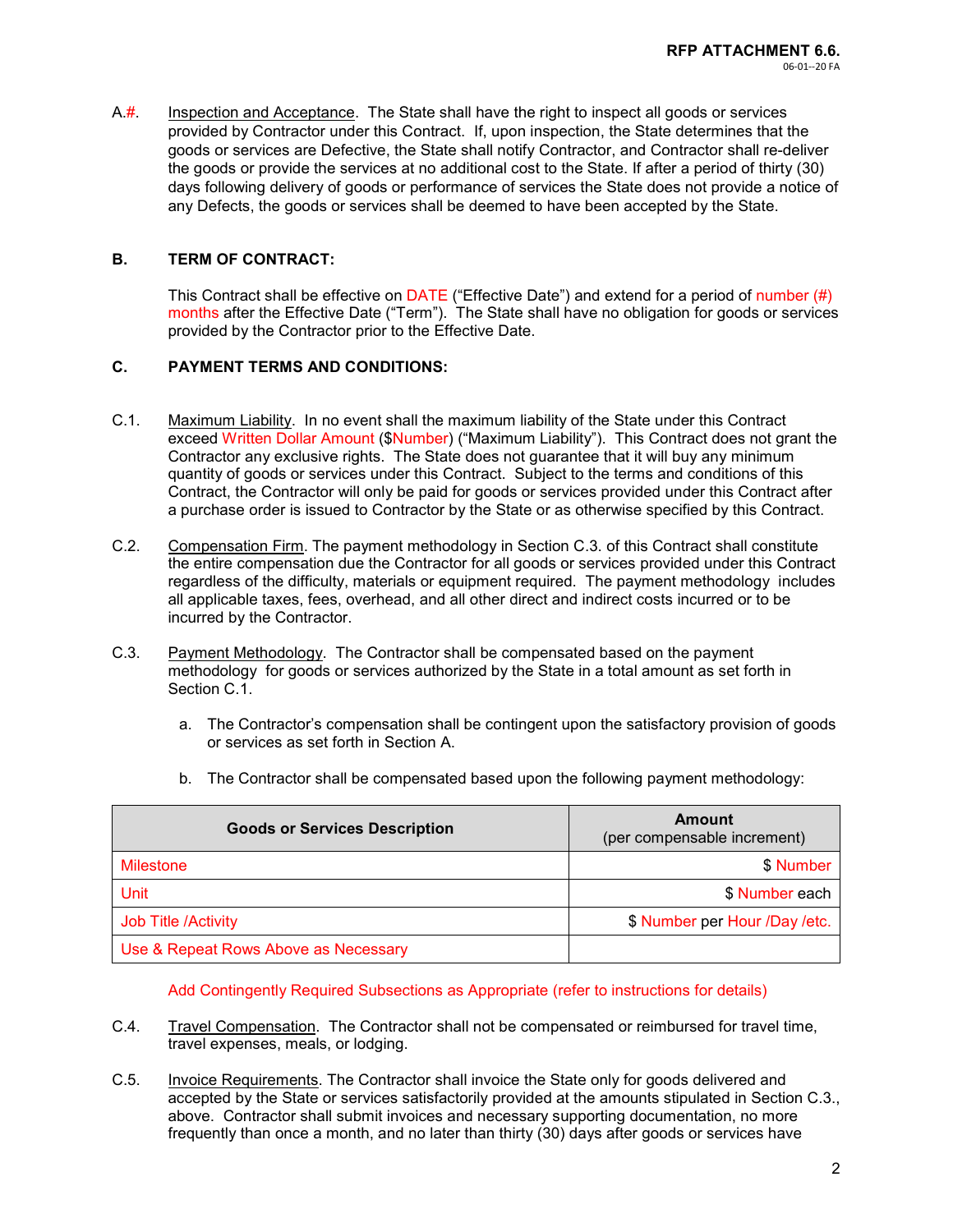been provided to the following address:

#### State Agency Billing Address

- a. Each invoice, on Contractor's letterhead, shall clearly and accurately detail all of the following information (calculations must be extended and totaled correctly):
	- (1) Invoice number (assigned by the Contractor);<br>(2) Invoice date;
	-
	- (2) Invoice date; Contract number (assigned by the State);
	- (4) Customer account name: State Agency & Division Name;
	- (5) Customer account number (assigned by the Contractor to the above-referenced Customer);
	- (6) Contractor name;
	- (7) Contractor Tennessee Edison registration ID number;
	- Contractor contact for invoice questions (name, phone, or email);
	- (9) Contractor remittance address;
	- (10) Description of delivered goods or services provided and invoiced, including identifying information as applicable;
	- (11) Number of delivered or completed units, increments, hours, or days as applicable, of each good or service invoiced;
	- (12) Applicable payment methodology (as stipulated in Section C.3.) of each good or service invoiced;
	- (13) Amount due for each compensable unit of good or service; and
	- (14) Total amount due for the invoice period.
- b. Contractor's invoices shall:
	- (1) Only include charges for goods delivered or services provided as described in Section A and in accordance with payment terms and conditions set forth in Section C;
	- (2) Only be submitted for goods delivered or services completed and shall not include any charge for future goods to be delivered or services to be performed;
	- (3) Not include Contractor's taxes, which includes without limitation Contractor's sales and use tax, excise taxes, franchise taxes, real or personal property taxes, or income taxes; and
	- (4) Include shipping or delivery charges only as authorized in this Contract.
- c. The timeframe for payment (or any discounts) begins only when the State is in receipt of an invoice that meets the minimum requirements of this Section C.5.
- C.6. Payment of Invoice. A payment by the State shall not prejudice the State's right to object to or question any payment, invoice, or other matter. A payment by the State shall not be construed as acceptance of goods delivered, any part of the services provided, or as approval of any amount invoiced.
- C.7. Invoice Reductions. The Contractor's invoice shall be subject to reduction for amounts included in any invoice or payment that is determined by the State, on the basis of audits conducted in accordance with the terms of this Contract, to not constitute proper compensation for goods delivered or services provided.
- C.8. Deductions. The State reserves the right to deduct from amounts, which are or shall become due and payable to the Contractor under this or any contract between the Contractor and the State of Tennessee, any amounts that are or shall become due and payable to the State of Tennessee by the Contractor.
- C.9. Prerequisite Documentation. The Contractor shall not invoice the State under this Contract until the State has received the following, properly completed documentation.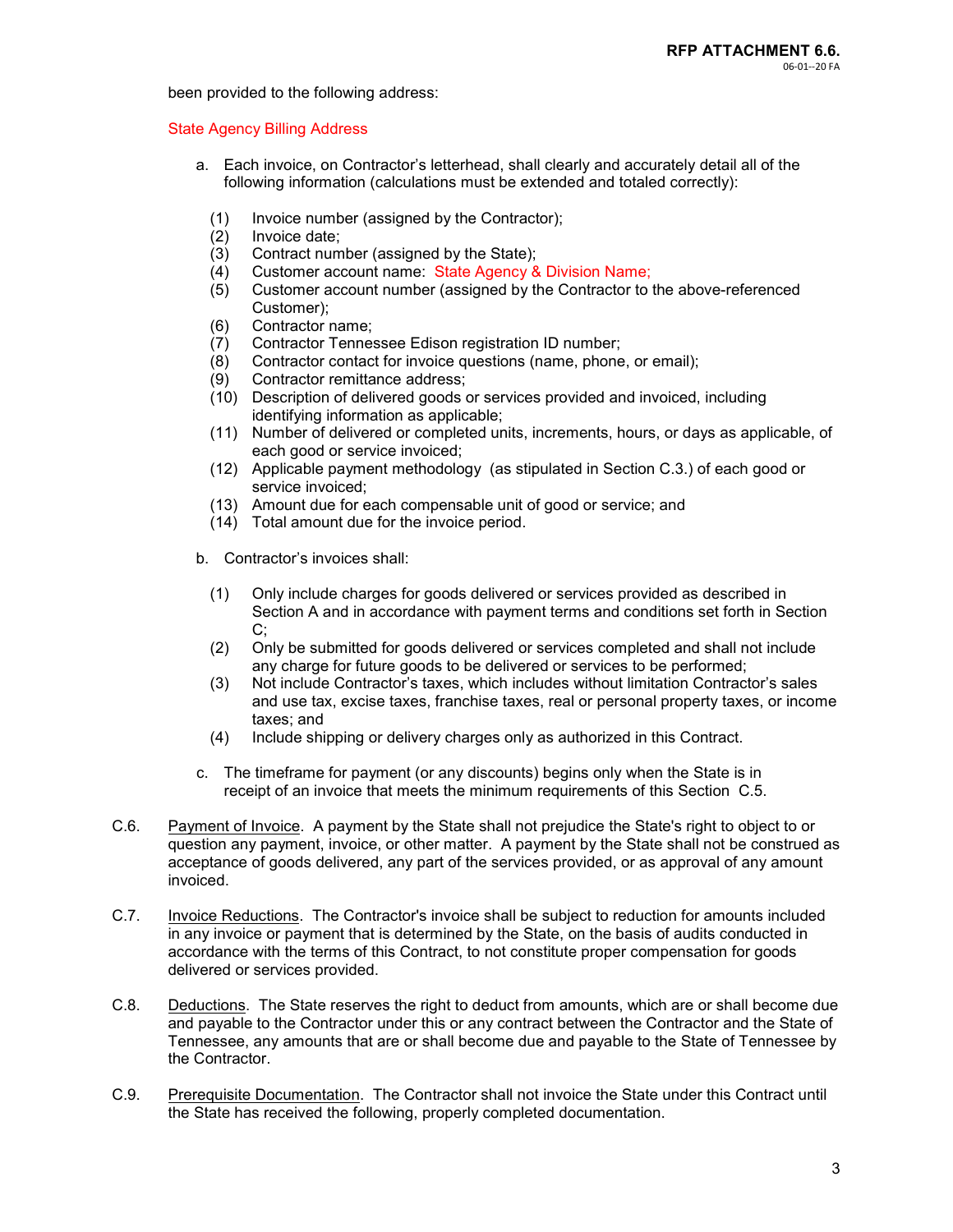- a. The Contractor shall complete, sign, and present to the State the "Authorization Agreement for Automatic Deposit Form" provided by the State. By doing so, the Contractor acknowledges and agrees that, once this form is received by the State, payments to the Contractor, under this or any other contract the Contractor has with the State of Tennessee, may be made by ACH; and
	- b. The Contractor shall complete, sign, and return to the State the State-provided W-9 form. The taxpayer identification number on the W-9 form must be the same as the Contractor's Federal Employer Identification Number or Social Security Number referenced in the Contractor's Edison registration information.

### **D. MANDATORY TERMS AND CONDITIONS:**

- D.1. Required Approvals. The State is not bound by this Contract until it is duly approved by the Parties and all appropriate State officials in accordance with applicable Tennessee laws and regulations. Depending upon the specifics of this Contract, this may include approvals by the Commissioner of Finance and Administration, the Commissioner of Human Resources, the Comptroller of the Treasury, and the Chief Procurement Officer. Approvals shall be evidenced by a signature or electronic approval.
- D.2. Communications and Contacts. All instructions, notices, consents, demands, or other communications required or contemplated by this Contract shall be in writing and shall be made by certified, first class mail, return receipt requested and postage prepaid, by overnight courier service with an asset tracking system, or by email or facsimile transmission with recipient confirmation. All communications, regardless of method of transmission, shall be addressed to the respective Party at the appropriate mailing address, facsimile number, or email address as stated below or any other address provided in writing by a Party.

The State:

State Contact Name & Title State Agency Name **Address** Email Address Telephone # Number FAX # Number

The Contractor:

Contractor Contact Name & Title Contractor Name **Address** Email Address Telephone # Number FAX # Number

All instructions, notices, consents, demands, or other communications shall be considered effective upon receipt or recipient confirmation as may be required.

- D.3. Modification and Amendment. This Contract may be modified only by a written amendment signed by all Parties and approved by all applicable State officials.
- D.4. Subject to Funds Availability. The Contract is subject to the appropriation and availability of State or federal funds. In the event that the funds are not appropriated or are otherwise unavailable, the State reserves the right to terminate this Contract upon written notice to the Contractor. The State's exercise of its right to terminate this Contract shall not constitute a breach of Contract by the State. Upon receipt of the written notice, the Contractor shall cease all work associated with the Contract. If the State terminates this Contract due to lack of funds availability, the Contractor shall be entitled to compensation for all conforming goods requested and accepted by the State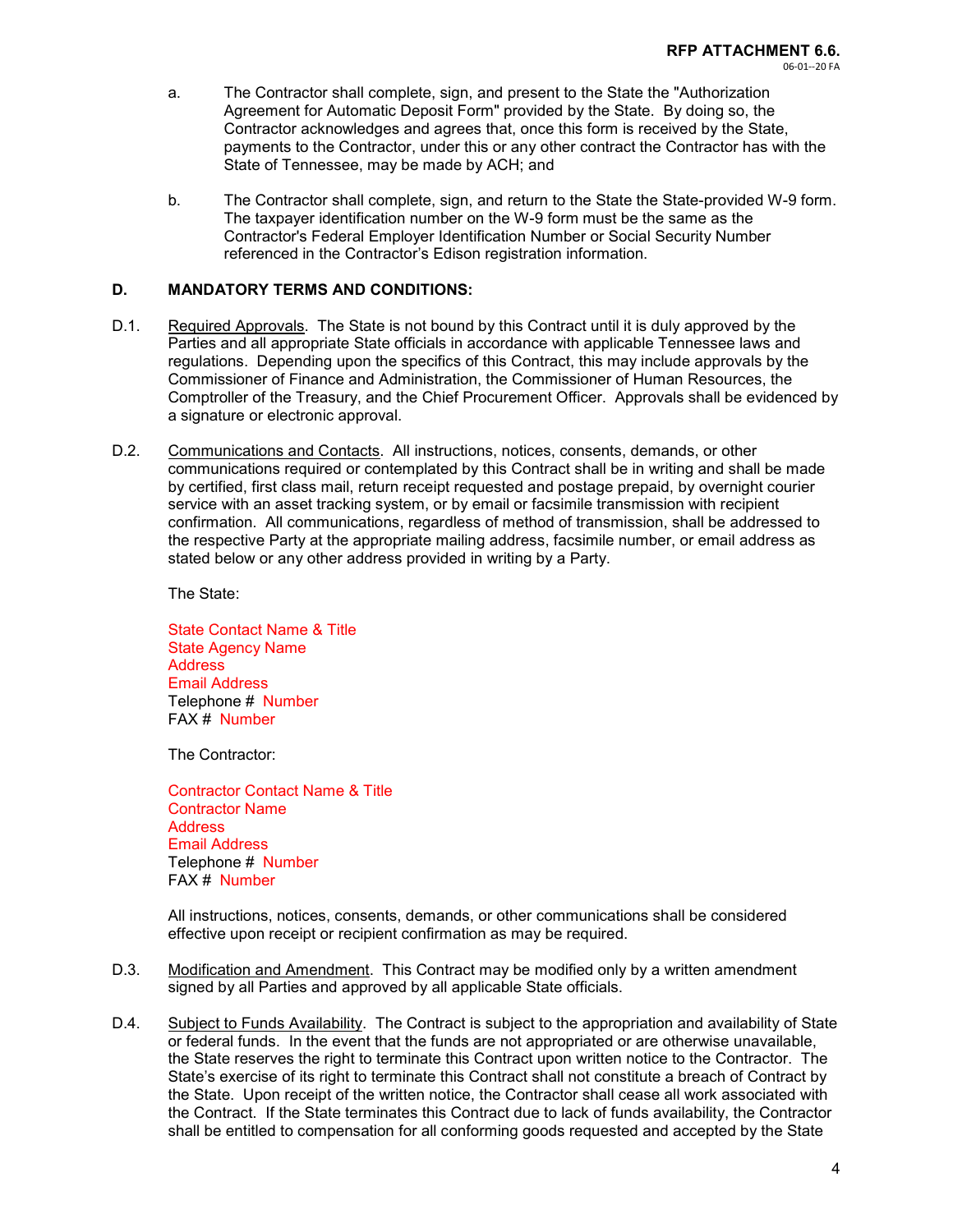and for all satisfactory and authorized services completed as of the termination date. Should the State exercise its right to terminate this Contract due to unavailability of funds, the Contractor shall have no right to recover from the State any actual, general, special, incidental, consequential, or any other damages of any description or amount.

- D.5. Termination for Convenience. The State may terminate this Contract for convenience without cause and for any reason. The State shall give the Contractor at least thirty (30) days written notice before the termination date. The Contractor shall be entitled to compensation for all conforming goods delivered and accepted by the State or for satisfactory, authorized services completed as of the termination date. In no event shall the State be liable to the Contractor for compensation for any goods neither requested nor accepted by the State or for any services neither requested by the State nor satisfactorily performed by the Contractor. In no event shall the State's exercise of its right to terminate this Contract for convenience relieve the Contractor of any liability to the State for any damages or claims arising under this Contract.
- D.6. Termination for Cause. If the Contractor fails to properly perform its obligations under this Contract in a timely or proper manner, or if the Contractor materially violates any terms of this Contract ("Breach Condition"),the State shall have the right to immediately terminate the Contract and withhold payments in excess of compensation for completed services or provided goods. Notwithstanding the above, the Contractor shall not be relieved of liability to the State for damages sustained by virtue of any Breach Condition and the State may seek other remedies allowed at law or in equity for breach of this Contract.
- D.7. Assignment and Subcontracting. The Contractor shall not assign this Contract or enter into a subcontract for any of the goods or services provided under this Contract without the prior written approval of the State. Notwithstanding any use of the approved subcontractors, the Contractor shall be the prime contractor and responsible for compliance with all terms and conditions of this Contract. The State reserves the right to request additional information or impose additional terms and conditions before approving an assignment of this Contract in whole or in part or the use of subcontractors in fulfilling the Contractor's obligations under this Contract.
- D.8. Conflicts of Interest. The Contractor warrants that no part of the Contractor's compensation shall be paid directly or indirectly to an employee or official of the State of Tennessee as wages, compensation, or gifts in exchange for acting as an officer, agent, employee, subcontractor, or consultant to the Contractor in connection with any work contemplated or performed under this Contract.

The Contractor acknowledges, understands, and agrees that this Contract shall be null and void if the Contractor is, or within the past six (6) months has been, an employee of the State of Tennessee or if the Contractor is an entity in which a controlling interest is held by an individual who is, or within the past six (6) months has been, an employee of the State of Tennessee.

- D.9. Nondiscrimination. The Contractor hereby agrees, warrants, and assures that no person shall be excluded from participation in, be denied benefits of, or be otherwise subjected to discrimination in the performance of this Contract or in the employment practices of the Contractor on the grounds of handicap or disability, age, race, creed, color, religion, sex, national origin, or any other classification protected by federal or state law. The Contractor shall, upon request, show proof of nondiscrimination and shall post in conspicuous places, available to all employees and applicants, notices of nondiscrimination.
- D.10. Prohibition of Illegal Immigrants. The requirements of Tenn. Code Ann. § 12-3-309 addressing the use of illegal immigrants in the performance of any contract to supply goods or services to the state of Tennessee, shall be a material provision of this Contract, a breach of which shall be grounds for monetary and other penalties, up to and including termination of this Contract.
	- a. The Contractor agrees that the Contractor shall not knowingly utilize the services of an illegal immigrant in the performance of this Contract and shall not knowingly utilize the services of any subcontractor who will utilize the services of an illegal immigrant in the performance of this Contract. The Contractor shall reaffirm this attestation, in writing, by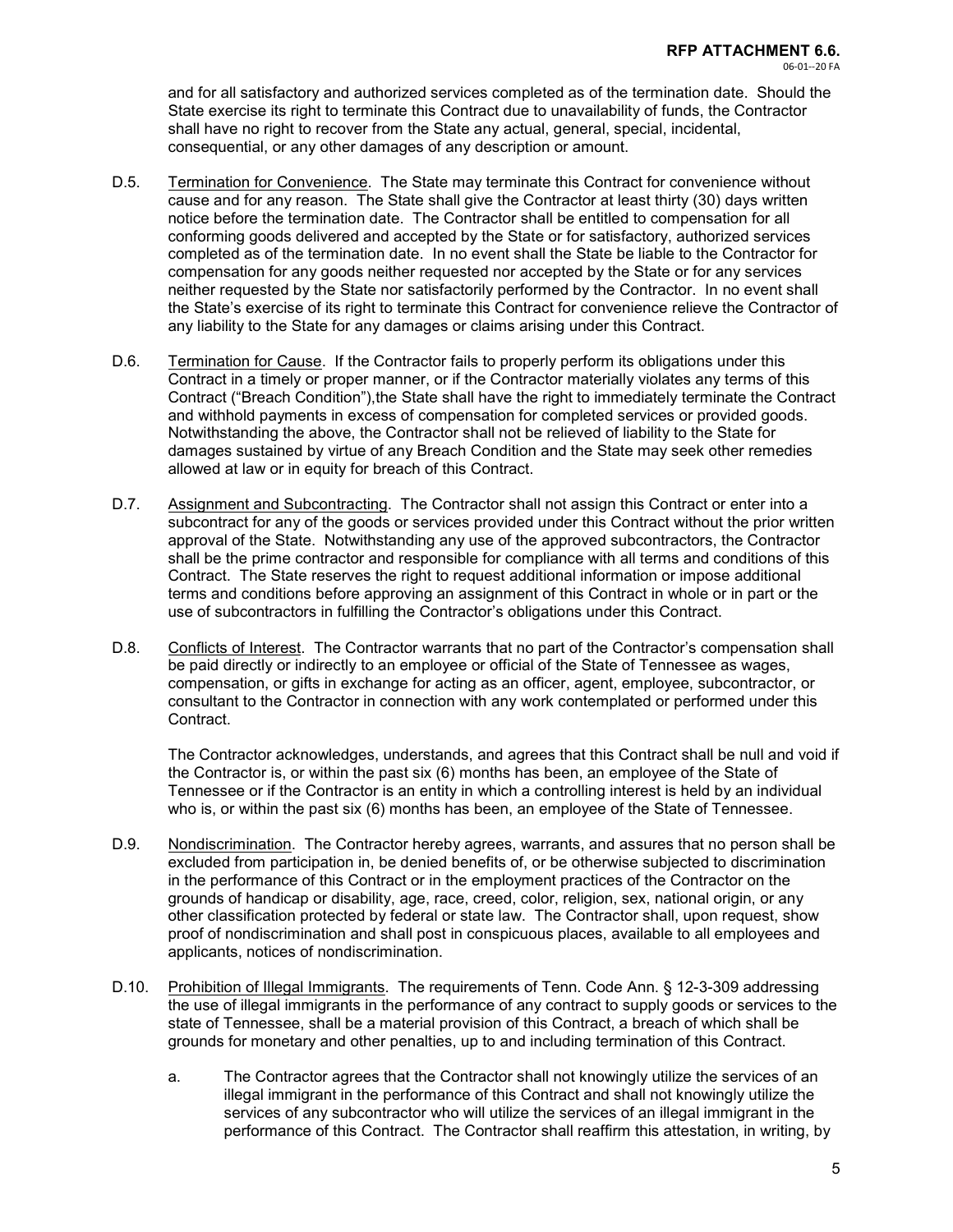submitting to the State a completed and signed copy of the document at Attachment Reference, semi-annually during the Term. If the Contractor is a party to more than one contract with the State, the Contractor may submit one attestation that applies to all contracts with the State. All Contractor attestations shall be maintained by the Contractor and made available to State officials upon request.

- b. Prior to the use of any subcontractor in the performance of this Contract, and semiannually thereafter, during the Term, the Contractor shall obtain and retain a current, written attestation that the subcontractor shall not knowingly utilize the services of an illegal immigrant to perform work under this Contract and shall not knowingly utilize the services of any subcontractor who will utilize the services of an illegal immigrant to perform work under this Contract. Attestations obtained from subcontractors shall be maintained by the Contractor and made available to State officials upon request.
- c. The Contractor shall maintain records for all personnel used in the performance of this Contract. Contractor's records shall be subject to review and random inspection at any reasonable time upon reasonable notice by the State.
- d. The Contractor understands and agrees that failure to comply with this section will be subject to the sanctions of Tenn. Code Ann. § 12-3-309 for acts or omissions occurring after its effective date.
- e. For purposes of this Contract, "illegal immigrant" shall be defined as any person who is not: (i) a United States citizen; (ii) a Lawful Permanent Resident; (iii) a person whose physical presence in the United States is authorized; (iv) allowed by the federal Department of Homeland Security and who, under federal immigration laws or regulations, is authorized to be employed in the U.S.; or (v) is otherwise authorized to provide services under the Contract.
- D.11. Records. The Contractor shall maintain documentation for all charges under this Contract. The books, records, and documents of the Contractor, for work performed or money received under this Contract, shall be maintained for a period of five (5) full years from the date of the final payment and shall be subject to audit at any reasonable time and upon reasonable notice by the State, the Comptroller of the Treasury, or their duly appointed representatives. The financial statements shall be prepared in accordance with generally accepted accounting principles.
- D.12. Monitoring. The Contractor's activities conducted and records maintained pursuant to this Contract shall be subject to monitoring and evaluation by the State, the Comptroller of the Treasury, or their duly appointed representatives.
- D.13. Progress Reports. The Contractor shall submit brief, periodic, progress reports to the State as requested.
- D.14. Strict Performance. Failure by any Party to this Contract to require, in any one or more cases, the strict performance of any of the terms, covenants, conditions, or provisions of this Contract shall not be construed as a waiver or relinquishment of any term, covenant, condition, or provision. No term or condition of this Contract shall be held to be waived, modified, or deleted except by a written amendment signed by the Parties.
- D.15. Independent Contractor. The Parties shall not act as employees, partners, joint venturers, or associates of one another. The Parties are independent contracting entities. Nothing in this Contract shall be construed to create an employer/employee relationship or to allow either Party to exercise control or direction over the manner or method by which the other transacts its business affairs or provides its usual services. The employees or agents of one Party are not employees or agents of the other Party.
- D.16 Patient Protection and Affordable Care Act. The Contractor agrees that it will be responsible for compliance with the Patient Protection and Affordable Care Act ("PPACA") with respect to itself and its employees, including any obligation to report health insurance coverage, provide health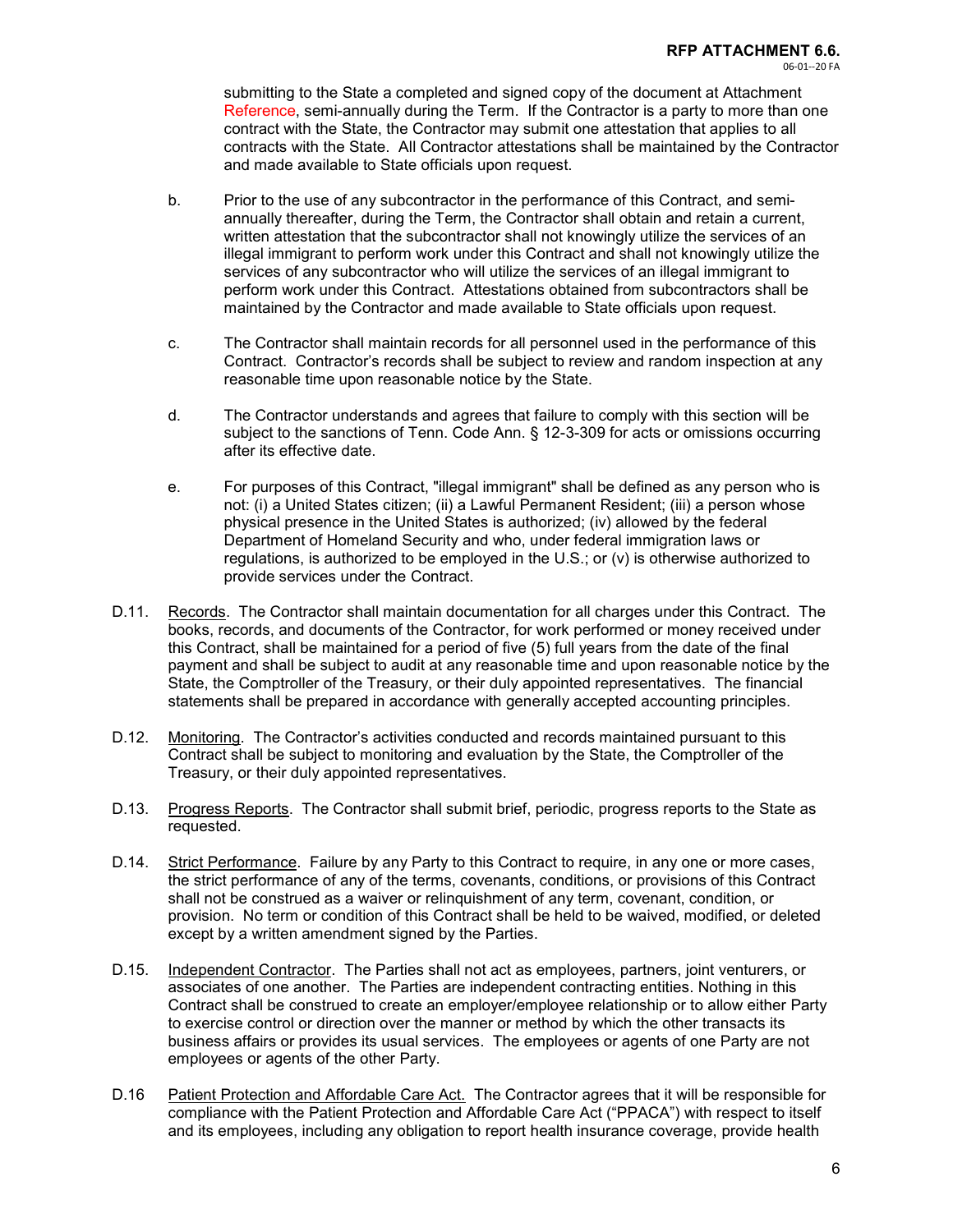insurance coverage, or pay any financial assessment, tax, or penalty for not providing health insurance. The Contractor shall indemnify the State and hold it harmless from any costs to the State arising from Contractor's failure to fulfill its PPACA responsibilities for itself or its employees.

- D.17. Limitation of State's Liability. The State shall have no liability except as specifically provided in this Contract. In no event will the State be liable to the Contractor or any other party for any lost revenues, lost profits, loss of business, decrease in the value of any securities or cash position, time, goodwill, or any indirect, special, incidental, punitive, exemplary or consequential damages of any nature, whether based on warranty, contract, statute, regulation, tort (including but not limited to negligence), or any other legal theory that may arise under this Contract or otherwise. The State's total liability under this Contract (including any exhibits, schedules, amendments or other attachments to the Contract) or otherwise shall under no circumstances exceed the Maximum Liability. This limitation of liability is cumulative and not per incident.
- D.18. Limitation of Contractor's Liability. In accordance with Tenn. Code Ann. § 12-3-701, the Contractor's liability for all claims arising under this Contract shall be limited to an amount equal to two (2) times the Maximum Liability amount detailed in Section C.1. and as may be amended, PROVIDED THAT in no event shall this Section limit the liability of the Contractor for: (i) intellectual property or any Contractor indemnity obligations for infringement for third-party intellectual property rights; (ii) any claims covered by any specific provision in the Contract providing for liquidated damages; or (iii) any claims for intentional torts, criminal acts, fraudulent conduct, or acts or omissions that result in personal injuries or death. For clarity, except as otherwise expressly set forth in this Section, Contractor's indemnification obligations and other remedies available under this Contract are subject to the limitations on liability set forth in this Section.
- D.19. Hold Harmless. The Contractor agrees to indemnify and hold harmless the State of Tennessee as well as its officers, agents, and employees from and against any and all claims, liabilities, losses, and causes of action which may arise, accrue, or result to any person, firm, corporation, or other entity which may be injured or damaged as a result of acts, omissions, or negligence on the part of the Contractor, its employees, or any person acting for or on its or their behalf relating to this Contract. The Contractor further agrees it shall be liable for the reasonable cost of attorneys' fees, court costs, expert witness fees, and other litigation expenses for the State to enforce the terms of this Contract.

In the event of any suit or claim, the Parties shall give each other immediate notice and provide all necessary assistance to respond. The failure of the State to give notice shall only relieve the Contractor of its obligations under this Section to the extent that the Contractor can demonstrate actual prejudice arising from the failure to give notice. This Section shall not grant the Contractor, through its attorneys, the right to represent the State in any legal matter, as the right to represent the State is governed by Tenn. Code Ann. § 8-6-106.

- D.20. HIPAA Compliance. The State and Contractor shall comply with obligations under the Health Insurance Portability and Accountability Act of 1996 ("HIPAA"), Health Information Technology for Economic and Clinical Health ("HITECH") Act and any other relevant laws and regulations regarding privacy (collectively the "Privacy Rules"). The obligations set forth in this Section shall survive the termination of this Contract.
	- a. Contractor warrants to the State that it is familiar with the requirements of the Privacy Rules, and will comply with all applicable requirements in the course of this Contract.
	- b. Contractor warrants that it will cooperate with the State, including cooperation and coordination with State privacy officials and other compliance officers required by the Privacy Rules, in the course of performance of the Contract so that both parties will be in compliance with the Privacy Rules.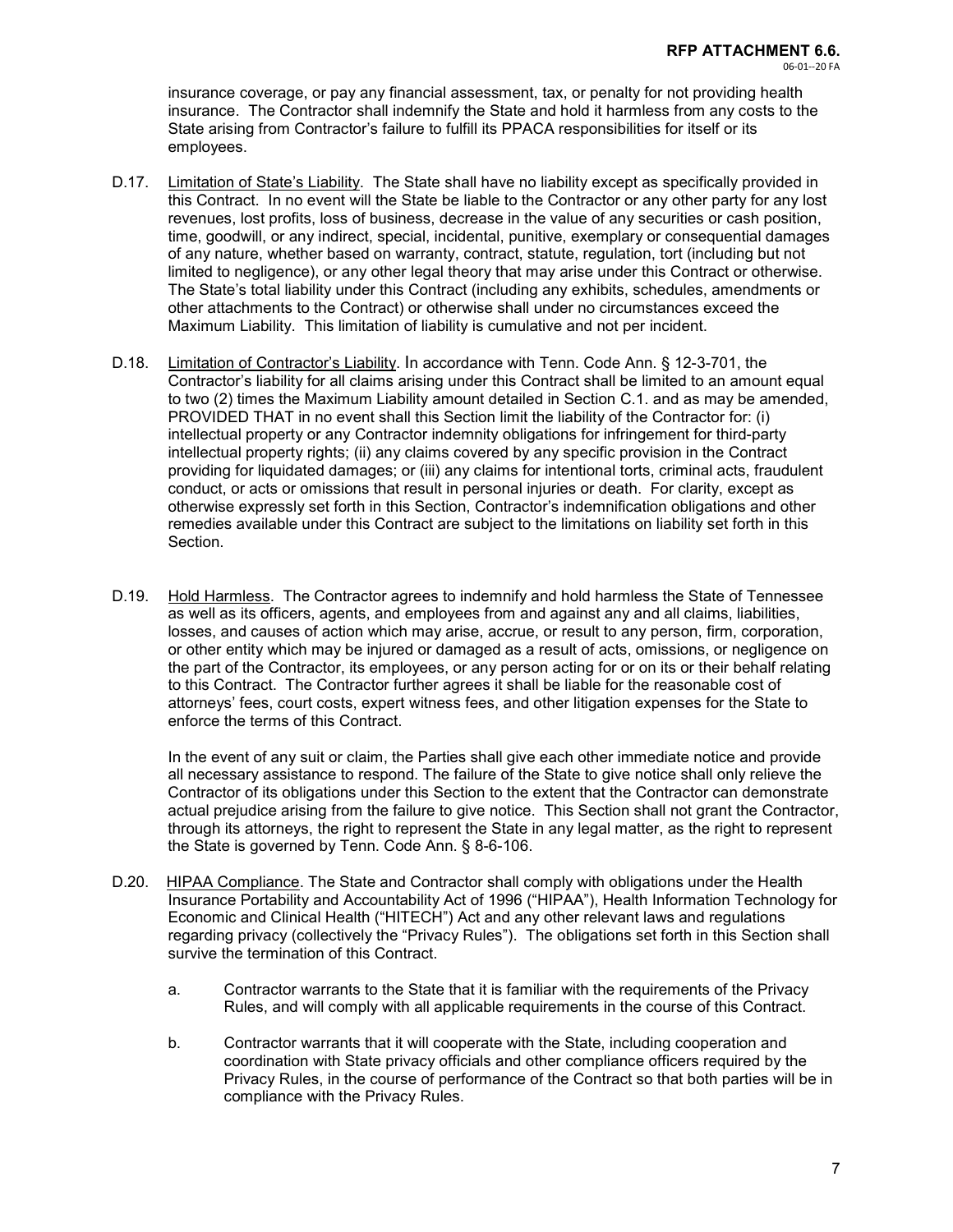- c. The State and the Contractor will sign documents, including but not limited to business associate agreements, as required by the Privacy Rules and that are reasonably necessary to keep the State and Contractor in compliance with the Privacy Rules. This provision shall not apply if information received or delivered by the parties under this Contract is NOT "protected health information" as defined by the Privacy Rules, or if the Privacy Rules permit the parties to receive or deliver the information without entering into a business associate agreement or signing another document.
- d. The Contractor will indemnify the State and hold it harmless for any violation by the Contractor or its subcontractors of the Privacy Rules. This includes the costs of responding to a breach of protected health information, the costs of responding to a government enforcement action related to the breach, and any fines, penalties, or damages paid by the State because of the violation.
- D.21. Tennessee Consolidated Retirement System. Subject to statutory exceptions contained in Tenn. Code Ann. §§ 8-36-801, *et seq*., the law governing the Tennessee Consolidated Retirement System ("TCRS"), provides that if a retired member of TCRS, or of any superseded system administered by TCRS, or of any local retirement fund established under Tenn. Code Ann. §§ 8- 35-101, *et seq.*, accepts State employment, the member's retirement allowance is suspended during the period of the employment. Accordingly and notwithstanding any provision of this Contract to the contrary, the Contractor agrees that if it is later determined that the true nature of the working relationship between the Contractor and the State under this Contract is that of "employee/employer" and not that of an independent contractor, the Contractor, if a retired member of TCRS, may be required to repay to TCRS the amount of retirement benefits the Contractor received from TCRS during the Term.
- D.22. Tennessee Department of Revenue Registration. The Contractor shall comply with all applicable registration requirements contained in Tenn. Code Ann. §§ 67-6-601 – 608. Compliance with applicable registration requirements is a material requirement of this Contract.
- D.23. Debarment and Suspension. The Contractor certifies, to the best of its knowledge and belief, that it, its current and future principals, its current and future subcontractors and their principals:
	- a. are not presently debarred, suspended, proposed for debarment, declared ineligible, or voluntarily excluded from covered transactions by any federal or state department or agency;
	- b. have not within a three (3) year period preceding this Contract been convicted of, or had a civil judgment rendered against them from commission of fraud, or a criminal offense in connection with obtaining, attempting to obtain, or performing a public (federal, state, or local) transaction or grant under a public transaction; violation of federal or state antitrust statutes or commission of embezzlement, theft, forgery, bribery, falsification, or destruction of records, making false statements, or receiving stolen property;
	- c. are not presently indicted or otherwise criminally or civilly charged by a government entity (federal, state, or local) with commission of any of the offenses detailed in section b. of this certification; and
	- d. have not within a three (3) year period preceding this Contract had one or more public transactions (federal, state, or local) terminated for cause or default.

The Contractor shall provide immediate written notice to the State if at any time it learns that there was an earlier failure to disclose information or that due to changed circumstances, its principals or the principals of its subcontractors are excluded, disqualified, or presently fall under any of the prohibitions of sections a-d.

D.24. Force Majeure. "Force Majeure Event" means fire, flood, earthquake, elements of nature or acts of God, wars, riots, civil disorders, rebellions or revolutions, acts of terrorism or any other similar cause beyond the reasonable control of the Party except to the extent that the non-performing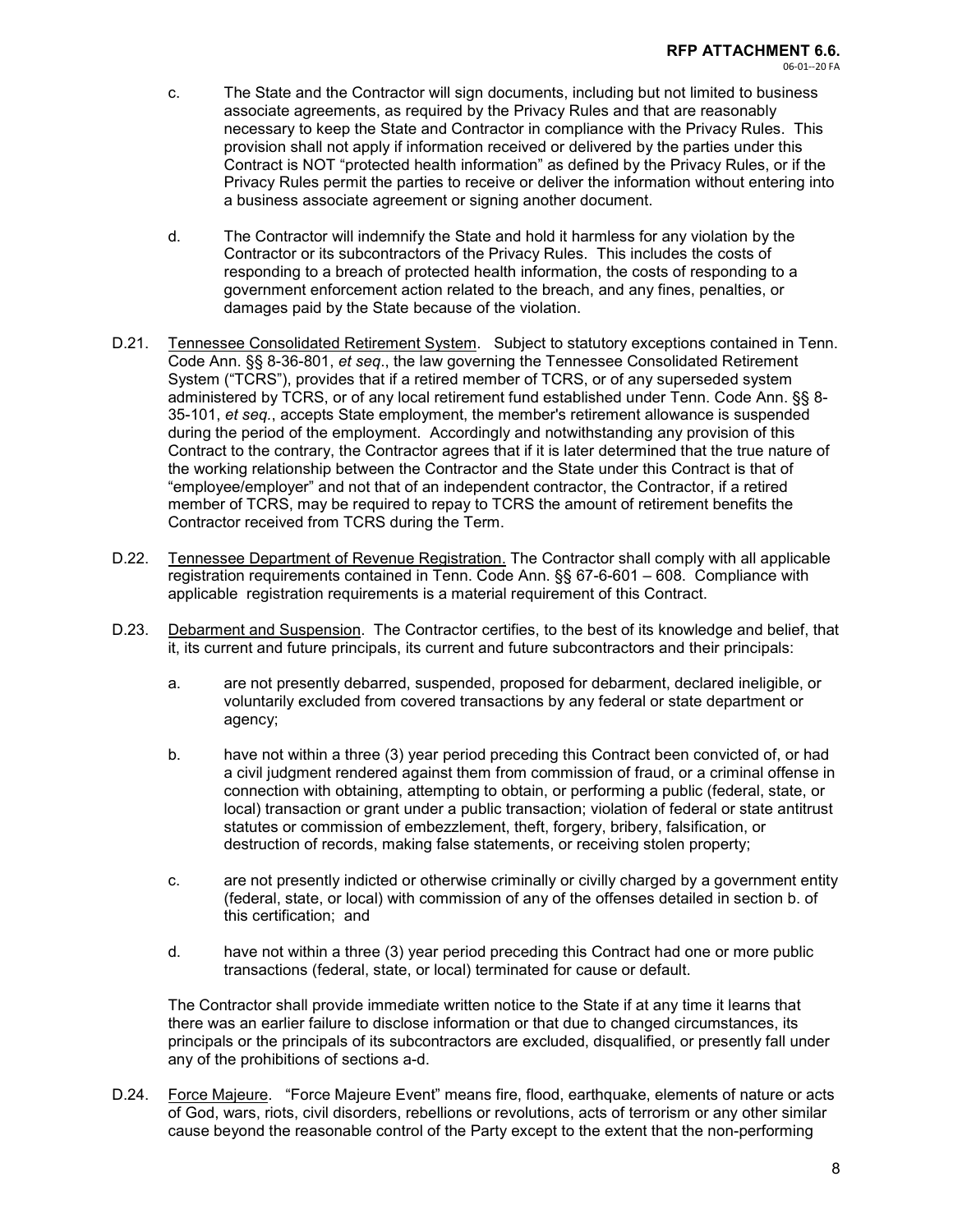Party is at fault in failing to prevent or causing the default or delay, and provided that the default or delay cannot reasonably be circumvented by the non-performing Party through the use of alternate sources, workaround plans or other means. A strike, lockout or labor dispute shall not excuse either Party from its obligations under this Contract. Except as set forth in this Section, any failure or delay by a Party in the performance of its obligations under this Contract arising from a Force Majeure Event is not a default under this Contract or grounds for termination. The non-performing Party will be excused from performing those obligations directly affected by the Force Majeure Event, and only for as long as the Force Majeure Event continues, provided that the Party continues to use diligent, good faith efforts to resume performance without delay. The occurrence of a Force Majeure Event affecting Contractor's representatives, suppliers, subcontractors, customers or business apart from this Contract is not a Force Majeure Event under this Contract. Contractor will promptly notify the State of any delay caused by a Force Majeure Event (to be confirmed in a written notice to the State within one (1) day of the inception of the delay) that a Force Majeure Event has occurred, and will describe in reasonable detail the nature of the Force Majeure Event. If any Force Majeure Event results in a delay in Contractor's performance longer than forty-eight (48) hours, the State may, upon notice to Contractor: (a) cease payment of the fees for the affected obligations until Contractor resumes performance of the affected obligations; or (b) immediately terminate this Contract or any purchase order, in whole or in part, without further payment except for fees then due and payable. Contractor will not increase its charges under this Contract or charge the State any fees other than those provided for in this Contract as the result of a Force Majeure Event.

- D.25. State and Federal Compliance. The Contractor shall comply with all State and federal laws and regulations applicable to Contractor in the Contractor's performance of this Contract.
- D.26. Governing Law. This Contract shall be governed by and construed in accordance with the laws of the State of Tennessee, without regard to its conflict or choice of law rules. The Tennessee Claims Commission or the state or federal courts in Tennessee shall be the venue for all claims, disputes, or disagreements arising under this Contract. The Contractor acknowledges and agrees that any rights, claims, or remedies against the State of Tennessee or its employees arising under this Contract shall be subject to and limited to those rights and remedies available under Tenn. Code Ann. §§ 9-8-101 - 408.
- D.27. Entire Agreement. This Contract is complete and contains the entire understanding between the Parties relating to its subject matter, including all the terms and conditions of the Parties' agreement. This Contract supersedes any and all prior understandings, representations, negotiations, and agreements between the Parties, whether written or oral.
- D.28. Severability. If any terms and conditions of this Contract are held to be invalid or unenforceable as a matter of law, the other terms and conditions of this Contract shall not be affected and shall remain in full force and effect. The terms and conditions of this Contract are severable.
- D.29. Headings. Section headings of this Contract are for reference purposes only and shall not be construed as part of this Contract.
- D.30. Incorporation of Additional Documents. Each of the following documents is included as a part of this Contract by reference. In the event of a discrepancy or ambiguity regarding the Contractor's duties, responsibilities, and performance under this Contract, these items shall govern in order of precedence below:
	- a. any amendment to this Contract, with the latter in time controlling over any earlier amendments;
	- b. this Contract with any attachments or exhibits (excluding the items listed at subsections c. through f., below), which includes [identify attachments and exhibits];
	- c. any clarifications of or addenda to the Contractor's proposal seeking this Contract;
	- d. the State solicitation, as may be amended, requesting responses in competition for this Contract;
	- e. any technical specifications provided to proposers during the procurement process to award this Contract; and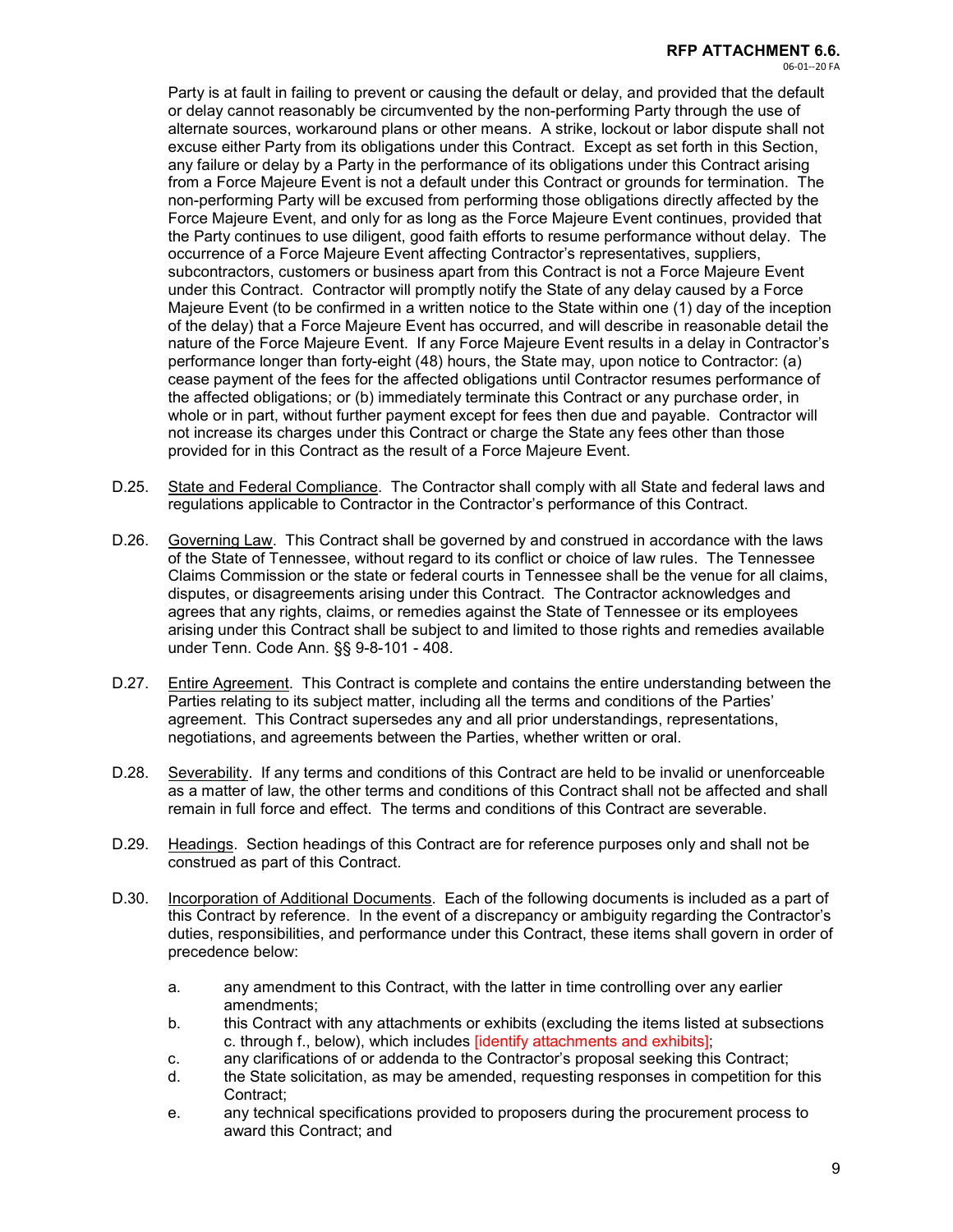- f. the Contractor's response seeking this Contract.
- D.31. Iran Divestment Act. The requirements of Tenn. Code Ann. § 12-12-101, *et seq*., addressing contracting with persons as defined at Tenn. Code Ann. §12-12-103(5) that engage in investment activities in Iran, shall be a material provision of this Contract. The Contractor certifies, under penalty of perjury, that to the best of its knowledge and belief that it is not on the list created pursuant to Tenn. Code Ann. § 12-12-106.
- D.32. Insurance. Contractor shall maintain insurance coverage as specified in this Section. The State reserves the right to amend or require additional insurance coverage, coverage amounts, and endorsements required under this Contract. Contractor's failure to maintain or submit evidence of insurance coverage, as required, is a material breach of this Contract. If Contractor loses insurance coverage, fails to renew coverage, or for any reason becomes uninsured during the Term, Contractor shall immediately notify the State. All insurance companies providing coverage must be: (a) acceptable to the State; (b) authorized by the Tennessee Department of Commerce and Insurance ("TDCI"); and (c) rated A- / VII or better by A.M. Best. All coverage must be on a primary basis and noncontributory with any other insurance or self-insurance carried by the State. Contractor agrees to name the State as an additional insured on any insurance policy with the exception of workers' compensation (employer liability) and professional liability (errors and omissions) insurance. All policies must contain an endorsement for a waiver of subrogation in favor of the State. Any deductible or self insured retention ("SIR") over fifty thousand dollars (\$50,000) must be approved by the State. The deductible or SIR and any premiums are the Contractor's sole responsibility. The Contractor agrees that the insurance requirements specified in this Section do not reduce any liability the Contractor has assumed under this Contract including any indemnification or hold harmless requirements.

To achieve the required coverage amounts, a combination of an otherwise deficient specific policy and an umbrella policy with an aggregate meeting or exceeding the required coverage amounts is acceptable. For example: If the required policy limit under this Contract is for two million dollars (\$2,000,000) in coverage, acceptable coverage would include a specific policy covering one million dollars (\$1,000,000) combined with an umbrella policy for an additional one million dollars (\$1,000,000). If the deficient underlying policy is for a coverage area without aggregate limits (generally Automobile Liability and Employers' Liability Accident), Contractor shall provide a copy of the umbrella insurance policy documents to ensure that no aggregate limit applies to the umbrella policy for that coverage area. In the event that an umbrella policy is being provided to achieve any required coverage amounts, the umbrella policy shall be accompanied by an endorsement at least as broad as the Insurance Services Office, Inc. (also known as "ISO") "Noncontributory—Other Insurance Condition" endorsement or shall be written on a policy form that addresses both the primary and noncontributory basis of the umbrella policy if the State is otherwise named as an additional insured.

Contractor shall provide the State a certificate of insurance ("COI") evidencing the coverages and amounts specified in this Section. The COI must be on a form approved by the TDCI (standard ACORD form preferred). The COI must list each insurer's National Association of Insurance Commissioners (NAIC) number and be signed by an authorized representative of the insurer. The COI must list the State of Tennessee – CPO Risk Manager, 312 Rosa L. Parks Ave.,  $3<sup>rd</sup>$  floor Central Procurement Office, Nashville, TN 37243 as the certificate holder. Contractor shall provide the COI ten (10) business days prior to the Effective Date and again thirty (30) calendar days before renewal or replacement of coverage. Contractor shall provide the State evidence that all subcontractors maintain the required insurance or that subcontractors are included under the Contractor's policy. At any time, the State may require Contractor to provide a valid COI. The Parties agree that failure to provide evidence of insurance coverage as required is a material breach of this Contract. If Contractor self-insures, then a COI will not be required to prove coverage. Instead Contractor shall provide a certificate of self-insurance or a letter, on Contractor's letterhead, detailing its coverage, policy amounts, and proof of funds to reasonably cover such expenses. The State reserves the right to require complete, certified copies of all required insurance policies, including endorsements required by these specifications, at any time.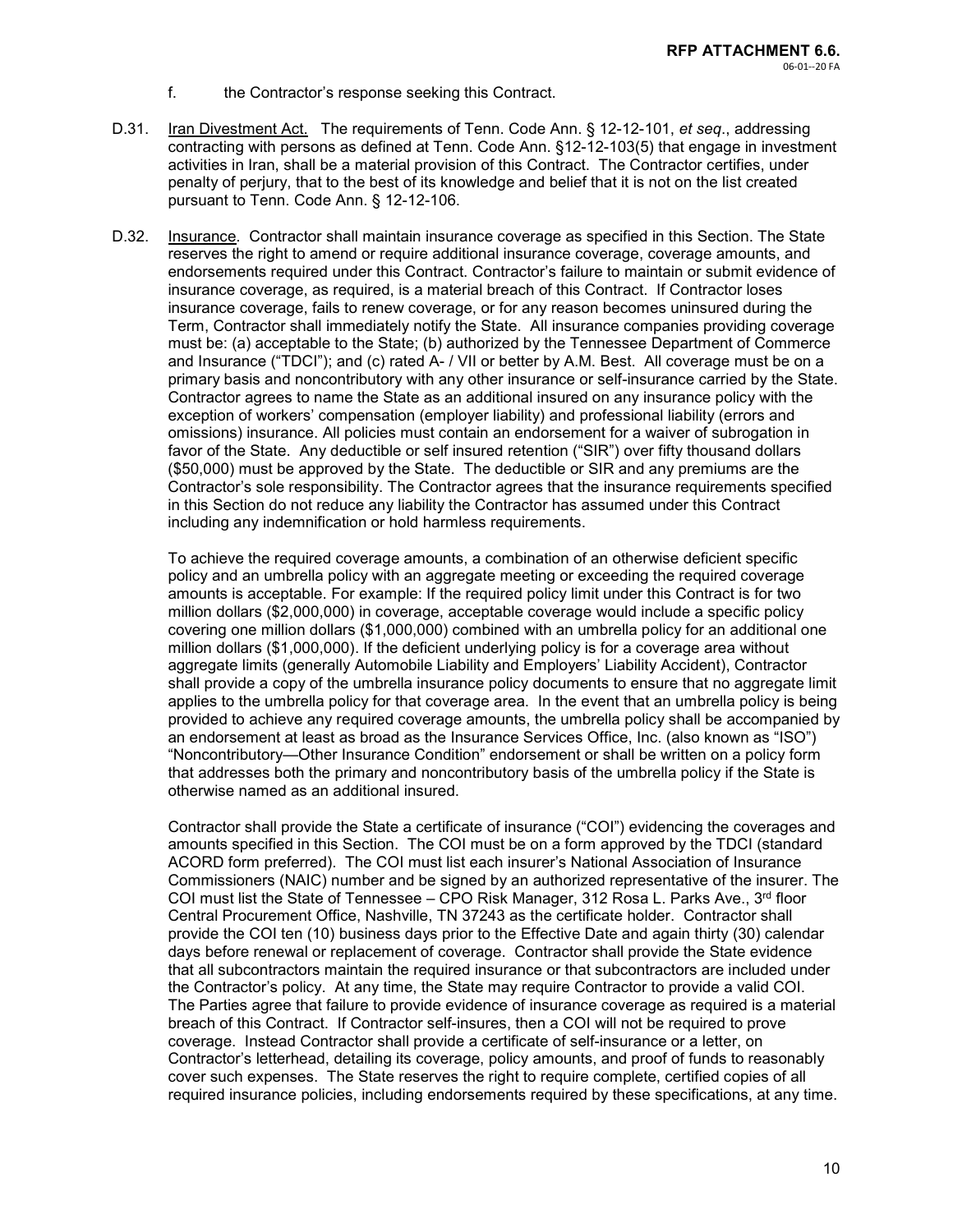The State agrees that it shall give written notice to the Contractor as soon as practicable after the State becomes aware of any claim asserted or made against the State, but in no event later than thirty (30) calendar days after the State becomes aware of such claim. The failure of the State to give notice shall only relieve the Contractor of its obligations under this Section to the extent that the Contractor can demonstrate actual prejudice arising from the failure to give notice. This Section shall not grant the Contractor or its insurer, through its attorneys, the right to represent the State in any legal matter, as the right to represent the State is governed by Tenn. Code Ann. § 8-6-106.

**The insurance obligations under this Contract shall be: (1)—all the insurance coverage and policy limits carried by the Contractor; or (2)—the minimum insurance coverage requirements and policy limits shown in this Contract; whichever is greater. Any insurance proceeds in excess of or broader than the minimum required coverage and minimum required policy limits, which are applicable to a given loss, shall be available to the State. No representation is made that the minimum insurance requirements of the Contract are sufficient to cover the obligations of the Contractor arising under this Contract. The Contractor shall obtain and maintain, at a minimum, the following insurance coverages and policy limits.**

- a. Commercial General Liability ("CGL") Insurance
	- 1) The Contractor shall maintain CGL, which shall be written on an ISO Form CG 00 01 occurrence form (or a substitute form providing equivalent coverage) and shall cover liability arising from property damage, premises and operations products and completed operations, bodily injury, personal and advertising injury, and liability assumed under an insured contract (including the tort liability of another assumed in a business contract).

The Contractor shall maintain single limits not less than one million dollars (\$1,000,000) per occurrence. If a general aggregate limit applies, either the general aggregate limit shall apply separately to this policy or location of occurrence or the general aggregate limit shall be twice the required occurrence limit.

- b. Workers' Compensation and Employer Liability Insurance
	- 1) For Contractors statutorily required to carry workers' compensation and employer liability insurance, the Contractor shall maintain:
		- i. Workers' compensation in an amount not less than one million dollars (\$1,000,000) including employer liability of one million dollars (\$1,000,000) per accident for bodily injury by accident, one million dollars (\$1,000,000) policy limit by disease, and one million dollars (\$1,000,000) per employee for bodily injury by disease.
	- 2) If the Contractor certifies that it is exempt from the requirements of Tenn. Code Ann. §§ 50-6-101 – 103, then the Contractor shall furnish written proof of such exemption for one or more of the following reasons:
		- i. The Contractor employs fewer than five (5) employees;
		- ii. The Contractor is a sole proprietor;
		- iii. The Contractor is in the construction business or trades with no employees;
		- iv. The Contractor is in the coal mining industry with no employees;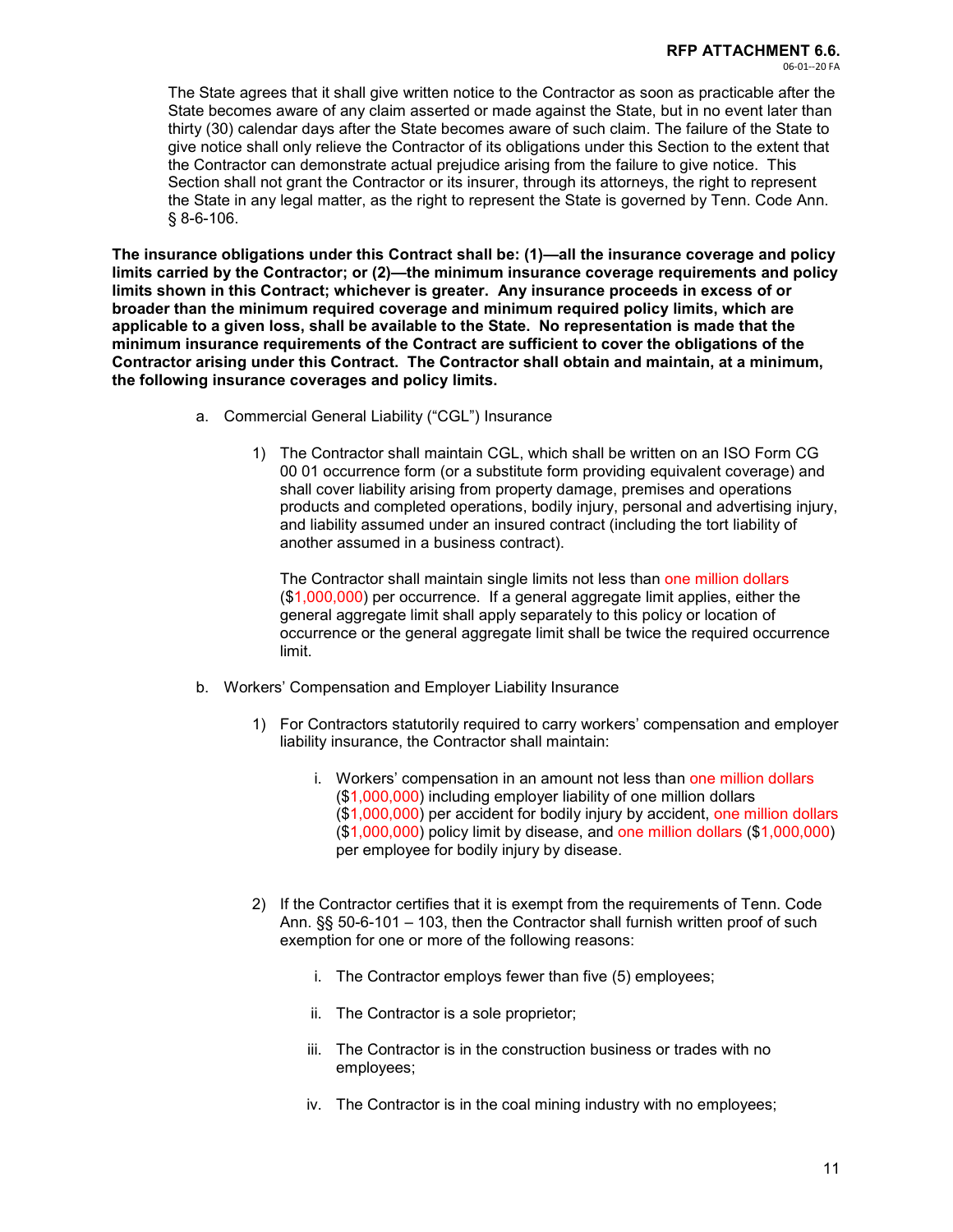- v. The Contractor is a state or local government; or
- vi. The Contractor self-insures its workers' compensation and is in compliance with the TDCI rules and Tenn. Code Ann. § 50-6-405.
- c. Automobile Liability Insurance
	- 1) The Contractor shall maintain automobile liability insurance which shall cover liability arising out of any automobile (including owned, leased, hired, and nonowned automobiles).
	- 2) The Contractor shall maintain bodily injury/property damage with a limit not less than one million dollars (\$1,000,000) per occurrence or combined single limit.
- D.33. Major Procurement Contract Sales and Use Tax. Pursuant to Tenn. Code Ann. § 4-39-102 and to the extent applicable, the Contractor and the Contractor's subcontractors shall remit sales and use taxes on the sales of goods or services that are made by the Contractor or the Contractor's subcontractors and that are subject to tax.
- D.34. Confidentiality of Records. Strict standards of confidentiality of records and information shall be maintained in accordance with applicable state and federal law. All material and information, regardless of form, medium or method of communication, provided to the Contractor by the State or acquired by the Contractor on behalf of the State that is regarded as confidential under state or federal law shall be regarded as "Confidential Information." Nothing in this Section shall permit Contractor to disclose any Confidential Information, regardless of whether it has been disclosed or made available to the Contractor due to intentional or negligent actions or inactions of agents of the State or third parties. Confidential Information shall not be disclosed except as required or permitted under state or federal law. Contractor shall take all necessary steps to safeguard the confidentiality of such material or information in conformance with applicable state and federal law.

The obligations set forth in this Section shall survive the termination of this Contract.

#### **E. SPECIAL TERMS AND CONDITIONS:**

E.1. Conflicting Terms and Conditions. Should any of these special terms and conditions conflict with any other terms and conditions of this Contract, the special terms and conditions shall be subordinate to the Contract's other terms and conditions.

Add Appropriate and Contingently Required Special Terms & Conditions (refer to instructions for details)

#### **IN WITNESS WHEREOF,**

#### **CONTRACTOR LEGAL ENTITY NAME:**

#### **CONTRACTOR SIGNATURE DATE**

#### **PRINTED NAME AND TITLE OF CONTRACTOR SIGNATORY (above)**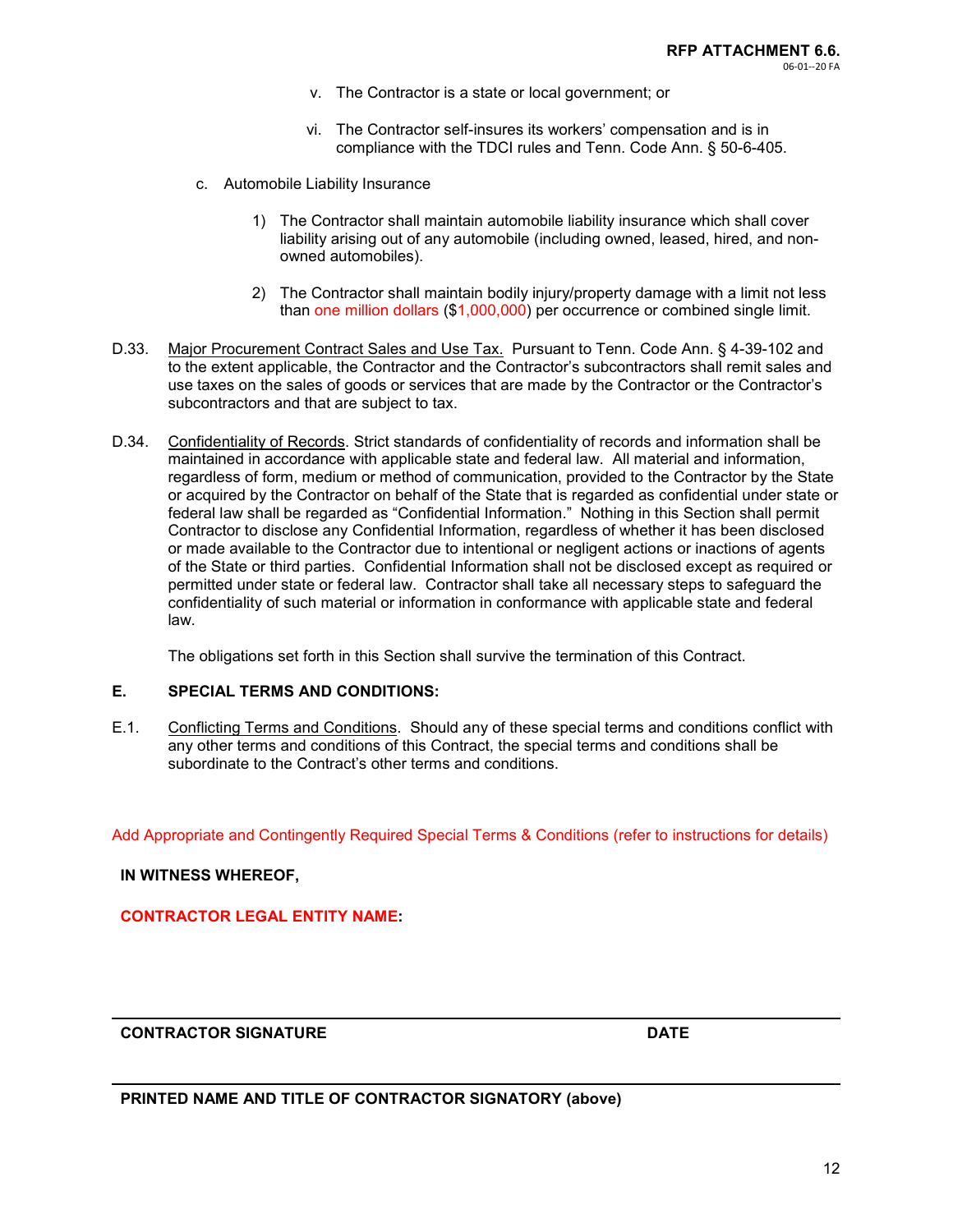# **STATE AGENCY NAME:**

**NAME & TITLE** DATE